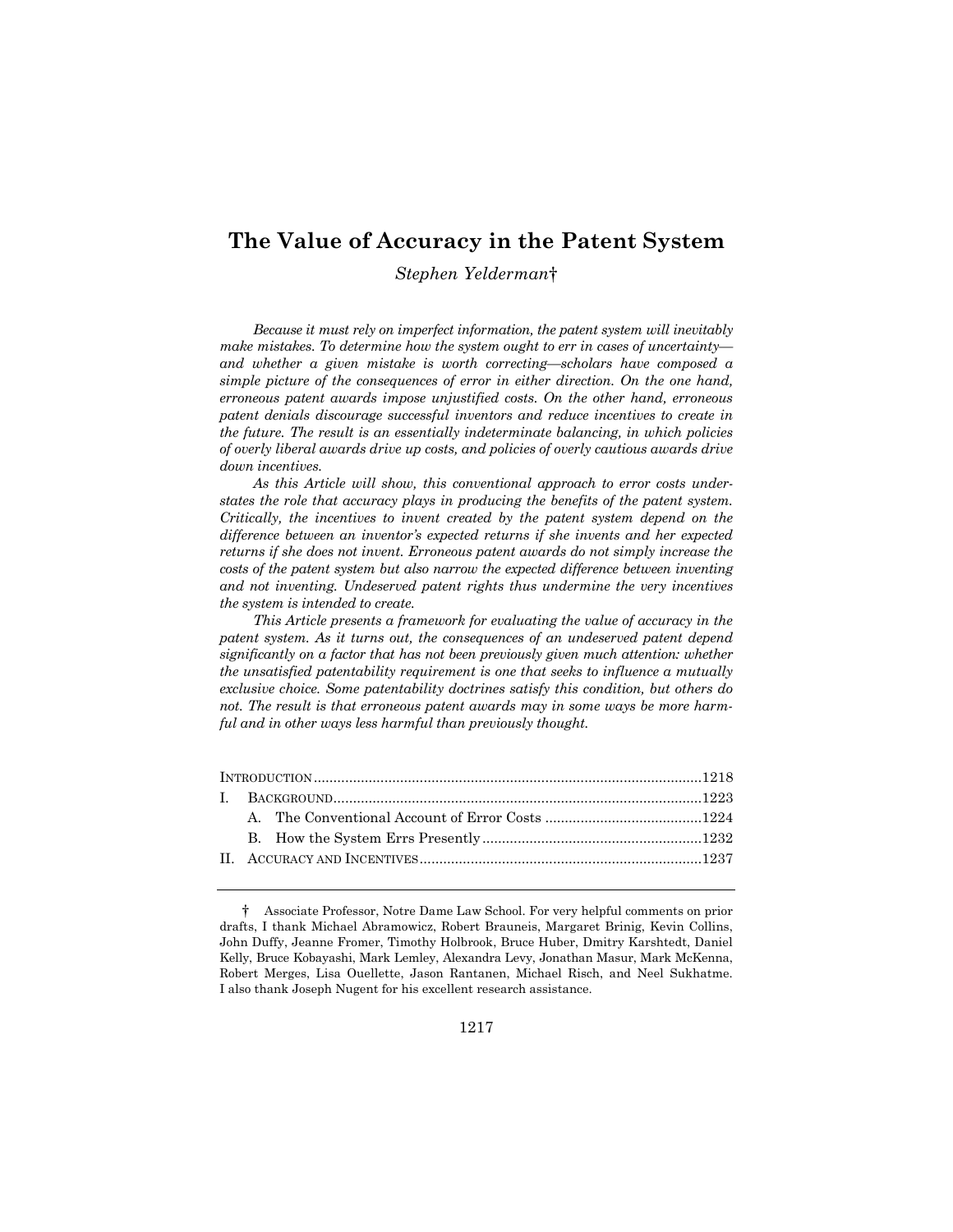1218 *The University of Chicago Law Review* [84:1217

|  | А.          |                                                           |  |
|--|-------------|-----------------------------------------------------------|--|
|  | В.          |                                                           |  |
|  | C.          |                                                           |  |
|  | D.          |                                                           |  |
|  |             | III. MUTUALLY EXCLUSIVE CHOICES IN THE PATENT SYSTEM 1257 |  |
|  |             |                                                           |  |
|  | $\bf{B}$    |                                                           |  |
|  | $C_{\cdot}$ |                                                           |  |
|  |             |                                                           |  |
|  |             |                                                           |  |
|  | B.          |                                                           |  |
|  |             |                                                           |  |
|  | А.          |                                                           |  |
|  | В.          |                                                           |  |
|  |             |                                                           |  |

## **INTRODUCTION**

Today, it is an almost universally accepted proposition that the patent system makes too many mistakes. Not that there are too many randomly distributed errors, but a pattern of mistakes that result in a system that is consistently (and inappropriately) biased in a pro-patent direction. Patents, it is thought, are too easy to acquire in the first place, too difficult for challengers to revoke later on, and too profitable to enforce in dubious circumstances. Countless books and law review articles have been founded on essentially this premise,<sup>1</sup> and in recent years both

<sup>1</sup> See, for example, Robert P. Merges, *As Many as Six Impossible Patents before Breakfast: Property Rights for Business Concepts and Patent System Reform*, 14 Berkeley Tech L J 577, 589–91 (1999) (linking the "numerous incentives inside the PTO to issue rather than reject patent applications" to the problem of low-quality patents); John R. Thomas, *Collusion and Collective Action in the Patent System: A Proposal for Patent Bounties*, 2001 U Ill L Rev 305, 314–16, 318–21; Jay P. Kesan, *Carrots and Sticks to Create a Better Patent System*, 17 Berkeley Tech L J 763, 767–68 (2002); John H. Barton, *Non-Obviousness*, 43 IDEA 475, 493–95 (2003); Adam B. Jaffe and Josh Lerner, *Innovation and Its Discontents: How Our Broken Patent System Is Endangering Innovation and Progress, and What to Do about It* 136–37 (Princeton 2004); Joseph Farrell and Robert P. Merges, *Incentives to Challenge and Defend Patents: Why Litigation Won't Reliably Fix Patent Office Errors and Why Administrative Patent Review Might Help*, 19 Berkeley Tech L J 943, 944–46 (2004) ("[G]iven the rapid increase in the volume of patent applications . . . , it would be astounding if patent quality had *not* suffered."); Christopher R. Leslie, *The Anticompetitive Effects of Unenforced Invalid Patents*, 91 Minn L Rev 101, 133–34 (2006) (discussing the ways in which courts err in favor of the patent holder during patent validity challenges); Doug Lichtman and Mark A. Lemley, *Rethinking Patent Law's Presumption of Validity*, 60 Stan L Rev 45, 47–48 (2007); Dan L. Burk and Mark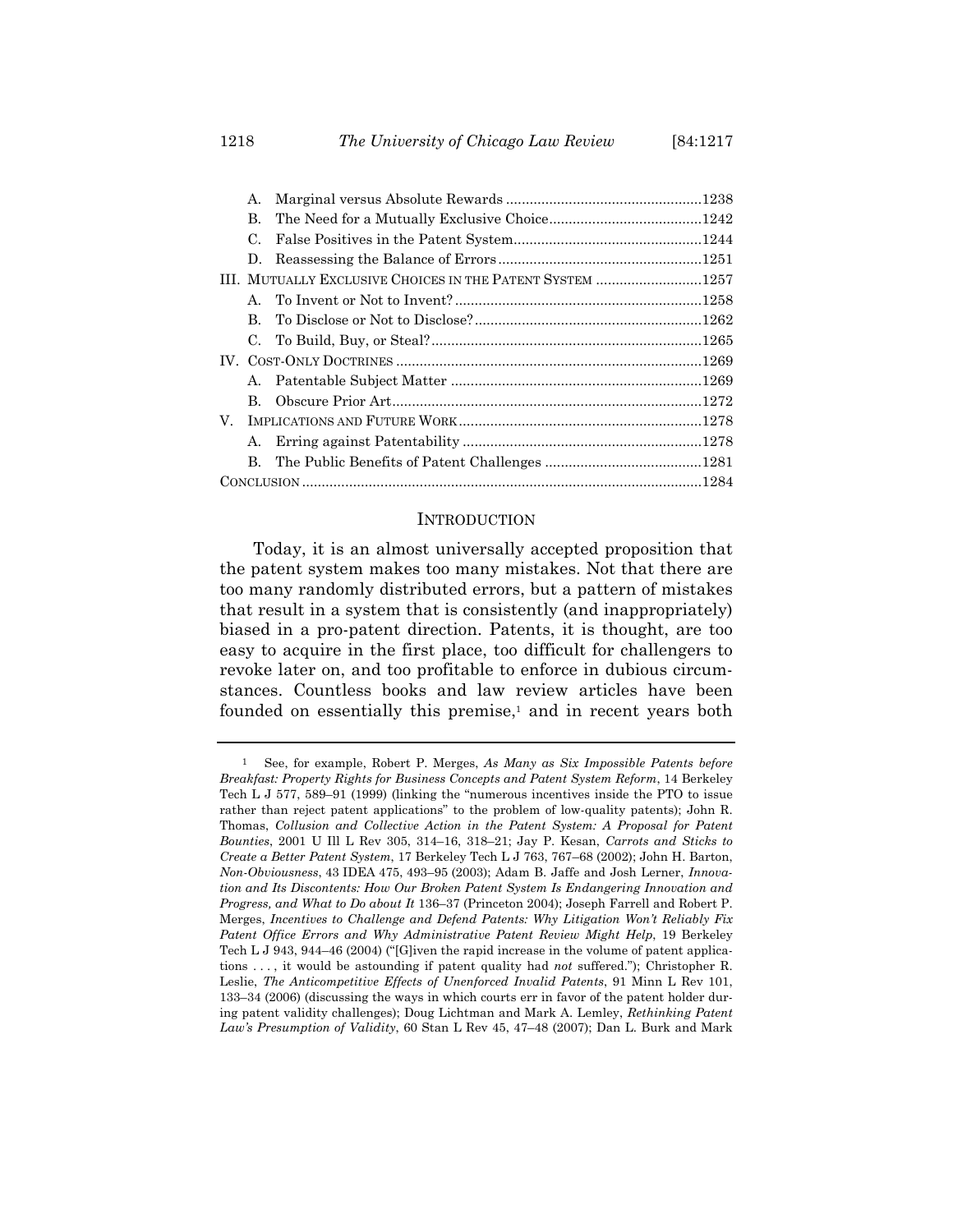Congress and the Supreme Court have taken steps to weaken the power of patents having "suspect validity."2

Despite the bevy of proposals intended to curb the granting and enforcement of undeserved patent rights, there is surprisingly little basis to conclude that the current state of things is actually suboptimal. It is true that the system currently makes patent rights available in some cases in which the black-letter patentability requirements have probably not been satisfied.3 But to conclude that the system ought to err differently—that is, that uncertain cases should be decided *against* patent protection—one must have some way of comparing the costs of an error in either direction. If the costs of erroneously denying patent protection are greater than the costs of erroneously providing patent protection, then there may be no reason to change the current balance of errors. In fact, doing so might actually increase the costs of errors overall, causing more harm than good.4

And it is here that existing theory and empirics flounder. The problem is that the conventional understanding of error costs in the patent system yields no definite conclusions. On the one hand, it is widely accepted that undeserved patents impose unjustified costs. The private value of patents necessarily comes at some expense to the public, and erroneous grants incur these costs without offsetting public benefits.5 On the other hand, it is

A. Lemley, *The Patent Crisis and How the Courts Can Solve It* 25, 28–29 (Chicago 2009) (describing how the current system of patent litigation encourages holdup and impedes innovation); Michael J. Burstein, *Rethinking Standing in Patent Challenges*, 83 Geo Wash L Rev 498, 538–42 (2015); Roger Allan Ford, *The Patent Spiral*, 164 U Pa L Rev 827, 837–39, 858–63 (2016). See also Jonathan Masur, *Patent Inflation*, 121 Yale L J 470, 473 n 5 (2011) (summarizing this literature).

<sup>2</sup> See *eBay Inc v MercExchange, LLC*, 547 US 388, 397 (2006) (Kennedy concurring); *Bilski v Kappos*, 561 US 593, 608 (2010). See also Leahy-Smith America Invents Act (AIA), Pub L No 112-29, 125 Stat 284 (2011).

<sup>3</sup> See Part I.B.

<sup>4</sup> See John M. Golden, *Patentable Subject Matter and Institutional Choice*, 89 Tex L Rev 1041, 1068 (2011).

<sup>5</sup> See *Lear, Inc v Adkins*, 395 US 653, 670–71 (1969); Mark A. Lemley and Carl Shapiro, *Probabilistic Patents*, 19 J Econ Persp 75, 77 (Spring 2005); Jeremy W. Bock, *Does the Presumption of Validity Matter? An Experimental Assessment*, 49 U Richmond L Rev 417, 449 (2015); Gregory Mandel, *Patently Non-Obvious II: Experimental Study on the Hindsight Issue before the Supreme Court in* KSR v. Teleflex, 9 Yale J L & Tech 1, 31– 32 n 129 (2007) (questioning whether granting an undeserving patent incurs more social costs than denying a deserving patent); T. Randolph Beard, et al, *Quantifying the Cost of Substandard Patents: Some Preliminary Evidence*, 12 Yale J L & Tech 240, 243–45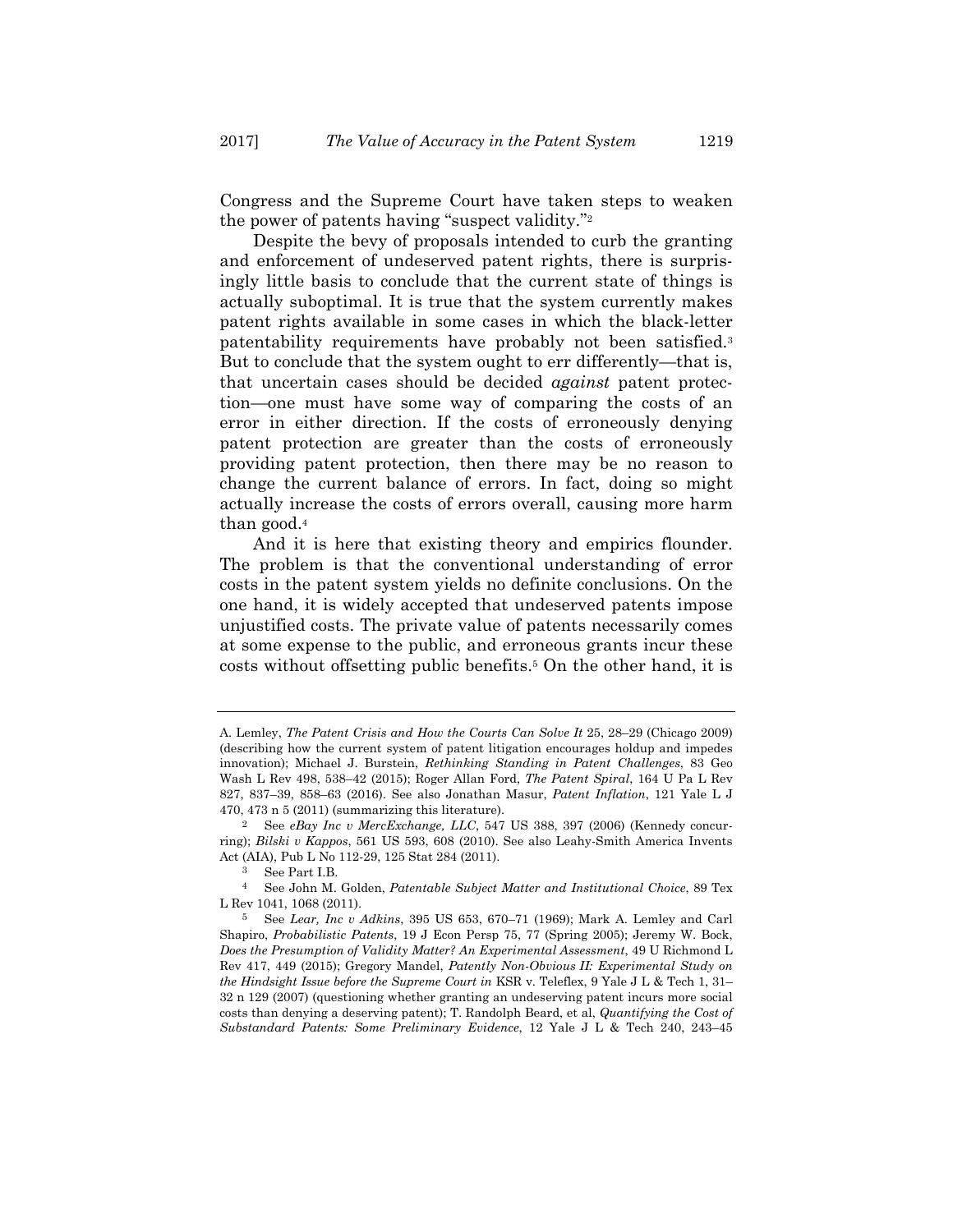equally accepted that mistakes in the opposite direction denials of patent protection to those who deserve it—undermine the private incentives to invent that are the reason for having a patent system in the first place.6 The theory, after all, is that inventors will invest in research and development in expectation of receiving patent rights. When that promise is not kept, future inventors will expect smaller rewards from the patent system going forward and consequently will invest less in the very research and development that the patent system is supposed to encourage.

In the end, this understanding of errors reduces to a referendum on the costs and benefits of the patent system.7 If the marginal benefits of patent-induced innovation are large compared to the marginal costs of an incremental patent, it is preferable to grant lots of them. But, if the marginal costs of each additional patent grant are large compared to the marginal benefits of patent-induced innovation, it is better to be quite stingy with patent rights.<sup>8</sup> And because we lack answers to these central empirical questions,9 the conventional approach yields no clear guidance one way or the other.10 Faced with this puzzle,

<sup>(2010);</sup> Leslie, 91 Minn L Rev at 127 (cited in note 1); Rochelle Cooper Dreyfuss, *Nonobviousness: A Comment on Three Learned Papers*, 12 Lewis & Clark L Rev 431, 434–35 (2008) (noting the existence of "structural features in the patent system" that systematically generate erroneous grants); Burstein, 83 Geo Wash L Rev at 549 (cited in note 1); Shubha Ghosh and Jay Kesan, *What Do Patents Purchase? In Search of Optimal Ignorance in the Patent Office,* 40 Houston L Rev 1219, 1228, 1244–45 (2004); Merges, 14 Berkeley Tech L J at 592–93 (cited in note 1); Shubha Ghosh, *Beyond Hatch-Waxman*, 67 Rutgers L Rev 779, 801 (2015). See also Michael J. Meurer and Katherine J. Strandburg, *Patent Carrots and Sticks: A Model of Nonobviousness*, 12 Lewis & Clark L Rev 547, 556 (2008) (noting the typicality of the cost-benefit approach to measuring erroneous patent grants).

<sup>6</sup> See Andres Sawicki, *Better Mistakes in Patent Law*, 39 Fla St U L Rev 735, 760 (2012); R. Polk Wagner, *Understanding Patent-Quality Mechanisms*, 157 U Pa L Rev 2135, 2141 (2009); Bock, 49 U Richmond L Rev at 448 (cited in note 5); Mark A. Lemley, *Rational Ignorance at the Patent Office*, 95 Nw U L Rev 1495, 1521 (2001).

<sup>7</sup> See *Mayo Collaborative Services v Prometheus Laboratories, Inc*, 566 US 66, 92 (2012); Sawicki, 39 Fla St U L Rev at 744 (cited in note 6); Bock, 49 U Richmond L Rev at 448–49 (cited in note 5).

<sup>8</sup> See Glynn S. Lunney Jr, *E-Obviousness*, 7 Mich Telecom & Tech L Rev 363, 385– 86 (2001); Sawicki, 39 Fla St U L Rev at 744 (cited in note 6).

<sup>9</sup> See Oskar Liivak, *Establishing an Island of Patent Sanity*, 78 Brooklyn L Rev 1335, 1337–38 (2013); Lisa Larrimore Ouellette, *Patent Experimentalism*, 101 Va L Rev 65, 75–84 (2015).

<sup>10</sup> See Mandel, 9 Yale J L & Tech at 31–32 n 129 (cited in note 5); Bock, 49 U Richmond L Rev at 448–49 (cited in note 5).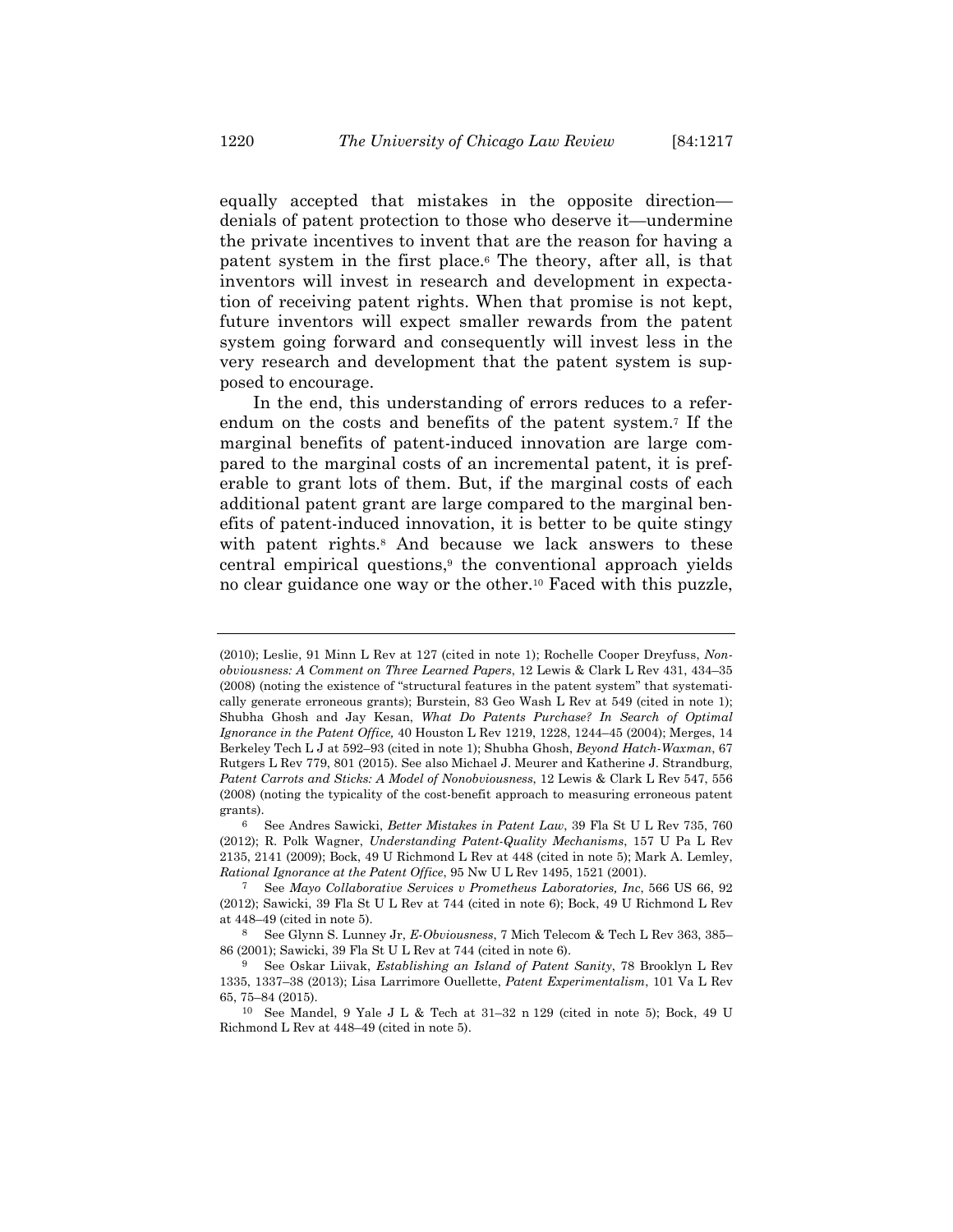scholars have either explicitly reserved judgment on the question of how the patent system ought to  $err<sup>11</sup>$  or simply fallen back on (disputed) priors about the costs and benefits of patent protection.12

As this Article will show, this widely adopted framework is not only indeterminate but also incomplete. The fundamental problem is that it understates the role that accuracy plays in producing the benefits of the patent system. The reason for offering patent protection is to create incentives to do particular things: to create new, useful, and nonobvious inventions, to disclose them publicly, and to do all this while complying with a number of rules designed to protect the public and other inventors. The magnitude of the patent incentives to do these things depends both on what the system rewards and on what the system does not reward—just as the power of a prize depends on granting it when it is deserved and withholding it otherwise. Erroneous patent grants narrow the difference between the expected outcome from inventing and the expected outcome from not inventing, thus reducing the marginal reward offered to do the former instead of the latter. In this way, undeserved patents do not simply impose unjustified costs, but actively undermine the very ex ante incentives that the patent system is intended to create.

Prior scholarship has noted these incentive effects only in passing and has not explored their consequences for how the patent system should err in cases of uncertainty.13 At a minimum, adding them to the traditional account of error costs necessarily shifts the optimal balance of errors in the direction of more skepticism toward claims of patent rights. With a few basic assumptions about observability and inventors' perceptions of

<sup>11</sup> See, for example, Daniel J. Hemel and Lisa Larrimore Ouellette, *Beyond the Patents–Prizes Debate*, 92 Tex L Rev 303, 330–31 n 134 (2013); Mandel, 9 Yale J L & Tech at 31–32 n 129 (cited in note 5); Bock, 49 U Richmond L Rev at 449 (cited in note 5); Ghosh and Kesan, 40 Houston L Rev at 1227–29 (cited in note 5).

<sup>12</sup> See, for example, Dreyfuss, 12 Lewis & Clark L Rev at 435–36 (cited in note 5). 13 See Matthew Sag and Kurt Rohde, *Patent Reform and Differential Impact*, 8 Minn J L Sci & Tech 1, 8–9 (2007); Einer Elhauge and Alex Krueger, *Solving the Patent Settlement Puzzle*, 91 Tex L Rev 283, 294–95 (2012); Murat C. Mungan, *Reverse Payments, Perverse Incentives*, 27 Harv J L & Tech 1, 44 (2013); Stephen Yelderman, *Coordination-Focused Patent Policy*, 96 BU L Rev 1565, 1592–93 & n 129 (2016); Federal Trade Commission, *To Promote Innovation: The Proper Balance of Competition and Patent Law and Policy* ch 5 at 1–2 (Oct 2003), archived at http://perma.cc/X8E7-UWU3.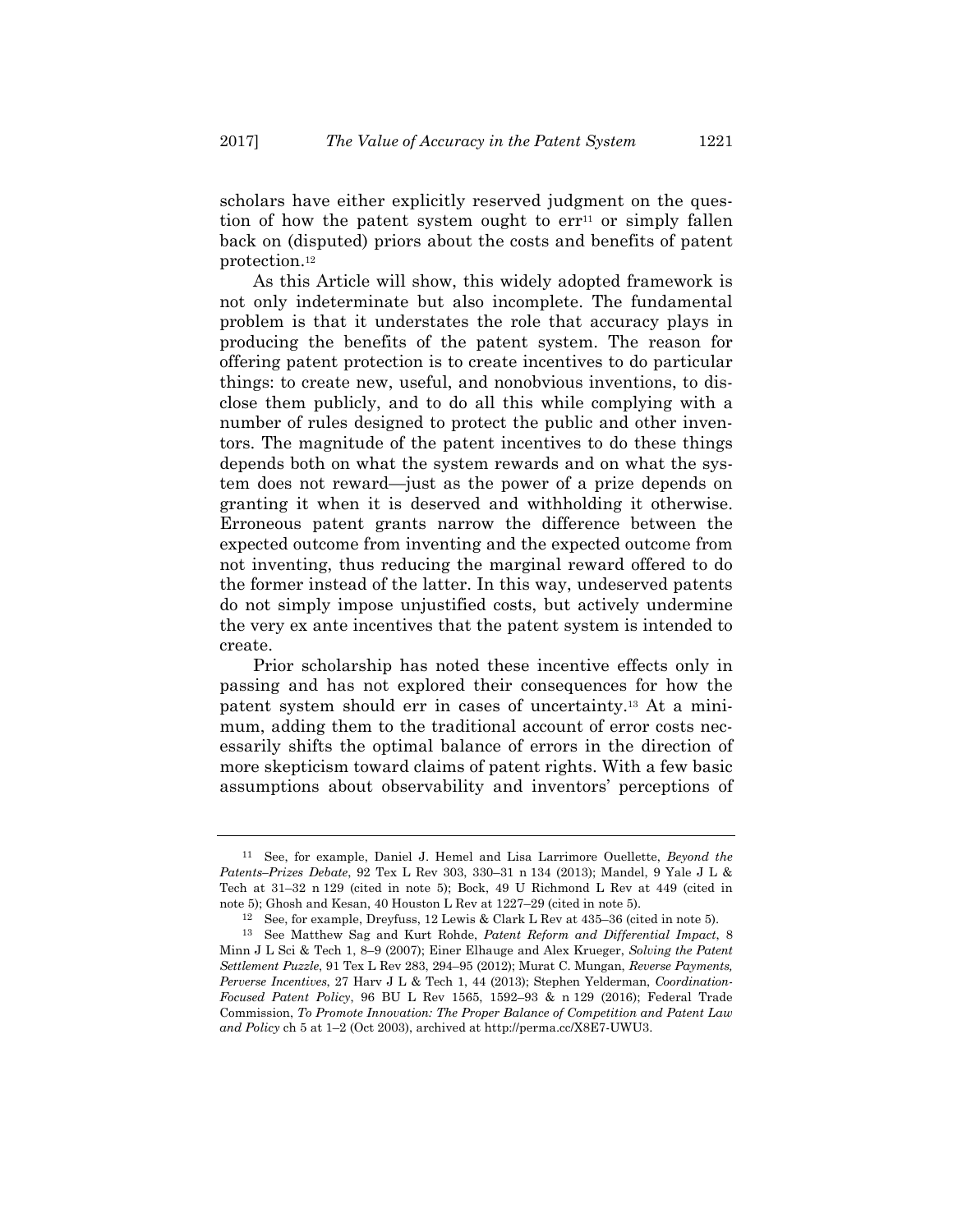the patent system's errors, the conclusion becomes stronger. When certain conditions hold, this incentive harm can be used to show that the probability of patentability necessary to justify patent rights must be *at least* 50 percent—a "more likely than not" standard that is more rigorous than the de facto leniency toward questionable patent rights that exists today. This is true regardless of the marginal costs and benefits of patent protection, providing a basis for increasing scrutiny of patent rights that does *not* depend on disputed empirical priors about the costs and benefits of the patent system.14

But there are complications as well. Most importantly, the effect of an undeserved patent turns out to depend significantly on the reason that patent was undeserved. Some of the patentability requirements are intended to influence mutually exclusive choices—failing to enforce *these* requirements not only incurs unjustified costs, but also reduces marginal rewards, thus weakening the power of the incentives created by the patent system in the future. But other patentability requirements have nothing to do with shaping incentives, and exist only to mitigate the costs of the patent system. Failing to enforce these requirements drives up the costs of the patent system, but does not harm future incentives. As a result, in cases involving mutually exclusive choices, erroneous patent grants are more harmful than previously appreciated. But in other cases, errors in favor of patentability might not be quite as detrimental as previously assumed.15

This Article proceeds in five parts. Part I provides background on the traditional approach to error costs in the patent system and describes how current doctrine generally breaks in favor of patent rights in close cases. Part II shows how this

<sup>14</sup> To put this contribution in context, this Article takes substantive patent law as it stands and explores the question of how the patent system should err in the resolution of individual cases in which limited information makes the underlying facts uncertain. This should be distinguished from prior work evaluating how close questions of statutory construction in patent law should be decided, see, for example, Joseph Scott Miller, *Error Costs & IP Law*, 2014 U Ill L Rev 175, 180–82, or whether it is better to correct mistakes earlier or later in a patent's life, see, for example, Lemley, 95 Nw U L Rev at 1496–97 (cited in note 6).

<sup>15</sup> Although this effect has never been explored in detail, several prior scholars have suggested that undeserved patents can reduce incentives to invent. See note 13. By bringing this generalized intuition down to specifics, the present analysis reveals not only the power of this effect but also its limits.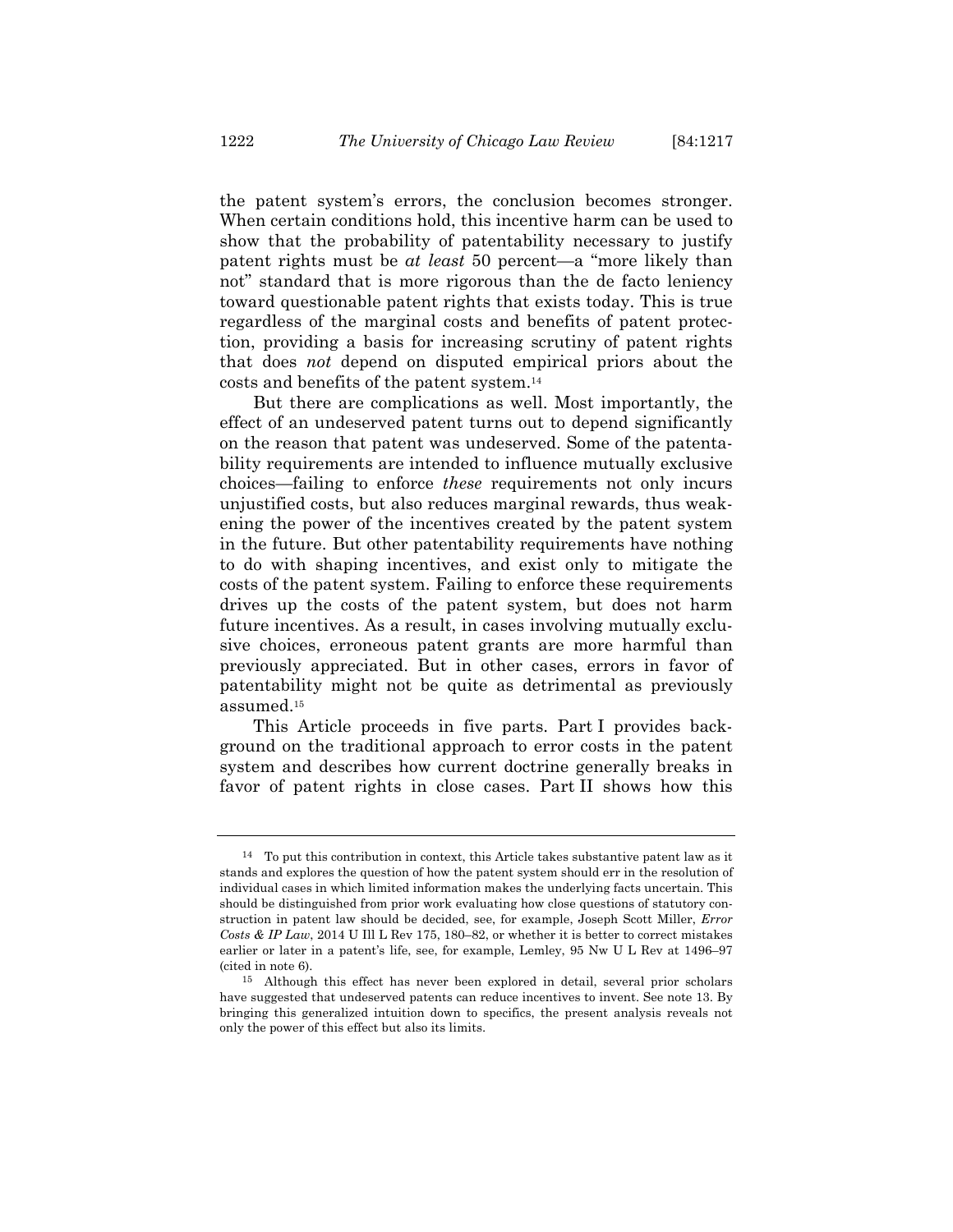traditional understanding is incomplete and develops a theory of accuracy that accounts for the relationship between false positives and future incentives. Parts III and IV apply that theory to a number of patent doctrines, illustrating how the importance of accuracy is tightly bound to a particular rule's purpose. Part V then discusses implications for patent law and highlights several questions requiring further study.

#### I. BACKGROUND

When it comes to mistakes in the patent system, prior scholarship has typically presented a simple trade-off in which erroneous grants impose unnecessary ex post costs and erroneous denials reduce ex ante incentives. Part I.A introduces this approach to error costs, showing how it has led to essentially indeterminate prescriptions for how the patent system should err in cases of uncertainty. Part I.B then introduces a number of procedural rules and structural features that tend to favor patent rights in doubtful cases, illustrating that, in practice, the patent system currently makes patents available even in cases in which there is an objectively low probability that the patentability requirements have been satisfied.

First, however, a brief note on terminology: The following discussion is focused on the question of when the system as a whole should afford patent protection. But the concept of a "patent system" is really an abstraction. Decisions about patentability are divided across multiple actors weighing in at a number of distinct stages: the US Patent and Trademark Office (PTO) performs an initial examination and, in some cases, additional rounds of administrative review; a federal district court may make findings later on; and the Federal Circuit may review the district court's (or the PTO's) work at some time after that. To address the role of accuracy on a systemic level, the following discussion evaluates the decision to award or deny protection as if it were a single, unified decision, and without differentiating based on when or by whom that decision is made. As a general rule, when this Article refers to "examining" patents or "awarding," "granting," or "denying" patent protection, it does not mean to indicate a decision made at any particular stage of this process. Part V.B, however, briefly discusses the value of correcting erroneous patent grants that have already occurred.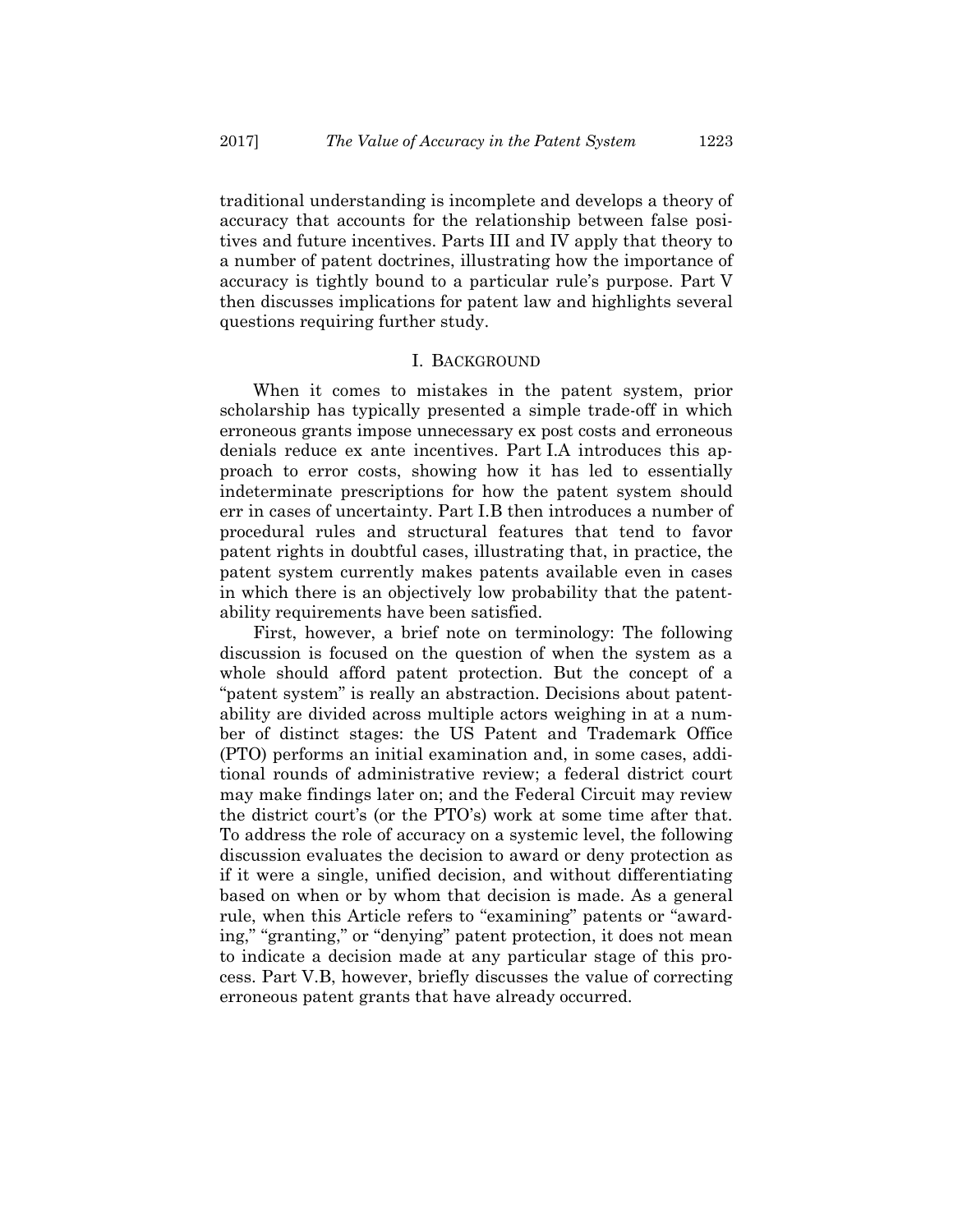According to the most widely accepted theory, the reason for awarding patents is to increase prospective inventors' incentives to invent.16 When the patent system correctly gives something of value to a successful inventor, future prospective inventors come to expect their efforts too will earn them something of value. It is this private expectation of future reward that produces the promised public benefits of the patent system—more innovation as a result of increased incentives to invest in research and development.17

Mistaken denials of patent protection ("false negatives") undermine this goal. When deserving inventions are denied protection, the system fails to keep its promise to reward patentable inventions through a grant of exclusive rights.18 For the inventor in question, of course, it is too late, because the invention has already been made. But if this outcome is observable by future prospective inventors,19 they will rationally discount the

<sup>16</sup> See *Mayo Collaborative Services v Prometheus Laboratories, Inc*, 566 US 66, 92 (2012) ("[T]he promise of exclusive rights provides monetary incentives that lead to creation, invention, and discovery."); Ward S. Bowman Jr, *Patent and Antitrust Law: A Legal and Economic Appraisal* 2–3 (Chicago 1973). See also F.M. Scherer and David Ross, *Industrial Market Structure and Economic Performance* 621–24 (Houghton Mifflin 3d ed 1990); Louis Kaplow, *The Patent-Antitrust Intersection: A Reappraisal*, 97 Harv L Rev 1813, 1821–22 (1984) (describing patents as the "price society pays to stimulate inventive activity").

<sup>17</sup> In addition to this mission of rewarding invention, courts often (and scholars sometimes) mention a goal of encouraging disclosure. See Part III.B. Whether the goal is invention or disclosure, the basic mechanism is the same: ex post rewards to create future ex ante incentives. This Article sets aside other potential functions of the patent system (such as facilitating coordination or enabling commercialization), which do not necessarily rely on a "quid pro quo" rewards mechanism. See Yelderman, 96 BU L Rev at 1575–80, 1592–93 (cited in note 13). The costs of an error in either direction will change significantly if the patent system is intended to serve some other, nonrewards function. Id at 1598–1603.

<sup>18</sup> See Sawicki, 39 Fla St U L Rev at 760 (cited in note 6); Wagner, 157 U Pa L Rev at 2141 (cited in note 6); Bock, 49 U Richmond L Rev at 448 (cited in note 5); Mandel, 9 Yale J L & Tech at 31–32 n 129 (cited in note 5). See also Dreyfuss, 12 Lewis & Clark L Rev at 435–36 (cited in note 5) (acknowledging this risk but suggesting any harm to innovation will be small).

<sup>19</sup> Observability of outcomes is a central (and common) assumption in analysis of the error costs of the patent system. See, for example, Dreyfuss, 12 Lewis & Clark L Rev at 434 (cited in note 5). If future inventors cannot observe how present inventors are being treated, then there is no reason for the government to keep its end of the patent bargain. Moreover, if inventors know this, they have no reason to trust the patentgranting authority and thus will not make investments in reliance on its promise. For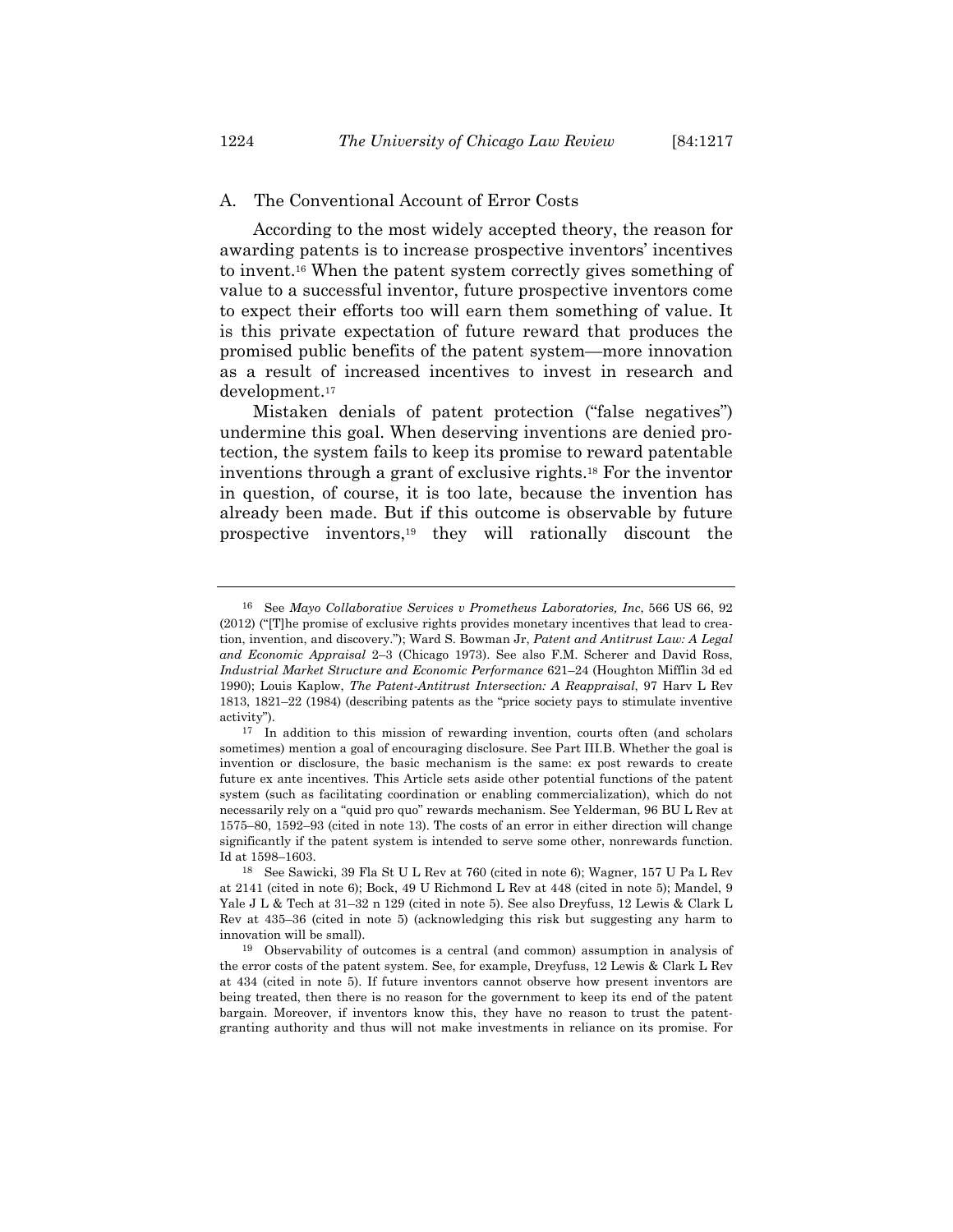expected value of participating in the patent system to reflect the risk that they too will be denied a patent when they deserve one. The failure to offer a reward in the deserving cases of the present thus reduces the expected value of investing in patentable inventions in the future.<sup>20</sup>

It is important to note that the relationship between any particular false negative and future incentives to invent is indirect. The harm of a false negative is rooted in ex ante incentives—the observed treatment of present inventors affects how *other* (future) inventors will expect to be treated. Because hundreds of thousands of patents are granted every year,<sup>21</sup> no single false negative by itself will scuttle future incentives to invest in socially valuable projects. Rather, it is the expected rate of false negatives in general that will determine the incentives created by the patent system. A small number of errors like these may not have much effect at all. But have too many, and the expected benefits of participating in the patent system will be reduced—undermining the patent system's central goal of increasing ex ante incentives to invest in the creation of patentable inventions.

In the other direction, the obvious harm caused by an erroneous award of patent protection (a "false positive") is the ex post cost of the undeserved patent itself. With or without errors, patents impose costs. In some cases, patents confer market power, causing deadweight losses—reduced consumption and higher prices for consumers—that would not exist in the absence of the patent grant.22 Proliferation of patents can also result in higher

further discussion of the observability of patent outcomes, see notes 98–103 and accompanying text.

<sup>20</sup> See Wagner, 157 U Pa L Rev at 2141 (cited in note 6); Anup Malani and Jonathan S. Masur, *Raising the Stakes in Patent Cases*, 101 Georgetown L J 637, 650–52 (2013). See also Kaplow, 97 Harv L Rev at 1838 (cited in note 16).

<sup>21</sup> See US Patent and Trademark Office, *U.S. Patent Statistics Chart: Calendar Years 1963–2015* (June 15, 2016), archived at http://perma.cc/DG5B-8RUZ.

<sup>22</sup> See *Mayo*, 566 US at 92; Burstein, 83 Geo Wash L Rev at 539 (cited in note 1); Malani and Masur, 101 Georgetown L J at 657 (cited in note 20); Beard, et al, 12 Yale J L & Tech at 243–45 (cited in note 5); Leslie, 91 Minn L Rev at 127 (cited in note 1); Mark A. Lemley, *Property, Intellectual Property, and Free Riding*, 83 Tex L Rev 1031, 1059–60 (2005); Joseph Scott Miller, *Building a Better Bounty: Litigation-Stage Rewards for Defeating Patents*, 19 Berkeley Tech L J 667, 690 (2004); Kesan, 17 Berkeley Tech L J at 767–68 (cited in note 1); Merges, 14 Berkeley Tech L J at 592 (cited in note 1); Lemley, 95 Nw U L Rev at 1517–19 & n 85 (cited in note 6) (discussing the social cost of patent holdup, which occurs when patent owners seek "to license even clearly bad patents for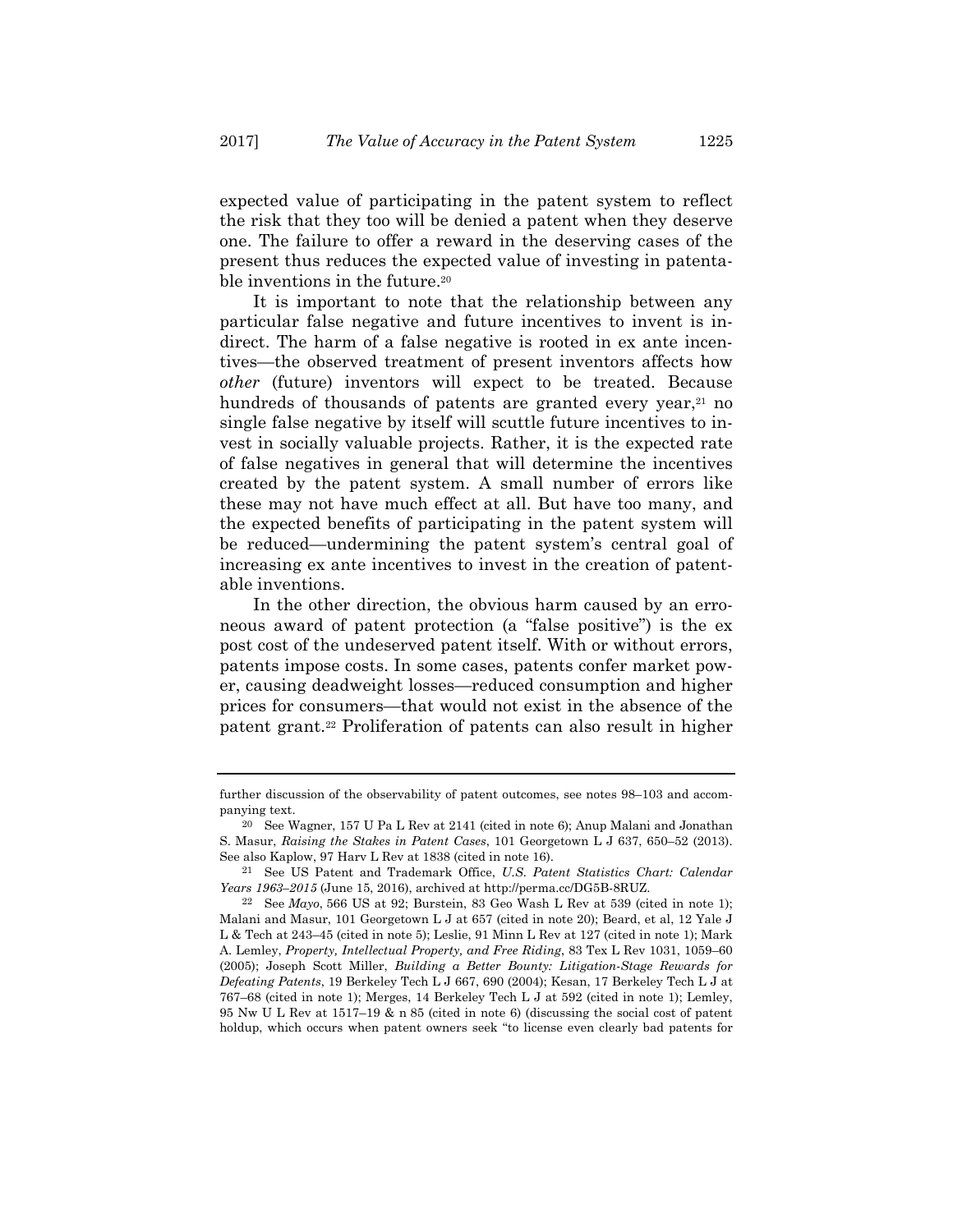transaction costs, because using a recently developed technology will require more patent searching, negotiation, and, potentially, litigation.23 And patents can impose dynamic harm as well. For example, the exclusive rights of a patent grant can create incentives for others to design or invent "around" the patent. This work can be wasteful even when it succeeds, and sometimes it is prohibitively expensive or impossible.24 In this way, a patent grant may not only reduce use of the patented technology itself, but also inhibit future innovation in related areas.<sup>25</sup>

All of these ex post costs are expected to be incurred whether or not a patent is deserved. The difference is whether these costs are justified. In the case of a meritorious grant, the costs of patenting are understood as the price to pay for rewarding invention through a system of exclusive rights. But, in the case of an unjustified grant, the full costs of a patent are incurred without any offsetting benefits.<sup>26</sup> Denial is preferable when a patent is undeserved, because it reduces the cost of having a patent system without harming ex ante incentives.

The patent system thus must balance the risk of failing to adequately reward invention (through erroneous denials) against

26 See *Lear, Inc v Adkins*, 395 US 653, 670 (1969) (noting the necessity of patent challenges, without which "the public may continually be required to pay tribute to would-be monopolists without need or justification"); Mandel, 9 Yale J L & Tech at 31– 32 n 129 (cited in note 5); Beard, et al, 12 Yale J L & Tech at 241–42 (cited in note 5); Leslie, 91 Minn L Rev at 127 (cited in note 1); Dreyfuss, 12 Lewis & Clark L Rev at 435 (cited in note 5); Burstein, 83 Geo Wash L Rev at 549 (cited in note 1); Ghosh and Kesan, 40 Houston L Rev at 1228, 1244–45 (cited in note 5); Merges, 14 Berkeley Tech L J at 592–93 (cited in note 1); Ghosh, 67 Rutgers L Rev at 801 (cited in note 5); Masur, 65 Duke L J at 1715 (cited in note 22). See also Meurer and Strandburg, 12 Lewis & Clark L Rev at 556 (cited in note 5) (noting the typicality of this approach). For a discussion of disclosure benefits that might be lost in the case of a justified denial, see note 28.

royalty payments small enough that licensees decide it is not worth going to court"); Jonathan S. Masur, *CBA at the PTO*, 65 Duke L J 1701, 1714 (2016).

<sup>23</sup> See *Mayo*, 566 US at 92; Kesan, 17 Berkeley Tech L J at 768 (cited in note 1); Lemley, 95 Nw U L Rev at 1502, 1507–08, 1515 (cited in note 6); Lemley, 83 Tex L Rev at 1064 (cited in note 22); Miller, 19 Berkeley Tech L J at 690 (cited in note 22); Malani and Masur, 101 Georgetown L J at 656–57 (cited in note 20).

<sup>24</sup> See Miller, 19 Berkeley Tech L J at 690 (cited in note 22); Leslie, 91 Minn L Rev at 127–28 (cited in note 1); Kesan, 17 Berkeley Tech L J at 767–68 (cited in note 1).

<sup>25</sup> See Lemley, 95 Nw U L Rev at 1516 (cited in note 6); Lemley, 83 Tex L Rev at 1060–62 (cited in note 22); Merges, 14 Berkeley Tech L J at 592 (cited in note 1); Miller, 19 Berkeley L J at 690 (cited in note 22). See also Leslie, 91 Minn L Rev at 127–28 (cited in note 1); Kesan, 17 Berkeley Tech L J at 767–68 (cited in note 1); Burstein, 83 Geo Wash L Rev at 539 (cited in note 1); Masur, 65 Duke L J at 1714–15 (cited in note 22).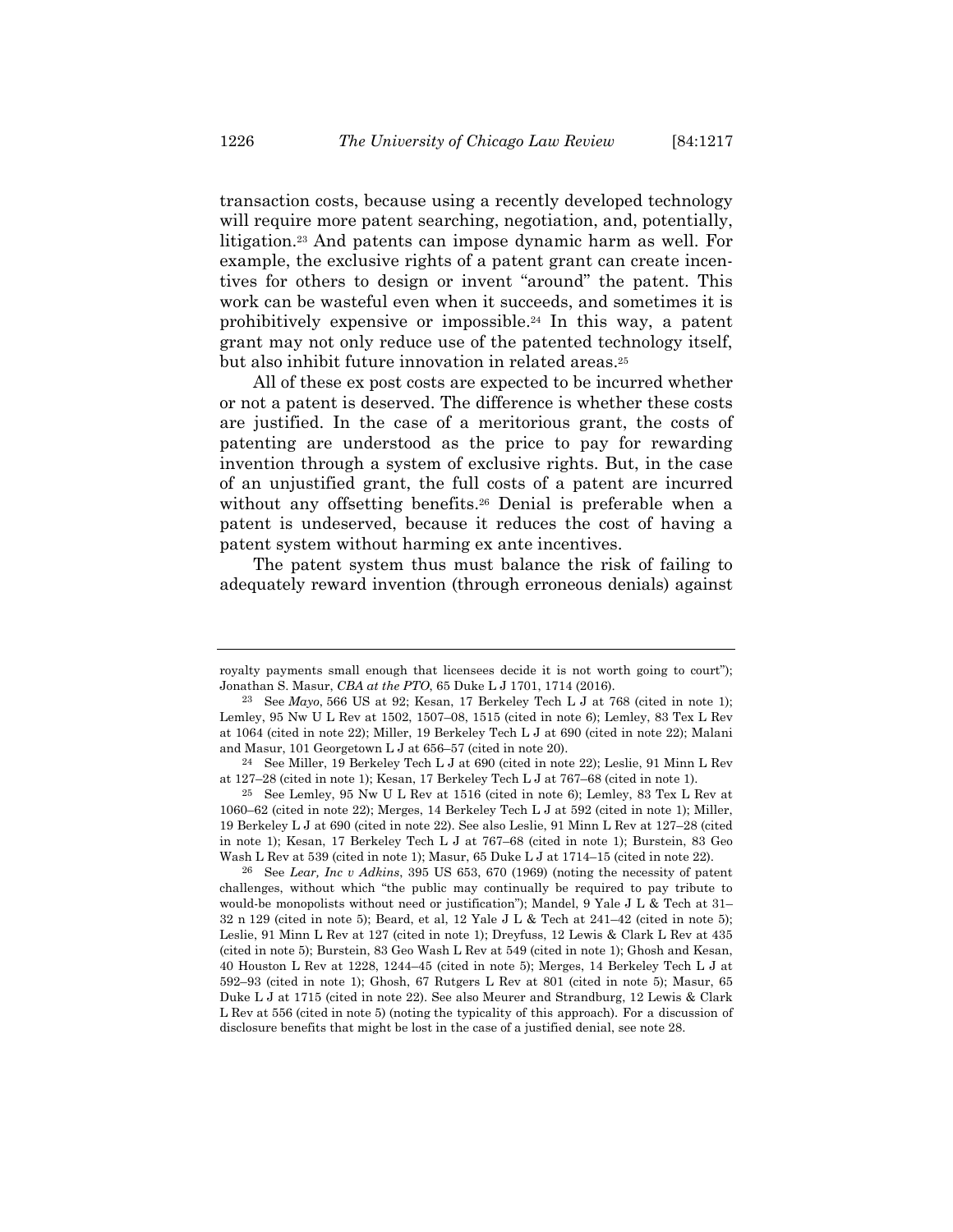the cost of unnecessary patents (through erroneous grants). The following table summarizes these potential outcomes:

| Decision        | Invention Patentable                                                   | Invention Not Patentable                    |
|-----------------|------------------------------------------------------------------------|---------------------------------------------|
| Award<br>Patent | $-$ Imposes Ex Post Costs<br>(True Positive)                           | - Imposes Ex Post Costs<br>(False Positive) |
| Deny<br>Patent  | - Reduces Ex Ante Incentives<br>* No Ex Post Costs<br>(False Negative) | * No Ex Post Costs<br>(True Negative)       |

TABLE 1. ONE-SIDED INCENTIVES MODEL

As Table 1 illustrates, the decision to award a patent (top row) imposes ex post costs whether or not the patentability requirements have been satisfied.27 The consequences of a denial, however, turn on truth. Denying a patent always saves ex post costs—whether or not the denial was merited.28 If the denial was deserved (bottom right quadrant), these ex post costs are avoided

<sup>27</sup> This table and the ensuing discussion refer to the costs and benefits of these outcomes at a systemic level, without regard for whether an error is made earlier or later in time. For a discussion of the consequences of errors in either direction at the examination stage in particular, see Michael J. Meurer, *Patent Examination Priorities*, 51 Wm & Mary L Rev 675, 689–701 (2009); Sawicki, 39 Fla St U L Rev at 746–49, 753–58, 767–76 (cited in note 6).

<sup>28</sup> As noted above, this analysis explicitly sets aside any ex post *benefits* that might follow from a grant of patent protection—such as facilitating coordination or increasing incentives to commercialize. See note 17. Nonetheless, it is possible that denying a patent will impose ex post costs, as in some cases the public will be unable to use the information disclosed in the rejected patent application. While this harm is theoretically possible, in practice it is quite rare for a denial of patent rights to result in any casespecific loss of disclosure at all. By default, patent applications become public eighteen months after filing, which will usually occur well before any final decision has been made about an applicant's entitlement to a patent. See 35 USC  $\S 122(b)(1)$ ; 37 CFR  $\S 1.211$ . Under certain conditions applicants may request nonpublication, see 35 USC § 122(b)(2)(B), but this option is infrequently exercised. In 2009 (the last year for which data is publicly available), nearly 95 percent of patent applications were published within eighteen months of filing. See Tegernsee Experts Group, *Study Mandated by the Tegernsee Heads: 18-Month Publication* \*17 (Sept 2012), archived at http://perma.cc/ NE8H-VZZ6. And even those 5 percent of applications not published at eighteen months can still become public if at any point they ultimately result in an issued patent. See 35 USC § 153. So, in the end, an erroneous denial results in the loss of that inventor's proffered disclosure only in the rare case in which: (a) the inventor elected nonpublication; (b) the erroneous denial occurred during examination (as opposed to postgrant proceedings or litigation); *and* (c) that erroneous denial by an examiner was at no point corrected through a request for continued examination, see 37 CFR § 1.114, or appellate review by the Patent Trial and Appeal Board, see 35 USC § 134.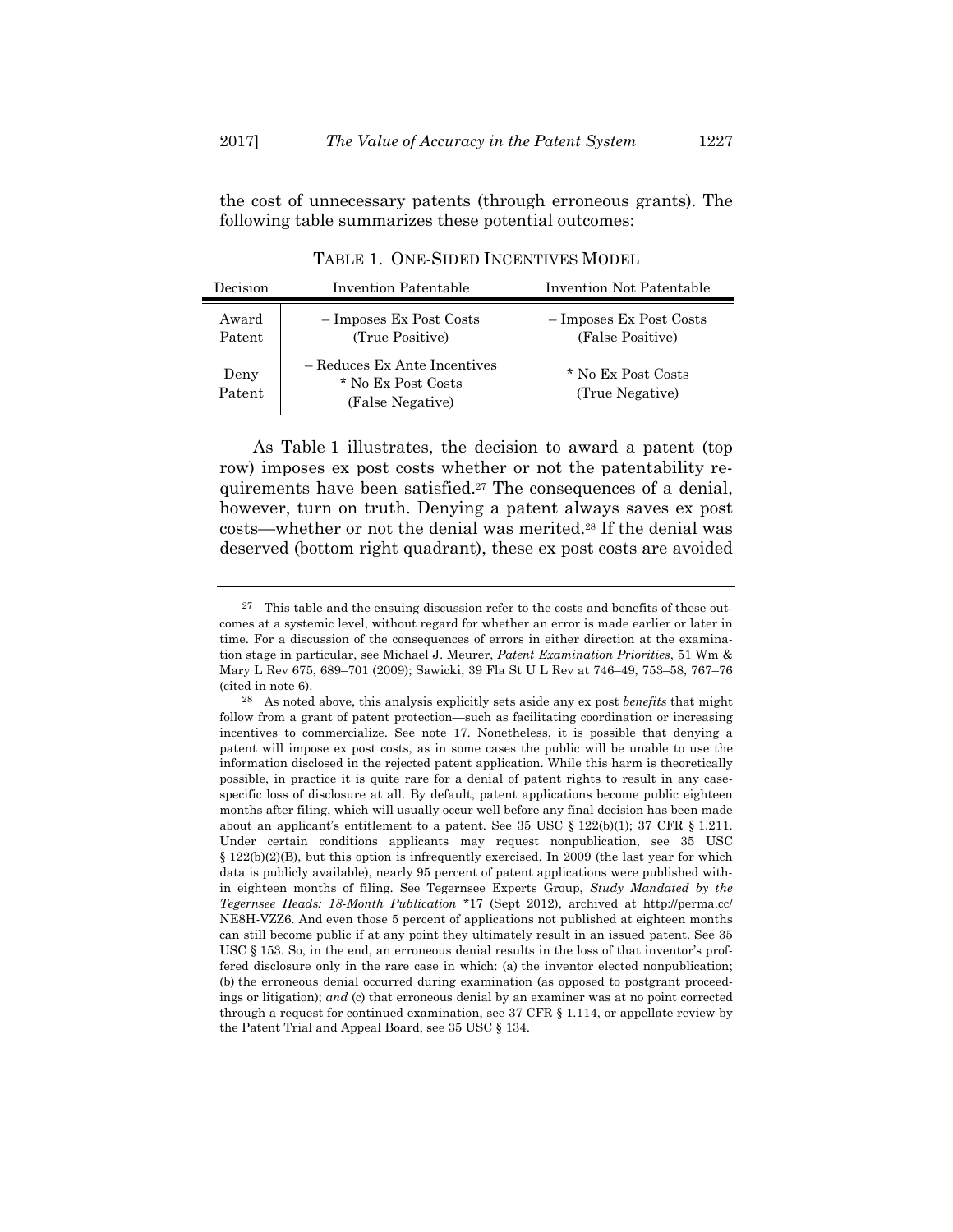with no downside. But if the denial was erroneous because the patentability requirements *were* satisfied (bottom left quadrant), these ex post cost savings are tempered by a reduction in future ex ante incentives to invent.

Under this framework, the certainty required to justify patent rights depends on the relationship between the ex ante incentives and the ex post costs of the patent system. To put the task of balancing false positives and false negatives in more formal terms, consider an objective examiner applying the substantive patentability requirements to the facts known to her in order to estimate the probability that a specific application satisfies those requirements.29 Call this application-specific estimate q, which as a probability estimate ranges between zero and one. The task of the patent policymaker is to set a threshold  $T$  for all patent applications, such that applications with  $q > T$  will result in patent rights and applications with  $q$  equal to or below that threshold will be denied patent rights.

Taking substantive patent law and the examiner's level of information as givens,<sup>30</sup> the ideal probability threshold  $T$  can be determined by comparing the expected consequences of an action in either direction. Whether deserved or not, granting a patent can be expected to impose ex post costs—call these estimated incremental costs  $C$ . Going the other direction, denying a patent avoids these ex post costs with certainty, but carries a risk of undermining ex ante incentives going forward. When the rejected invention really was patentable, a denial reduces prospective inventors' expectations of receiving patent rights when they deserve them in the future. The resulting diminished ex ante incentives reduce the public benefits of the patent system by some amount  $I_{FN}$ .<sup>31</sup> Unlike ex post costs, however, this harm

 $29$  The term "objective examiner" is used here to distinguish this theorized probability estimation step from the way patent examiners and district-court judges actually scrutinize patents under present arrangements. As discussed in Part I.B, these decisionmakers review patents and patent applications through the lens of various presumptions, and may themselves be subject to certain biases.

<sup>&</sup>lt;sup>30</sup> For a discussion of this choice, see notes  $32-34$  and accompanying text.<br><sup>31</sup> An important feature of this framework is that the objective examiner can make no individualized assessments of  $C$  and  $I_{FN}$ ; she may apply only generally applicable patent law to the facts of the case and make the decision to grant or deny based on the resulting output  $q$ . This constraint reflects the longstanding principle of patent law that the validity of patent rights is a legal question, not a matter of agency or court discretion. See 35 USC § 102 ("A person shall be entitled to a patent unless . . . ."). See also Sawicki, 39 Fla St U L Rev at 744–45 (cited in note 6).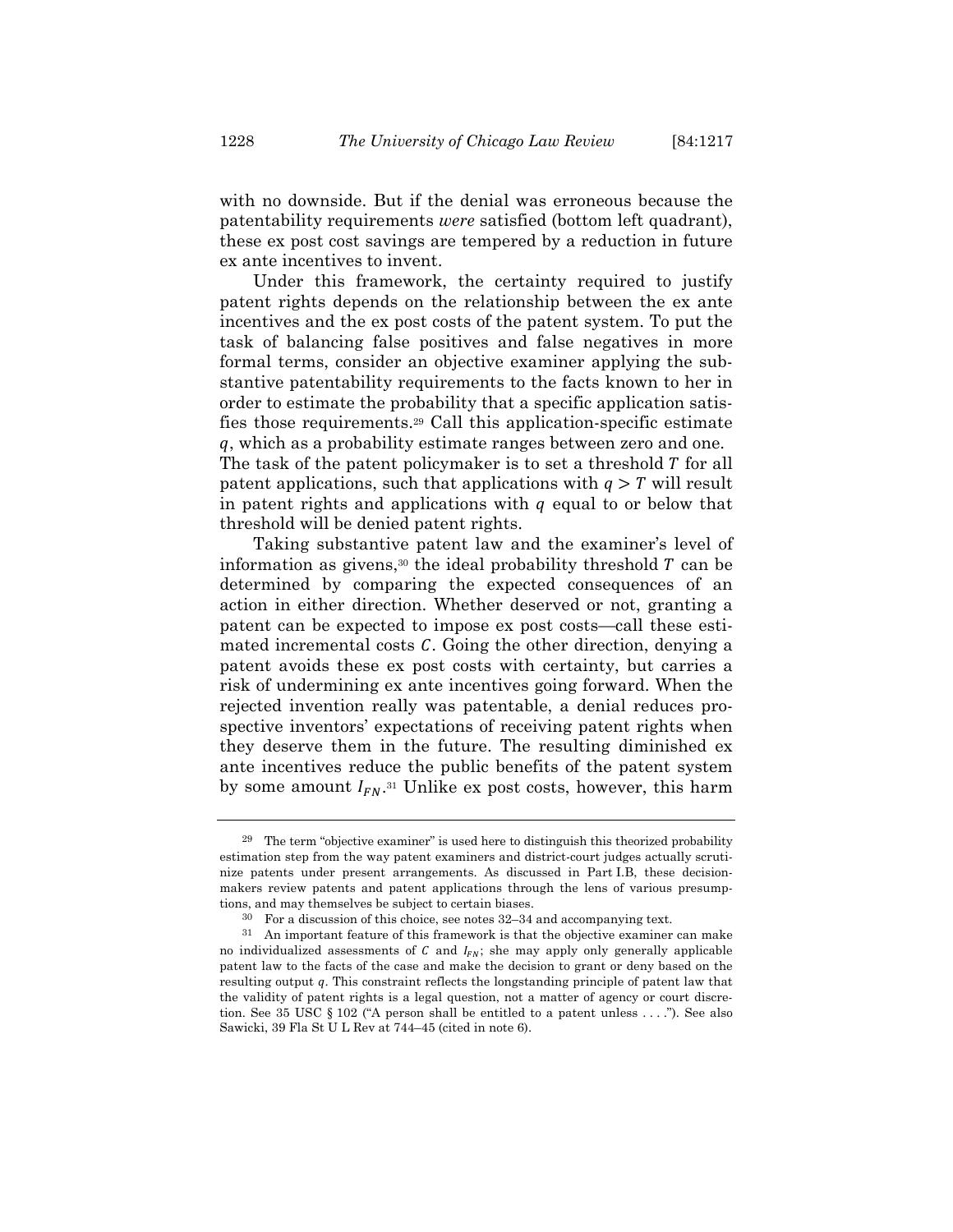is incurred only in cases in which patent rights were actually deserved. The expected cost of denying patent rights can thus be written as  $q * I_{FN}$ —the probability-discounted harm to future ex ante incentives in the event of a false negative.

Patent rights should be awarded when the cost of doing so is less than the cost of denying them—that is, when  $C < q * I_{FN}$ . A patent should thus be granted if and only if  $q > T$ , where

$$
(1) \t\t T = \frac{c}{I_{FN}}
$$

As this equation illustrates, under the conventional view, the probability necessary to justify awarding patent protection turns on the relationship between the ex post costs  $\mathcal C$  of granting an additional patent and the public harm  $I_{FN}$  from reduced ex ante incentives following an erroneous denial. If the ex post costs of an incremental patent grant are low compared to the public benefits that will be lost from a diminution of ex ante incentives, the minimum probability necessary to justify patent rights will be low as well, and the patent system ought to grant promiscuously. But if the ex post costs of an incremental patent grant are large (or the public benefits that will be lost as a result of an erroneous denial are small), the probability of patentability necessary to justify a patent will be quite demanding.

Because this basic framework (and similar variations) will be used throughout the Article, it is worth pausing to recognize its limitations. This is a model only for setting the probability of patentability necessary to justify a patent grant, not for minimizing the total error costs of the patent system. The decision to take (a) substantive patent law and (b) the objective examiner's level of information as givens results in serious constraints on a policymaker's ability to maximize the public benefits of the patent system.32 These constraints are embraced here for consistency with the literature suggesting that the patent system grants too many invalid patents,33 and they will prove useful for

<sup>32</sup> For a generalized model of error costs in the patent system, see Golden, 89 Tex L Rev at 1065–74 (cited in note 4).

<sup>33</sup> The literature on patent quality almost inevitably accepts substantive patent law as it stands. See, for example, Sean B. Seymore, *Patent Asymmetries*, 49 UC Davis L Rev 963, 990–91 (2016); Sawicki, 39 Fla St U L Rev at 745 (cited in note 6); Malani and Masur, 101 Georgetown L J at 639 n 7 (cited in note 20); Lichtman and Lemley, 60 Stan L Rev at 47 (cited in note 1); William Alsup, *A District Judge's Proposal for Patent Reform: Revisiting the Clear and Convincing Standard and Calibrating Deference to the Strength of*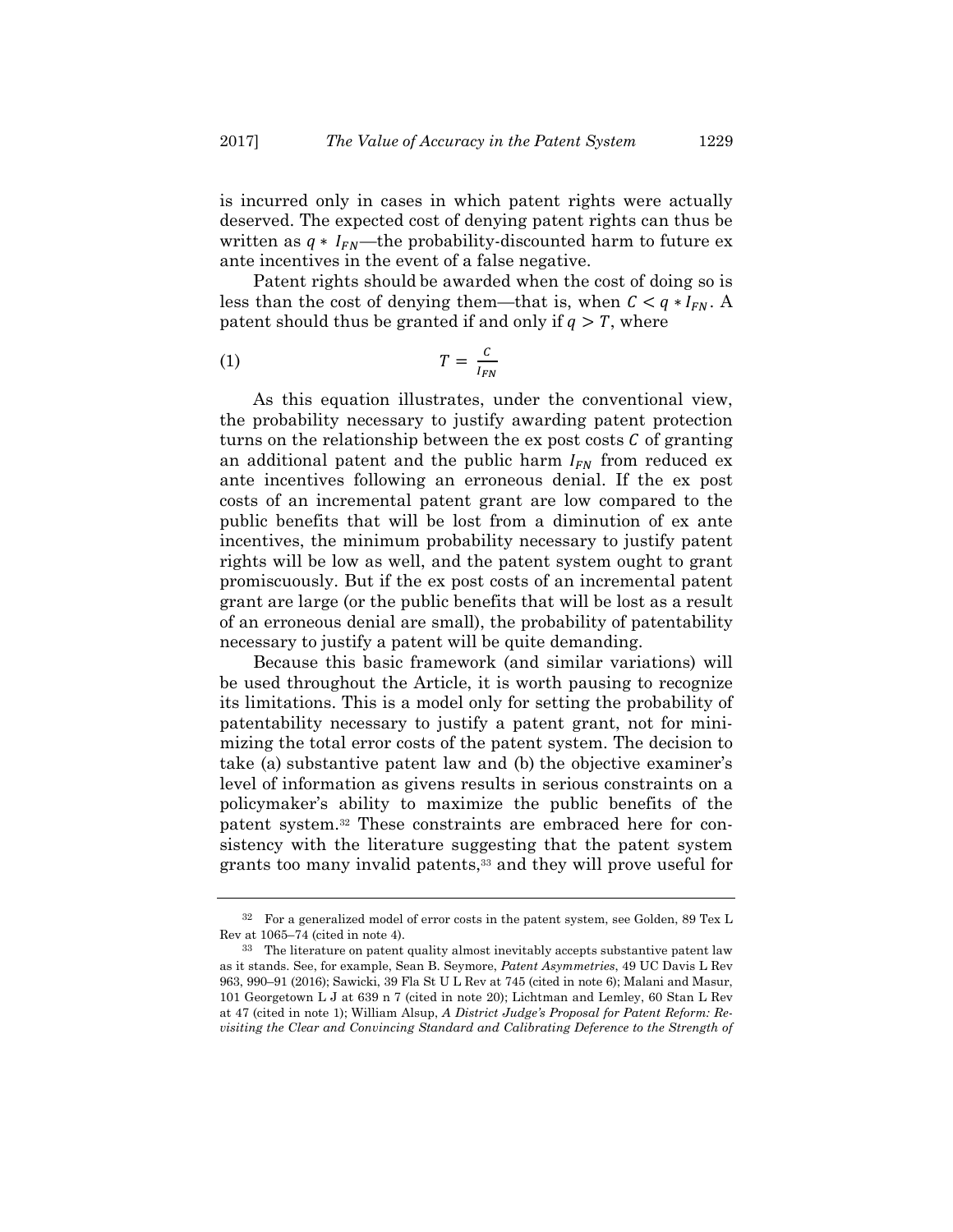bringing the incentives effects of false positives into sharp relief in the next Part. But the use of this highly constrained model is not meant to suggest that the public benefits of the patent system can be maximized solely through modulations in the probability-of-patentability threshold, or that substantive patent law is necessarily set correctly as it presently stands.<sup>34</sup>

For reference throughout this Article, this particular approach to balancing errors in the patent system is called the "one-sided incentives" model. This term refers to the fact that, in this framework, more-liberal patent awards consistently lead to greater incentives to invent. Incentives are one-sided because more is always more: a lower probability-of-patentability threshold means more patents, which in turn means greater incentive to invent in the future. The only constraint on the patent free-for-all is the matter of cost. Future rewards would be maximized through prolific patent granting; it is only the ex post costs of those grants that create a need for balance.35

35 To be clear, under this model, more-generous patent awards are only certain to increase incentives to create the first generation of a technology. At some point, overly expansive patent rights might well inhibit subsequent innovation, as future inventors would have to contend with these existing patent rights, reducing their reward for making improvements to the original technology. See Suzanne Scotchmer, *Innovation and Incentives* 134 (MIT 2004). This complication is not actually relevant here, though: the claim that liberal patent awards would "maximize" incentives to invent is made only to distinguish the two-sided incentives model presented in Part II, in which overly generous patent rewards can reduce incentives to make even the first generation of a technology.

*the Examination*, 24 Berkeley Tech L J 1647, 1650 (2009); Merges, 14 Berkeley Tech L J at 589 (cited in note 1). See also Christi J. Guerrini, *Defining Patent Quality*, 82 Fordham L Rev 3091, 3098–99 (2014) (observing that "patent quality" is typically synonymous with validity under existing law). Proposals to encourage more patent litigation can, however, be understood as calls to increase the level of information available to the patent system.

 $34$  Some readers might also question why the threshold T does not depend on the objective examiner's priors about the probability that an application is valid prior to examination, as is common in total error cost models. As Professor Louis Kaplow explains, this kind of Bayesian analysis is inappropriate in cases in which future actors are likely to behave differently depending on how  $T$  is set. In other words, the ratio of valid to invalid applications coming into the patent office is likely endogenous to  $T$ . See Louis Kaplow, *Burden of Proof*, 121 Yale L J 738, 748, 783–86 (2012). An additional question some readers may have is whether the examiner's task should be viewed as an inquiry into probabilities or likelihood ratios. See Louis Kaplow, *Likelihood Ratio Tests and Legal Decision Rules*, 16 Am L Econ Rev 1, 5–13 (2014) (explaining this distinction). This discussion is framed around probabilities of patentability to enable more straightforward comparisons of the costs of each type of error. Once these error costs are understood, a given level of scrutiny may in some cases be more profitably implemented through an analysis of comparative likelihoods. See id at 20–25, 34–36.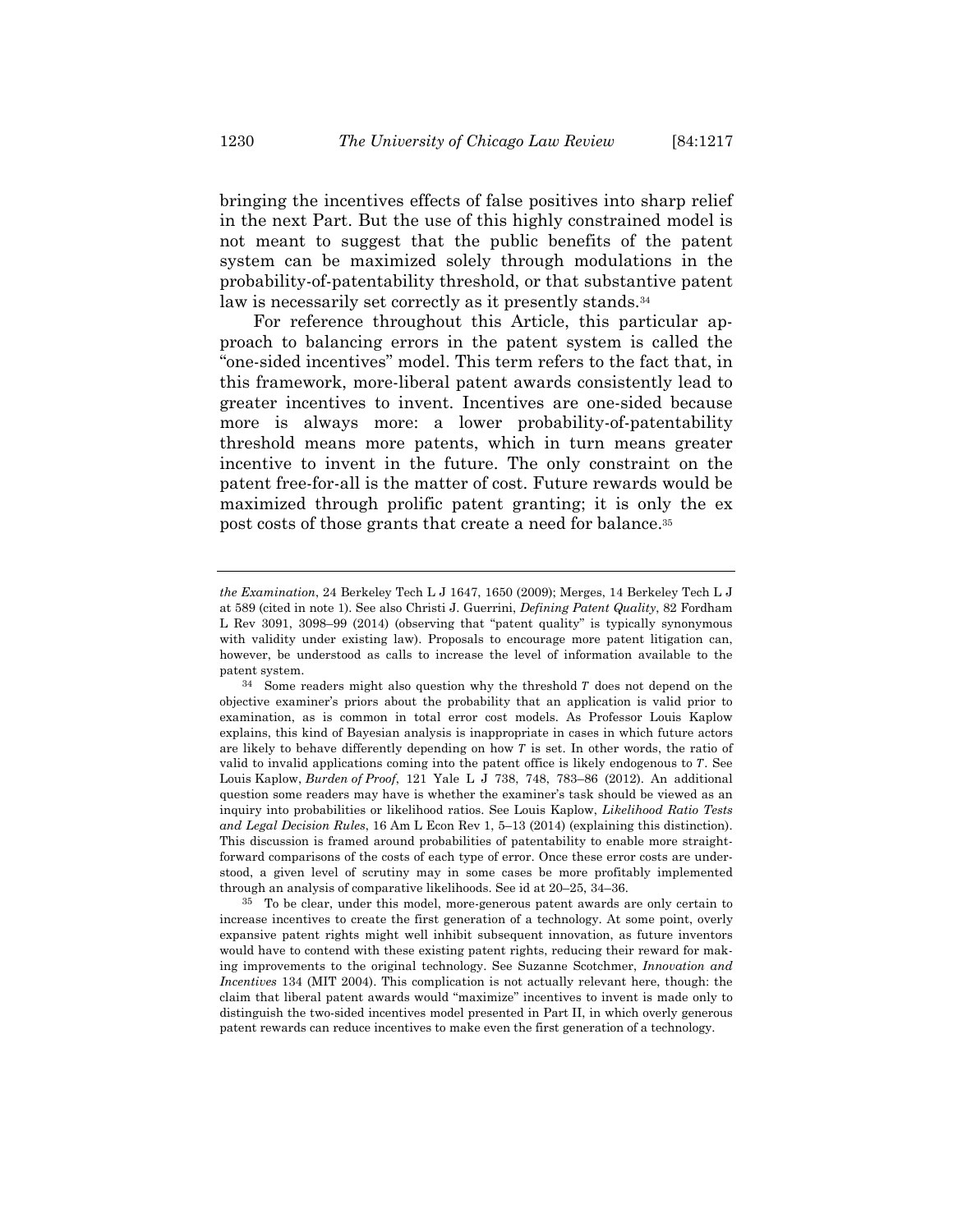This tug-of-war between ex ante incentives on the one hand and ex post costs on the other means that, under the one-sided incentives framework, *any* level of probability is a potentially appropriate threshold for justifying patent rights. When the patent system creates significant public benefits at low cost that is, when  $I_{FN}$  is much greater than  $C$ —the threshold necessary to justify patent rights dives toward zero, and patent rights can be justified even for inventions that appear quite unlikely to meet the legal standards of patentability. And when the patent system has high costs and yields modest public benefits—that is, when C approaches  $I_{FN}$ —the threshold necessary to justify patent rights moves toward one, and patent rights should be available only when it appears highly likely that they are actually deserved. The one-sided incentives model has no internal bounds. On its own terms, the best policy could be to give patents to everyone or to no one.

These extremes are possible because the expected harm of erroneously awarding a patent  $C$  could be many times larger than the harm of erroneously withholding a patent  $I_{FN}$  and vice versa.36 If the expected cost of granting a patent and the expected cost of denying a patent were approximately equal, the threshold for awarding patent protection would hover somewhere near 50 percent.<sup>37</sup> But there is no reason to assume that the patent system's ex post costs and ex ante incentives align in the way necessary to make this happen. It is entirely possible that one term dominates the other, and nothing requires the model to converge to its midpoint.38

<sup>&</sup>lt;sup>36</sup> If  $C > I_{FN}$ , then the threshold for granting a patent requires more than 100 percent probability—in other words, patents should be granted to no one, no matter how certain it appears they've satisfied the patentability requirements. It might seem that these values are unlikely, given the fact that we do have a patent system, but unfortunately the available empirics do not even allow one to rule out such extreme possibilities. See note 39 and accompanying text.

<sup>37</sup> This occurs when the expected incremental cost of a patent grant is half the expected incentive harm from a false negative—that is,  $I_{FN} = 2C$ .

<sup>38</sup> See Kaplow, 121 Yale L J at 784–86 (cited in note 34) ("[W]e should instead be troubled by the notion that it may make sense, even as an approximation, to employ a single threshold . . . (such as fifty percent) to make important decisions in a wide range of contexts in which the consequences vary dramatically."). Note that there is sometimes an intuitive appeal to making decisions around a 50 percent probability threshold because doing so minimizes the total number of errors that are made. For example, if a coin has a 51 percent chance of coming up heads, a guesser would be correct most often by always calling "heads." But that hardly means that is the best strategy. If the penalty for incorrectly calling "tails" is losing \$1 and the penalty for incorrectly calling "heads" is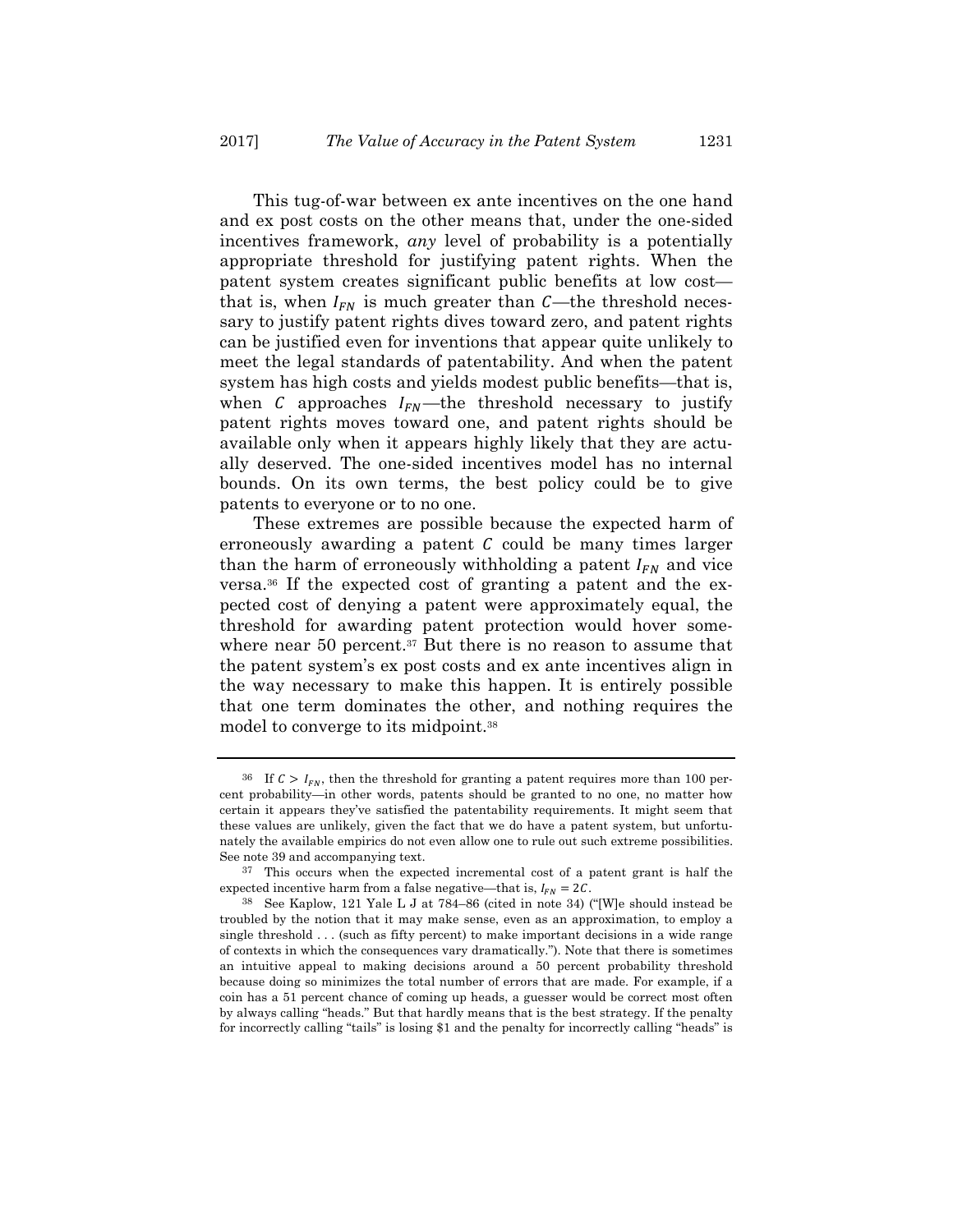Unfortunately, the empirical studies necessary to narrow this range of plausible cutoff points are sorely lacking and not likely to be completed soon. To determine even approximately how permissive to be in granting patents, one would first need to estimate the direct ex post costs attributable to an incremental patent grant. One would then need to estimate the public benefits that might be lost as the result of an individual erroneous patent denial. This is, empirically, a nonstarter. No one really knows how much public benefit is produced by the patent system *in general*.39 Attempting to put a number on how individual decisions to grant or deny affect first ex post costs and then ex ante incentives seems an impossible undertaking. The result is that the one-sided incentives model yields essentially no conclusions as to how the patent system ought to err in cases of uncertainty.

This indeterminacy is a likely reason why the appropriate balance of errors in the patent system has been addressed so glancingly.40 Under the conventional framework, there simply isn't much to say. More scrutiny saves ex post costs but reduces ex ante incentives; more permissiveness increases ex ante incentives and drives up ex post costs. And the magnitudes of the effects on either side of this balancing are simply unknown.

#### B. How the System Errs Presently

While prevailing theory and the available empirics are equivocal as to how patent cases should be decided in the face of uncertainty, the current patent system is decidedly stacked in just one direction: in cases of doubt, patents are available. This

losing a finger, the same guesser might reasonably prefer to always call "tails." Minimizing the costs of errors requires considering not just the probability that a guess will prove correct but also the consequences of being wrong. See Alan Devlin and Michael Jacobs, *Antitrust Error*, 52 Wm & Mary L Rev 75, 97–98 & n 91 (2010).

<sup>39</sup> See Liivak, 78 Brooklyn L Rev at 1337–38 (cited in note 9) ("Though this underlying purpose is simple to state, it has created an intractable cost–benefit analysis that resists either justification or, alternatively, falsification."); Ouellette, 101 Va L Rev at 75–84 (cited in note 9).

<sup>40</sup> Indeed, the most specific conclusion prior scholars have offered is that the optimal number of false positives is not zero. See Sawicki, 39 Fla St U L Rev at 745–46 (cited in note 6); Merges, 14 Berkeley Tech L J at 593 (cited in note 1); Wagner, 157 U Pa L Rev at 2139 (cited in note 6). A number of commentators have explicitly set aside the question of how false positives should be balanced against false negatives. See Hemel and Ouellette, 92 Tex L Rev at 330–31 n 134 (cited in note 11); Mandel, 9 Yale J L & Tech at 31–32 n 129 (cited in note 5); Bock, 49 U Richmond L Rev at 448–49 (cited in note 5).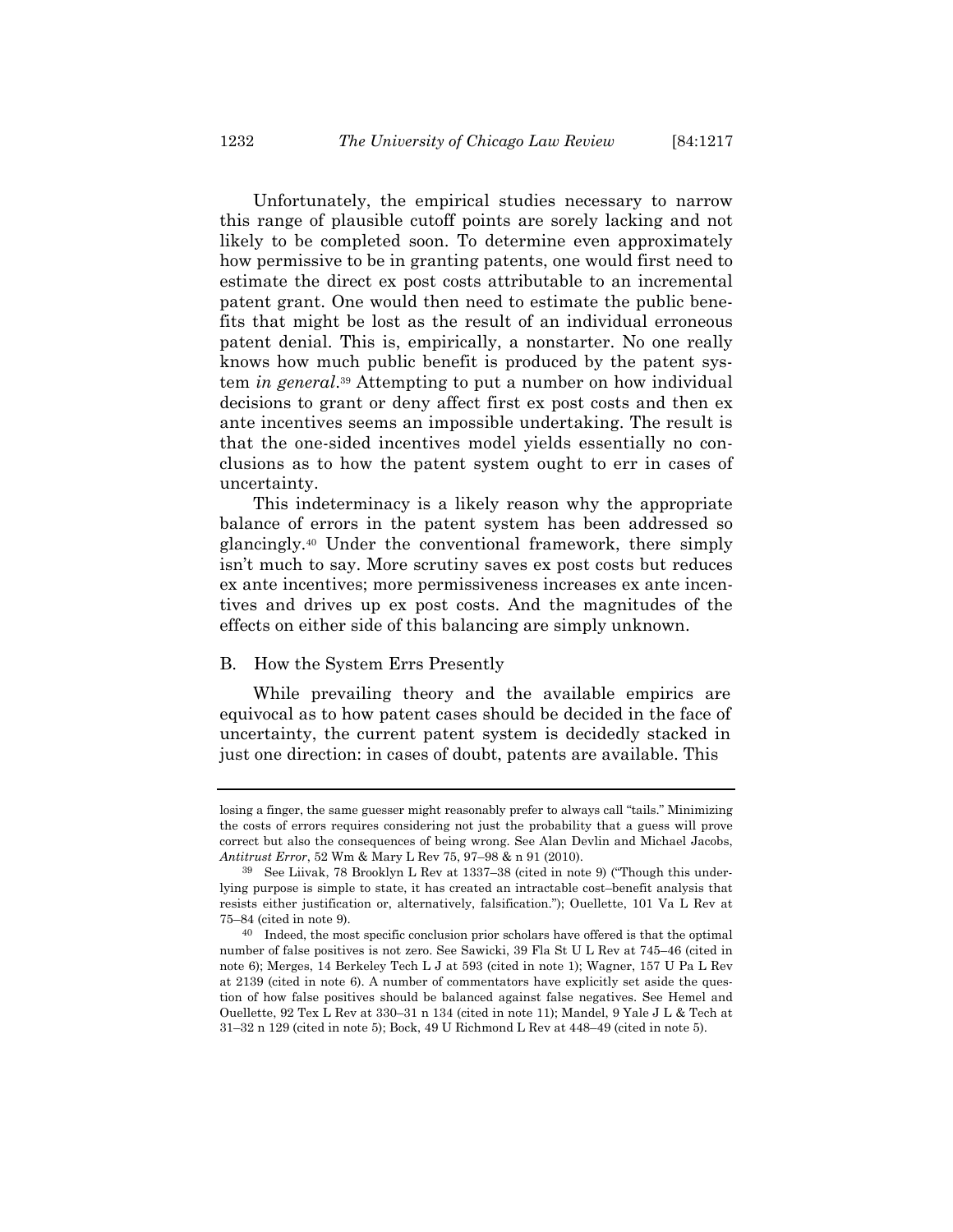outcome is not the product of any single policy lever but rather the result of a number of procedural rules and structural features of both the examination and enforcement stage. These characteristics in combination cause the patent system to err consistently in favor of patent rights in cases of uncertainty.

The preference for patent rights begins the moment an application shows up at the door of the PTO. By long-standing rule, patent applications are reviewed with a presumption of patentability; the burden rests on the examiner to show why a patent should *not* issue.41 The standard of proof here is moderate: the examiner need only show unpatentability by a preponderance of the evidence.42 Nonetheless, the effect of this burden assignment is that ties are broken in favor of patentability.43

This presumption would assure that patents issue in close cases even if the PTO had perfect information. But its effects are compounded by the limited information available at the examination stage.44 Because patentability often turns on the nonexistence of prior art,<sup>45</sup> the fact that information is missing will tend to inure to the benefit of a patent applicant, making unpatentable inventions appear patentable rather than the other way around. And the information deficit at the PTO is substantial. Patent examiners on average have fewer than twenty hours to read a patent application, search the prior art, and render a written decision.46 Moreover, entire categories of relevant

<sup>&</sup>lt;sup>41</sup> See 35 USC § 102(a) ("A person shall be entitled to a patent unless . . . ."); *In re Oetiker*, 977 F2d 1443, 1444–45 (Fed Cir 1992).

<sup>42</sup> See *Oetiker*, 977 F2d at 1444–45; *In re Caveney*, 761 F2d 671, 674 (Fed Cir 1985). 43 See *Oetiker*, 977 F2d at 1449 (Plager concurring); Sean B. Seymore, *The Presump-*

*tion of Patentability*, 97 Minn L Rev 990, 997–99 (2013). 44 See Dreyfuss, 12 Lewis & Clark L Rev at 434 (cited in note 5); Seymore, 49 UC

Davis L Rev at 995–96 (cited in note 33). See also Michael D. Frakes and Melissa F. Wasserman, *Is the Time Allocated to Review Patent Applications Inducing Examiners to Grant Invalid Patents?: Evidence from Micro-Level Application Data*, 99 Rev Econ & Stat \*8–9, 41 (forthcoming 2017), archived at http://perma.cc/8HFC-6GK6 (finding that "as examiners are given less time to review applications . . . , the less prior art they cite, the less likely they are to make time-consuming rejections, and the more likely they are to grant patents").

<sup>45</sup> See Frakes and Wasserman, 99 Rev Econ & Stat at \*7–8 (cited in note 44).

<sup>46</sup> See id at \*8–10 (estimating that patent examiners spend an average of nineteen hours per application); Melissa F. Wasserman, *The PTO's Asymmetric Incentives: Pressure to Expand Substantive Patent Law,* 72 Ohio St L J 379, 414 n 135 (2011) (citing an email from a PTO official stating that the average examination time allotted ranged from fourteen to thirty-two hours depending on the complexity level of the art); Ford, 164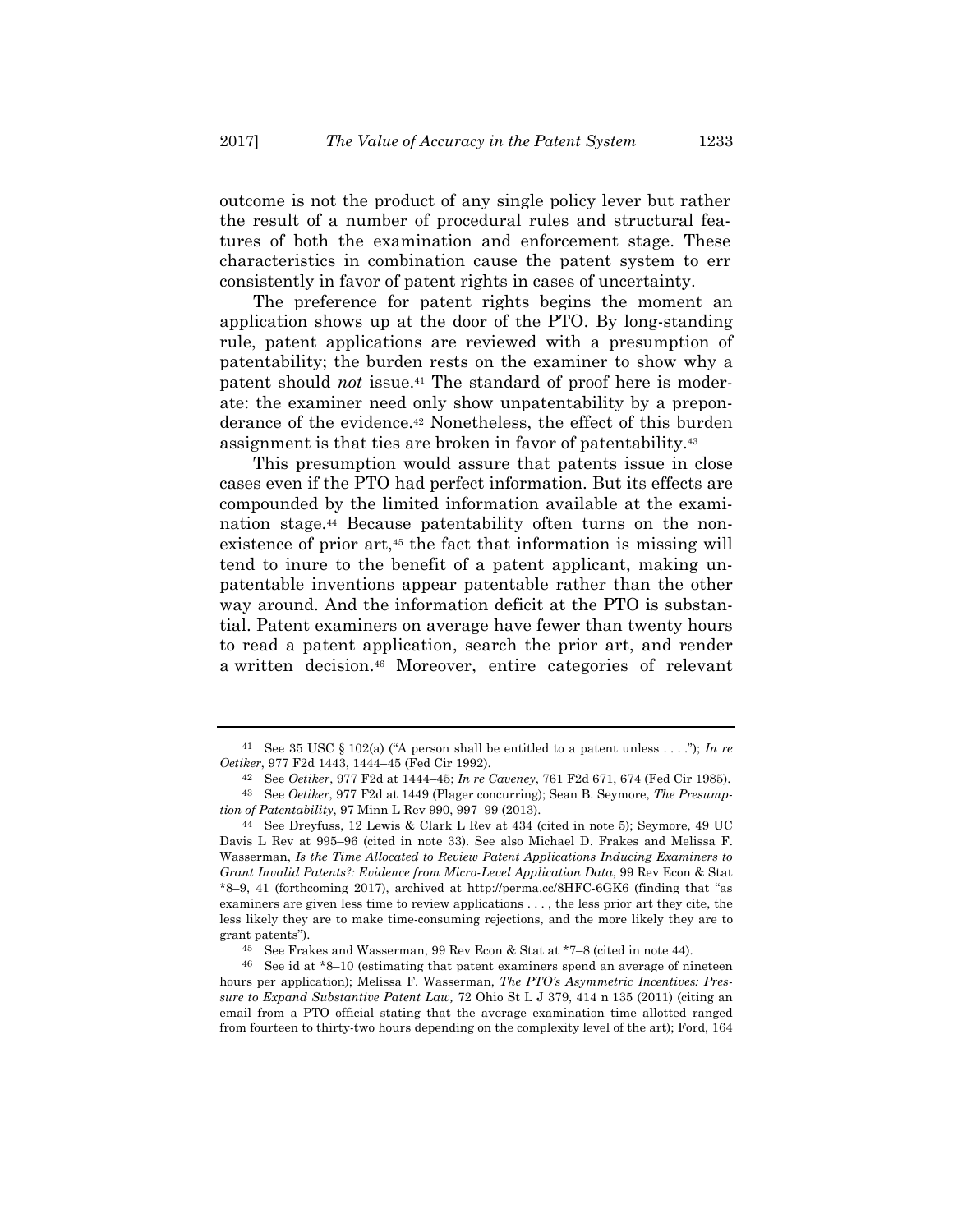information are largely unavailable to patent examiners. For example, an invention can become unpatentable if it is in public use or on sale for too long before an application is filed. But activities like these do not usually produce the kind of written records an examiner can discover, so unless the applicant herself knows about such activity and discloses it, the examiner likely will be left in the dark.<sup>47</sup> And because applications are presumed patentable, the default outcome in a case of missing information is an issued patent.

Imperfect incentives at the PTO further lower the threshold of patentability in practice. As others have noted, the agency has a financial interest in granting rather than rejecting: as a direct result of an issued patent, the PTO can expect to receive substantial renewal (or "maintenance") fees in the future.48 These maintenance fees are essentially pure profit for the agency—the PTO gets to keep these receipts and incurs only trivial marginal costs in the process.49 Asymmetries in the appeal process further distort the agency's incentives—a PTO decision to deny an application may be swiftly appealed to the courts, but the agency is never required to defend its decision to grant a patent.<sup>50</sup> So, to the extent the agency wants to avoid appeals in general and

U Pa L Rev at 860 (cited in note 1) (estimating a similar average examination time using a different methodology).

<sup>47</sup> See Christopher R. Leslie, *Antitrust, Inequitable Conduct, and the Intent to Deceive the Patent Office*, 1 UC Irvine L Rev 323, 327–28 (2011); Mark D. Janis, *Rethinking Reexamination: Toward a Viable Administrative Revocation System for U.S. Patent Law*, 11 Harv J L & Tech 1, 56–57 (1997); Kesan, 17 Berkeley Tech L J at 766–67 (cited in note 1) ("Hence, the Patent Office is unlikely to be well informed about the relevant prior art, creating an asymmetry between the patentee's information and the information possessed by the Patent Office.").

<sup>48</sup> See Michael D. Frakes and Melissa F. Wasserman, *Does Agency Funding Affect Decisionmaking?: An Empirical Assessment of the PTO's Granting Patterns*, 66 Vand L Rev 67, 70, 78 & n 35 (2013).

<sup>49</sup> Id at 79–80. See also Michael D. Frakes and Melissa F. Wasserman, *Does the U.S. Patent and Trademark Office Grant Too Many Bad Patents?: Evidence from a Quasi-Experiment*, 67 Stan L Rev 613, 629–30 (2015) (discussing how maintenance fees crosssubsidize examination activities).

<sup>50</sup> See Masur, 121 Yale L J at 487 (cited in note 1). To be clear, members of the public can challenge the agency's decision to grant a patent using the inter partes and postgrant review procedures created by the AIA. See 35 USC §§ 311–19, 321–29. But these are processes within the agency, not really appeals, and in any event the patent holder typically does the work of defending the agency's decision. See 37 CFR §§ 42.120, 42.220; Gregory Dolin, *Dubious Patent Reform*, 56 BC L Rev 881, 914–20 (2015).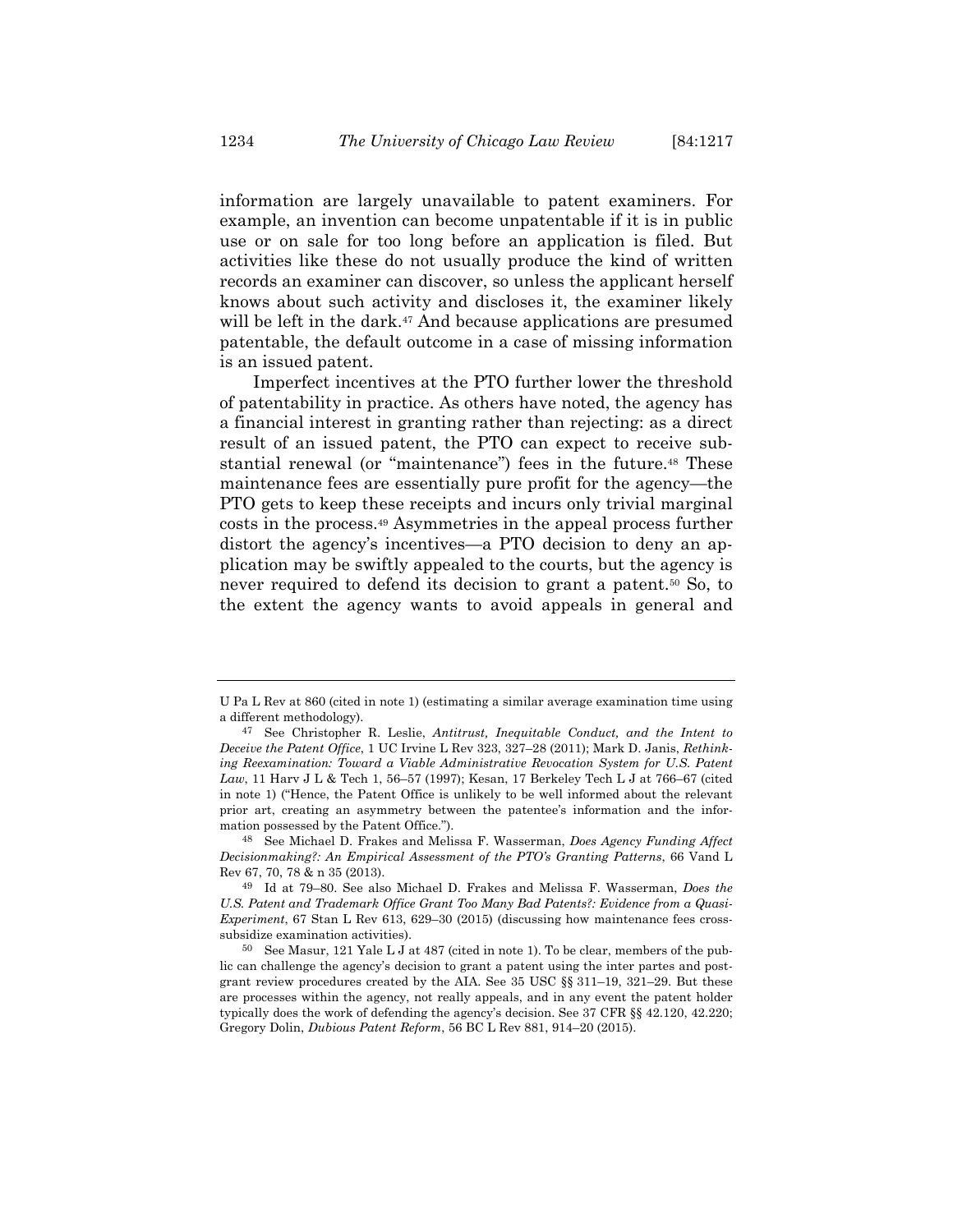reversals in particular, it has reason to err in favor of granting in cases of uncertainty.51

Examiners, too, have reasons to favor allowance over rejection. The PTO closely monitors examiner productivity using a "count system," wherein each examiner is required to complete a specific number of work units every two weeks.<sup>52</sup> For productivitymeasurement purposes, rejections and allowances are considered equivalent, although examiners report that it is usually less work (and takes less time) to issue an allowance than to level a rejection.53 As a result, examiners are quietly incentivized to grant rather than reject patents in close cases.

To be sure, the examiner's is not always the final word. A patent granted by the PTO can still be challenged through litigation in a federal district court, and a final judgment of invalidity will preclude any further assertion of the patent.54 But, as at the initial examination stage, litigation burdens and structural incentives work to the benefit of patent rights in cases of doubt.

Once issued, a patent enjoys a statutory presumption of validity. Reversing an erroneous grant by the PTO requires a challenger to show that the patent is invalid by "clear and convincing evidence"—a higher bar than the "preponderance of the evidence" standard that usually applies in civil litigation.<sup>55</sup> This is so even if the argument for invalidity is based on evidence that the PTO demonstrably lacked at the time of examination.56 In this way, litigation is not a straightforward mechanism to counterbalance the information deficit and pro-grant biases of

<sup>51</sup> See Masur, 121 Yale L J at 489–99, 505–07 (cited in note 1).

<sup>52</sup> See Clarisa Long, *The PTO and the Market for Influence in Patent Law*, 157 U Pa L Rev 1965, 1990–91 & n 128 (2009); Jaffe and Lerner, *Innovation and Its Discontents* at 133–38 (cited in note 1).

<sup>53</sup> See Jaffe and Lerner, *Innovation and Its Discontents* at 133–38 (cited in note 1). See also Sag and Rohde, 8 Minn J L Sci & Tech at 19 (cited in note 13); Lemley, 95 Nw U L Rev at 1496 n 3 (cited in note 6); Merges, 14 Berkeley Tech L J at 590 (cited in note 1).

<sup>54</sup> See 35 USC § 282(b); *Blonder-Tongue Laboratories, Inc v University of Illinois Foundation*, 402 US 313, 329–30 (1971).

<sup>55</sup> See 35 USC § 282(a); *Microsoft Corp v i4i Limited Partnership*, 564 US 91, 95, 99 (2011).

<sup>56</sup> See *Microsoft*, 564 US at 109–10; *Dow Chemical Co v Nova Chemicals Corp (Canada)*, 809 F3d 1223, 1227 (Fed Cir 2015) (Moore concurring in denial of rehearing en banc).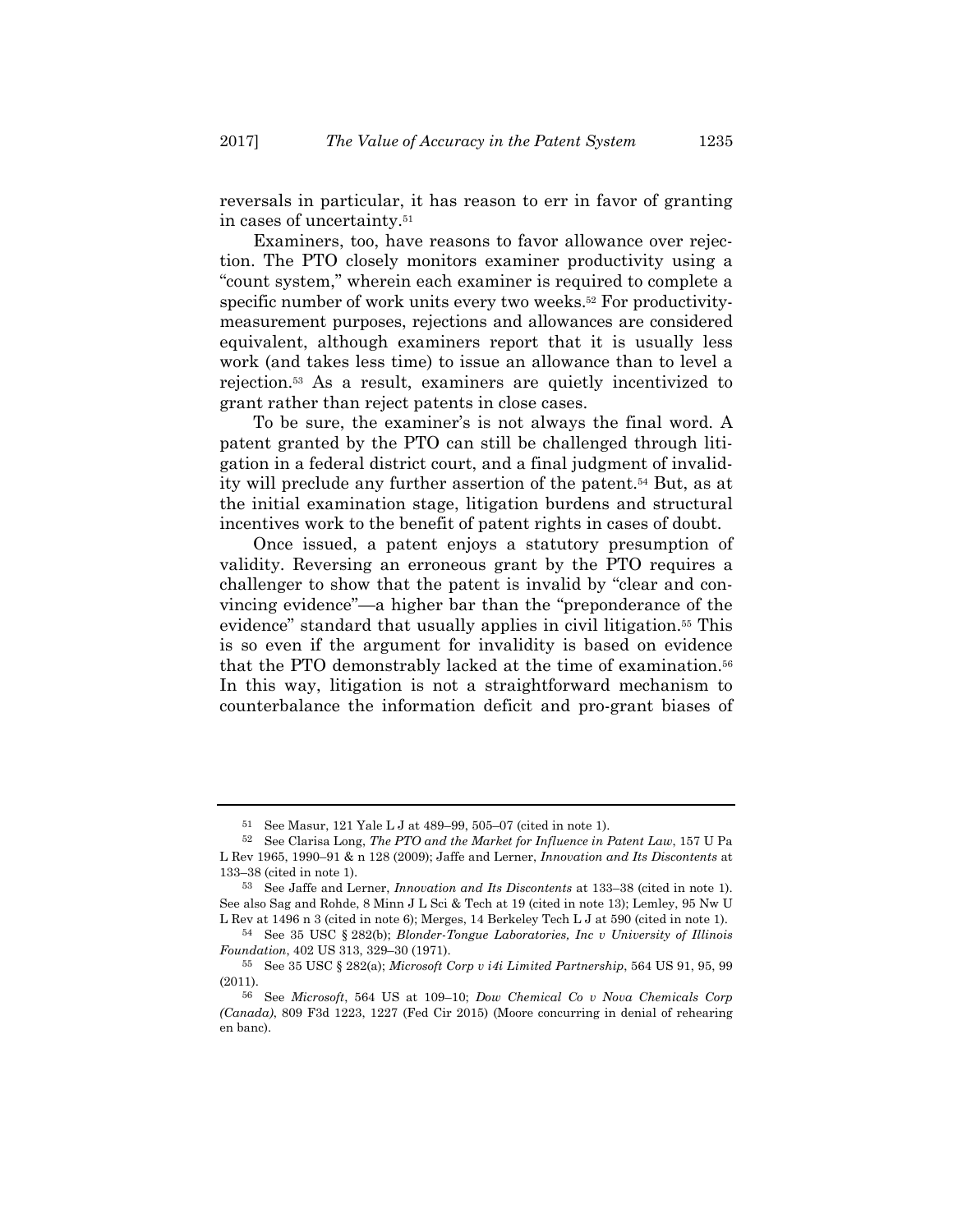the examination stage. To the contrary, in close cases, juries are explicitly instructed to preserve validity.<sup>57</sup>

An additional limitation of postgrant error correction is that it relies on private parties investing in legal process. Challenges do not come automatically or for free—instead, any given challenge depends on two or more parties having some reason to see the dispute through to completion. Patent litigation is expensive, and in many cases it may be more profitable for a firm to settle a patent claim rather than fight it.58 As a result, it is likely that some challenges to patents of questionable validity will not be litigated to final judgment, if they are brought at all.

In combination, these features allow applicants to obtain and enforce patents in at least some cases in which an objective examiner would assess the probability of patentability to be less than 50 percent.59 A number of prior commentators have criticized this arrangement, proposing reforms so that the system will err against patent rights in questionable cases—or at least not quite so heavily in favor of them. For example, scholars have proposed things like revising the presumption of patentability, changing the compensation structure for patent examiners,

<sup>57</sup> See Lichtman and Lemley, 60 Stan L Rev at 47–48 (cited in note 1). See also Dreyfuss, 12 Lewis & Clark L Rev at 434–35 (cited in note 5) (discussing the combination effects of the presumption of validity and juror biases).

<sup>58</sup> For analysis of the private incentives to challenge patents, see Farrell and Merges, 19 Berkeley Tech L J at 948–55 (cited in note 1); Jay P. Kesan and Andres A. Gallo, *Why "Bad" Patents Survive in the Market and How Should We Change?—The Private and Social Costs of Patents*, 55 Emory L J 61, 80–85 (2006); Sag and Rohde, 8 Minn J L Sci & Tech at 22–28 (cited in note 13). See also Jay P. Kesan and Gwendolyn G. Ball, *How Are*  Patent Cases Resolved? An Empirical Examination of the Adjudication and Settlement of *Patent Disputes*, 84 Wash U L Rev 237, 265–69 (2006) (collecting data on case dispositions, including settlements).

<sup>59</sup> See Seymore, 49 UC Davis L Rev at 971–73 (cited in note 33). There are a couple of features of the patent system that might somewhat mitigate these pro-patent biases. First, during patent examination, claims are given their "broadest reasonable construction," 37 CFR § 42.100(b), which can sometimes result in a claim being denied even though it might have been upheld in litigation. See Meurer, 51 Wm & Mary L Rev at 702–03 (cited in note 27). But the effect of this rule is likely small, given that applicants can usually amend their claims to embrace the narrower (valid) meaning explicitly. See *Cuozzo Speed Technologies, LLC v Lee*, 136 S Ct 2131, 2145 (2016). Second, the AIA created new administrative review procedures in which a patent may be revoked under a preponderance of the evidence standard—thus avoiding the heightened presumption of validity that issued patents normally enjoy. See AIA  $\S$  6(a), (d), 125 Stat at 302–03, 308– 09, 35 USC §§ 316(e), 326(e). However, these procedures still require the challenger to carry the burden of showing unpatentability, and are themselves to subject to various procedural and substantive limitations. See note 199.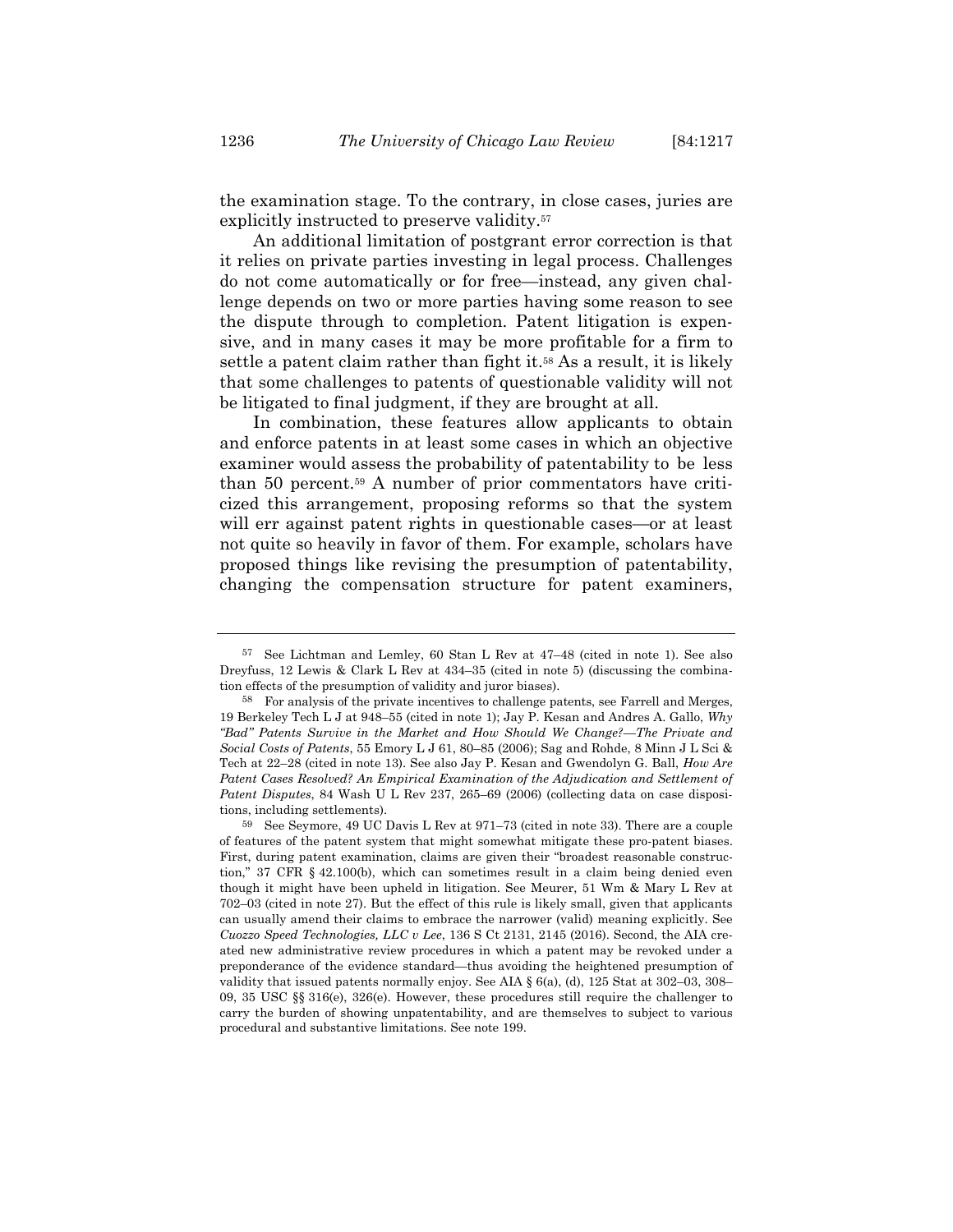tweaking the statutory presumption of validity, and encouraging more patent litigation.<sup>60</sup> All of these have been rooted in a goal of rebalancing the distribution of errors *against* patentability that is, to require a greater probability that an invention really is patentable to justify the costs of patent protection.

But, problematically for these proposals, it is not clear that the current bias in favor of patent protection is actually suboptimal. As discussed above, under the conventional, one-sided incentives model, the probability of patentability necessary to justify patent rights could be anywhere between zero and one.<sup>61</sup> In fact, it is possible that despite the structural and procedural biases toward patent rights, the current system actually makes it *too difficult* to obtain patent protection. If the probability of patentability needed to get a patent is currently 0.4, maybe it should be 0.3.

As a result, there is a logical step missing in the recent calls to rebalance the errors of the patent system in a more patentskeptical direction. It is true that some patents issue even though they are more likely invalid than valid. It is also true that some of these patents may be successfully enforced, or otherwise impose ex post costs, despite objective probabilities of patentability below 50 percent. But without relying on disputed priors about the costs and benefits of patent protection, it is not necessarily true that increasing precautions against undeserved patent rights would be socially beneficial. It could just as easily work harm.62

# II. ACCURACY AND INCENTIVES

This Part explores the role that accuracy plays in determining the rewards offered by the patent system. The central insight here is that the incentives created by the patent system depend on accuracy in two directions: the probability of awarding

<sup>60</sup> See, for example, Seymore, 97 Minn L Rev at 1022–31 (cited in note 43) (proposing shifting the burden of persuasion in patent examination); Merges, 14 Berkeley Tech L J at 607–09 (cited in note 1) (proposing changing the compensation structure for examiners); Miller, 19 Berkeley Tech L J at 704–11 (cited in note 22) (proposing offering a bounty to encourage more patent litigation); Lichtman and Lemley, 60 Stan L Rev at 59– 65 (cited in note 1) (proposing weakening the presumption of validity); Alsup, 24 Berkeley Tech L J at 1649–54 (cited in note 33); Burstein, 83 Geo Wash L Rev at 538–48 (cited in note 1) (proposing expanding standing to enable more patent challenges).

<sup>61</sup> See notes 27–35 and accompanying text.

<sup>62</sup> See Golden, 89 Tex L Rev at 1068 (cited in note 4).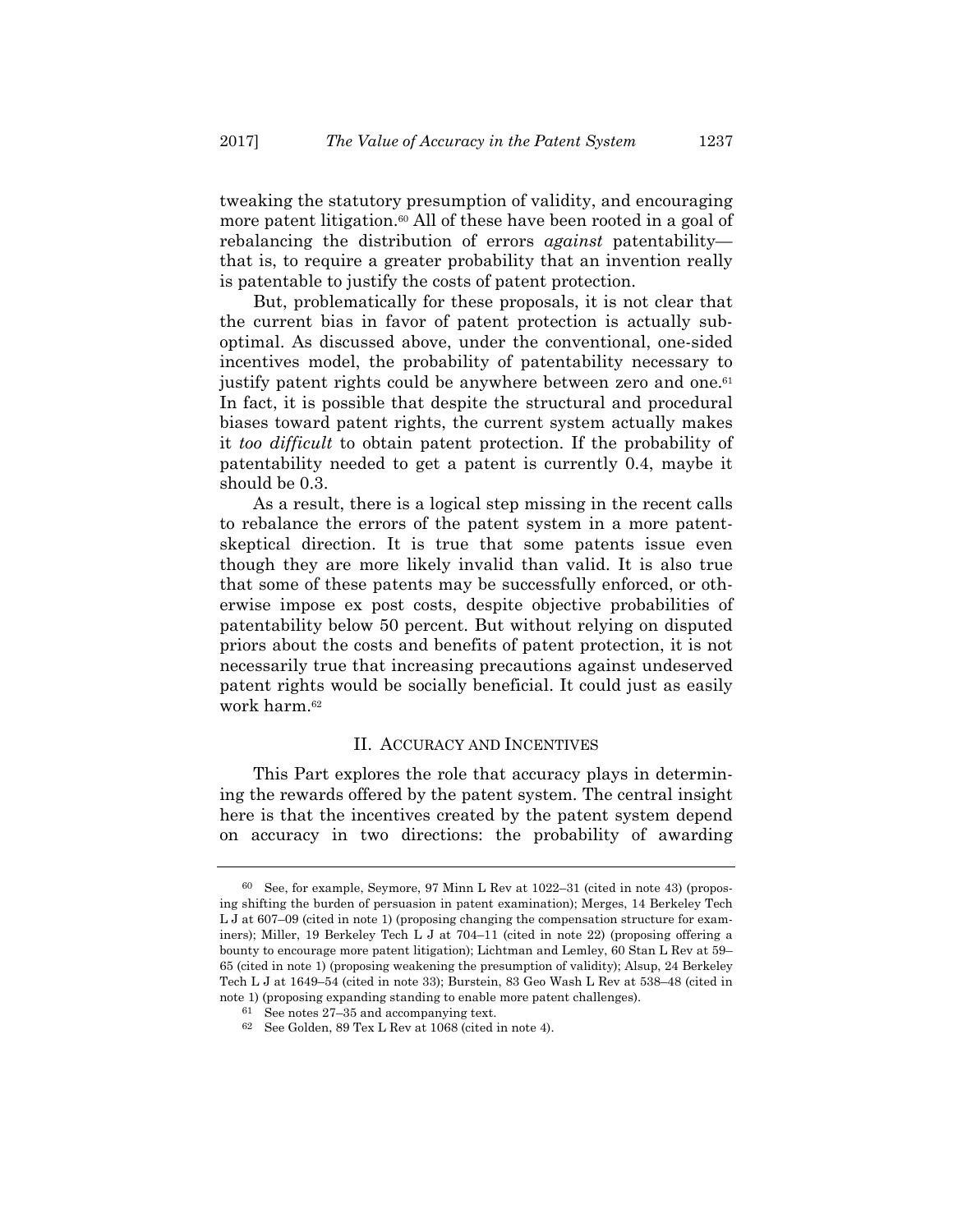patents when they are deserved and the probability of withholding them when they are undeserved. This fundamentally alters the optimal balance between false positives and false negatives, and yields a "two-sided incentives" model that suggests a significantly higher probability of patentability should be required to justify patent rights than the conventional one-sided incentives model would indicate.

Parts II.A and II.B start by introducing the role that accuracy plays in determining the ex ante incentives created by prize and punishment systems in general. Part II.C then revises the conventional account of error costs in the patent system to include this understanding of the value of accuracy. Finally, Part II.D shows that the answer to the question *how should the patent system err?* depends significantly on whether patent law is seeking to influence mutually exclusive choices, a condition that has not previously received much attention.

#### A. Marginal versus Absolute Rewards

To understand the role that accuracy plays in the patent system, it is helpful to take a step back and explore the theory for how patent rights provide public benefits in the first place. According to the dominant account, the purpose of awarding patents is to incentivize future investments in research and development.63 Patents are a form of public subsidy to encourage private actors to engage in a specific socially desirable activity.64 In this way, patents are not so different from prizes or even punishments—all are publicly funded mechanisms to encourage private behavior that benefits the public.65

Prize and punishment systems operate using the same fundamental model. At heart, they are based on either a promise or

<sup>63</sup> See note 17 and accompanying text. While the goal of rewarding invention is the most commonly accepted justification for the patent system, many of the principles expounded in this Part can be applied to other functions of the patent system as well. See Parts III.B–C.

<sup>64</sup> See Peter S. Menell and Suzanne Scotchmer, *Intellectual Property Law*, in A. Mitchell Polinsky and Steven Shavell, eds, 2 *Handbook of Law and Economics* 1473, 1476–77 (Elsevier 2007); Benjamin N. Roin, *Intellectual Property versus Prizes: Reframing the Debate*, 81 U Chi L Rev 999, 1028 (2014).

<sup>65</sup> See Hemel and Ouellette, 92 Tex L Rev at 312 (cited in note 11); Roin, 81 U Chi L Rev at 1021 (cited in note 64). Unlike patents and criminal penalties, prizes can be offered by nongovernmental entities as well. See Michael J. Burstein and Fiona E. Murray, *Innovation Prizes in Practice and Theory*, 29 Harv J L & Tech 401, 419–23 (2016).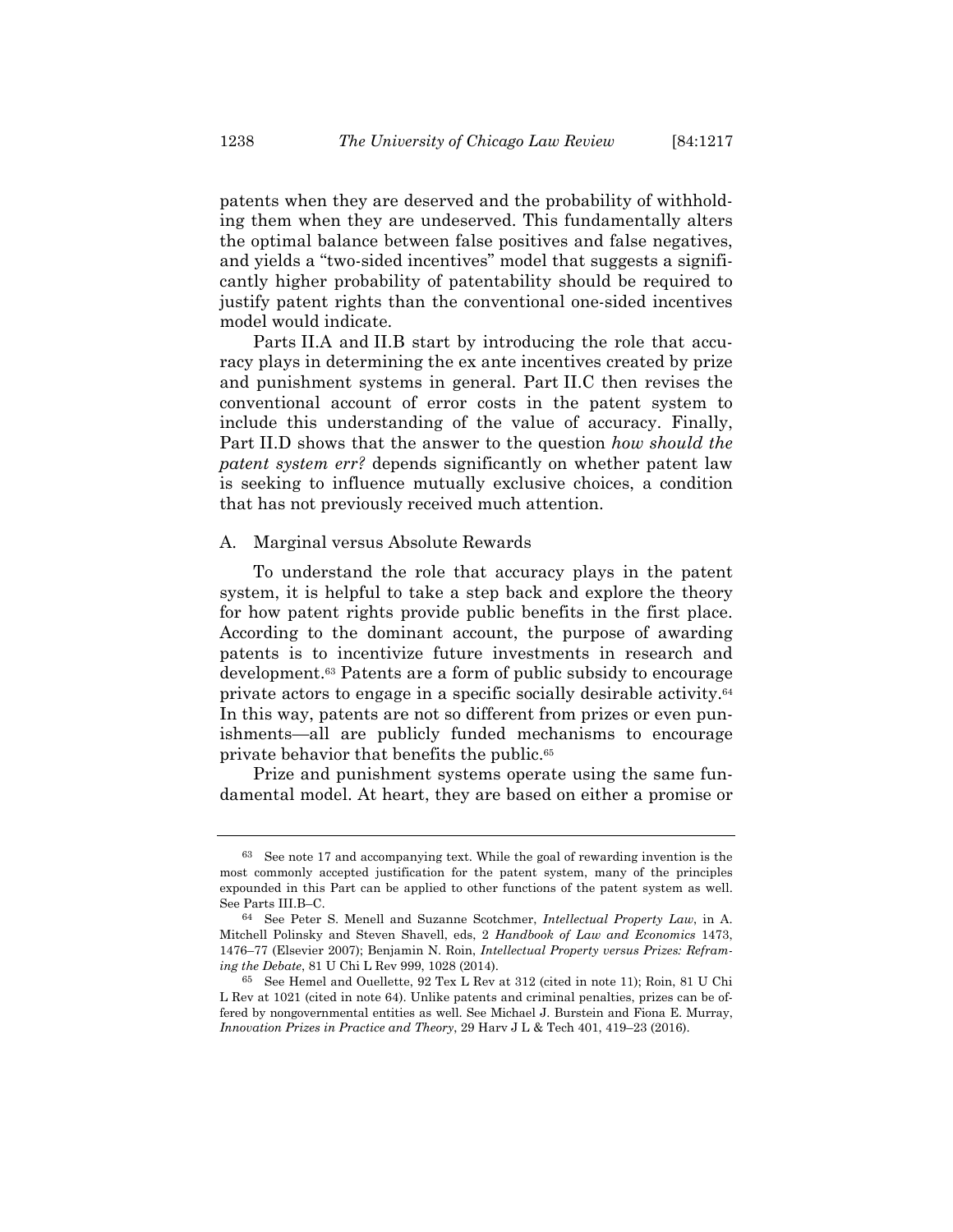a threat, as in: "If you do X, you will get Y." In the case of a prize, X is usually some socially desirable activity, and Y is some privately valuable reward—as in, "If you cure cancer, you will receive \$100 million." In the case of a punishment, X is some socially *un*desirable activity, and Y is some privately dreaded result—as in, "If you commit plagiarism, you will be expelled." Patents are a complex form of prize, in which the offer is, "If you make an invention that satisfies the patentability criteria, you will receive some time-limited exclusive rights, the value of which will depend (at least in part) on the value of your invention."<sup>66</sup>

A critical component of threats and promises like these is often left unspoken. Implicit in the offer, "If you do X, you will get Y," is a promise to carry out the inverse statement: "If you do *not* do X, you will *not* get Y." For purposes of inducing the desired conduct, this silent, negative promise is as important as the articulated, affirmative promise. The logic here is straightforward: if the target of the promise will receive Y either way, then offering Y provides no additional incentive to do X. The lure of the offer depends on Y being bestowed if *and only if* the target does X.

The effectiveness of a prize or punishment regime depends on reliable enforcement of both the affirmative and the negative promises. Consider a prize that offers a fixed payout  $S$  to anyone who performs some specified task.<sup>67</sup> The lure of such a prize will depend, first, on the size of the prize itself and, second, on an actor's chance of receiving the prize if she in fact performs the task—call this probability  $p_A$ . Holding the size of the prize constant, the higher the probability that the prize will be awarded when deserved, the greater the incentive created by the offer of the prize. (Conversely, the higher the probability that the prize will be wrongfully withheld, the smaller the incentive created by the prize offer.) An actor who performs the specified task receives S with probability  $p_A$ , for an expected value of  $p_A * S$ .

But there is an important complication lurking here. The expected value given in the prior paragraph describes the absolute reward the actor can expect to receive by performing the specified task. But it does not give the actor's marginal reward

<sup>66</sup> See Adam Smith, *Lectures on Jurisprudence* 83 (Oxford 1978) (R.L. Meek, D.D. Raphael, and P.G. Stein, eds) (suggesting that patents are preferable to simple prizes because their value can change depending on the value of the underlying invention).

 $67$  Importantly, in the patent system  $S$  is *not* fixed—a complication that will be dealt with below.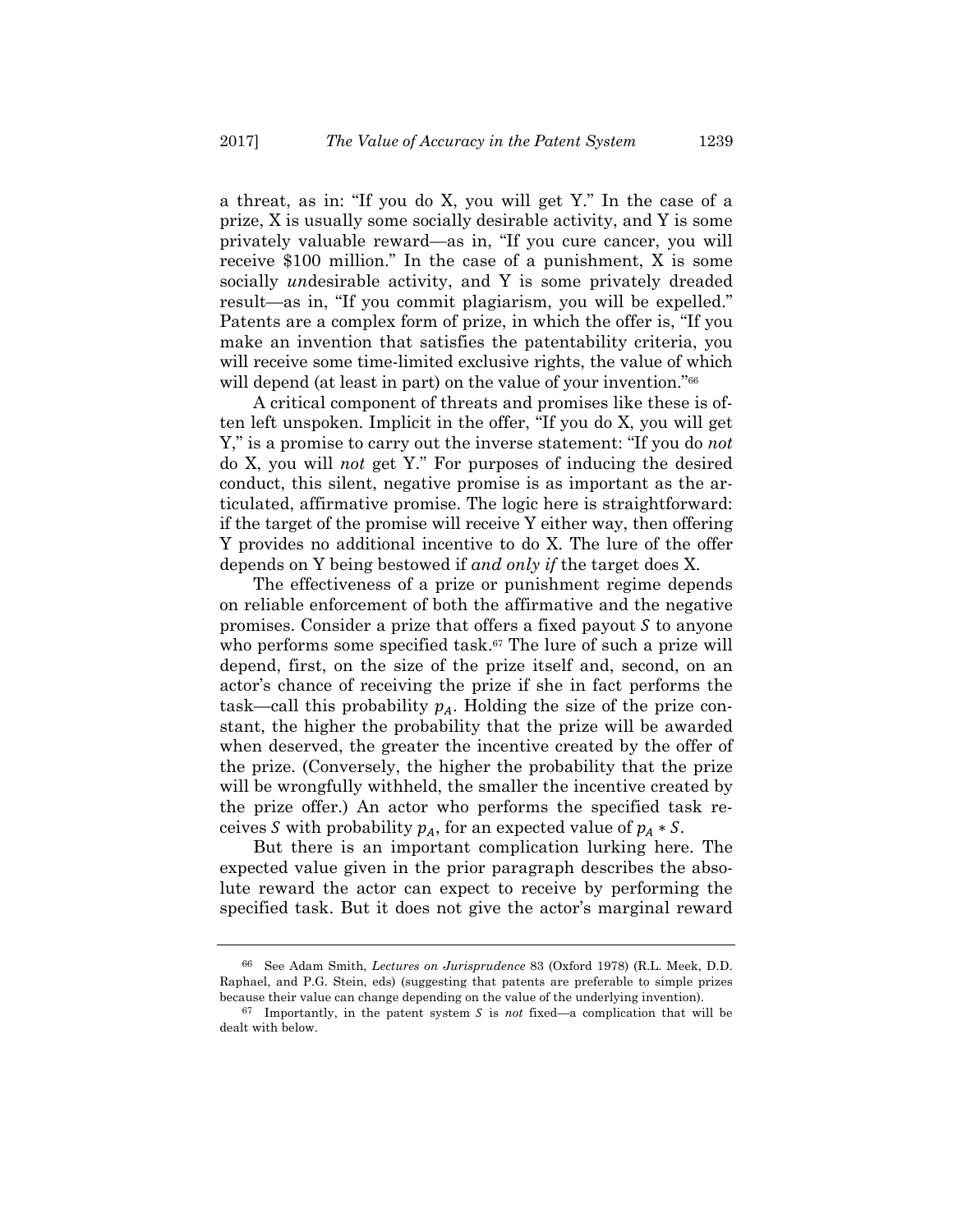for performance, because it does not account for the possibility that she might (erroneously) be given the prize either way. Suppose that, even if she does not perform the specified task, the target of the promise has some chance  $p_0$  of receiving the prize by mistake. The additional (or marginal) reward offered to perform the desired conduct is the difference between the target's expectations when she performs the task and her expectations when she does not perform the task. In the terms given above, the marginal reward *M* is given by  $p_A * S - p_0 * S$ , or:

$$
(2) \t\t\t M = S(p_A - p_0)
$$

Examining this equation, it becomes clear that there are not two but three levers a prize administrator can pull to maximize the lure created by a prize: (1) increase the size of the payout  $S$ ; (2) increase the probability  $p_A$  of awarding the prize when it is deserved; and (3) *decrease* the probability  $p_0$  of awarding the prize when it is not deserved. While it is perhaps easiest to capture public attention by offering a prize of large absolute magnitude (lever #1),<sup>68</sup> accuracy in awarding that prize (levers #2 and #3) can affect marginal rewards just as much. Indeed, in an extreme case, in which the probability of receiving the prize is the same whether or not the desired task is performed, the offer will provide no marginal reward at all, no matter how large its absolute dollar value may be.69

These three levers will be familiar to scholars of criminal law. I.P.L. Png recognized an analogous relationship between false convictions and false acquittals back in 1986.70 In fact, the general point that false convictions (the corollary to undeserved prize awards) can impair marginal deterrence is now well accepted

<sup>68</sup> See, for example, *Philips Claims L Prize Victory*, 41 Lighting Design & Application 10, 10 (Sept 2011) (reporting Philips's victory of a \$10 million prize for a 60-watt LED replacement lightbulb); Steve Russell, *DARPA Grand Winner: Stanley, Stanford University's Robot Car,* 183 Popular Mechanics 36, 36–39 (Jan 2006) (describing a \$2 million prize for creation of an autonomous vehicle); *\$25,000 Orteig Prize Presented to Flier* (NY Times, June 17, 1927).

<sup>&</sup>lt;sup>69</sup> This is the case of  $p_A = p_0$ . When this is true,  $S(p_A - p_0)$  will be zero no matter the size of  $S$ .

<sup>70</sup> See I.P.L. Png, Note, *Optimal Subsidies and Damages in the Presence of Judicial Error*, 6 Intl Rev L & Econ 101, 101–02 (1986).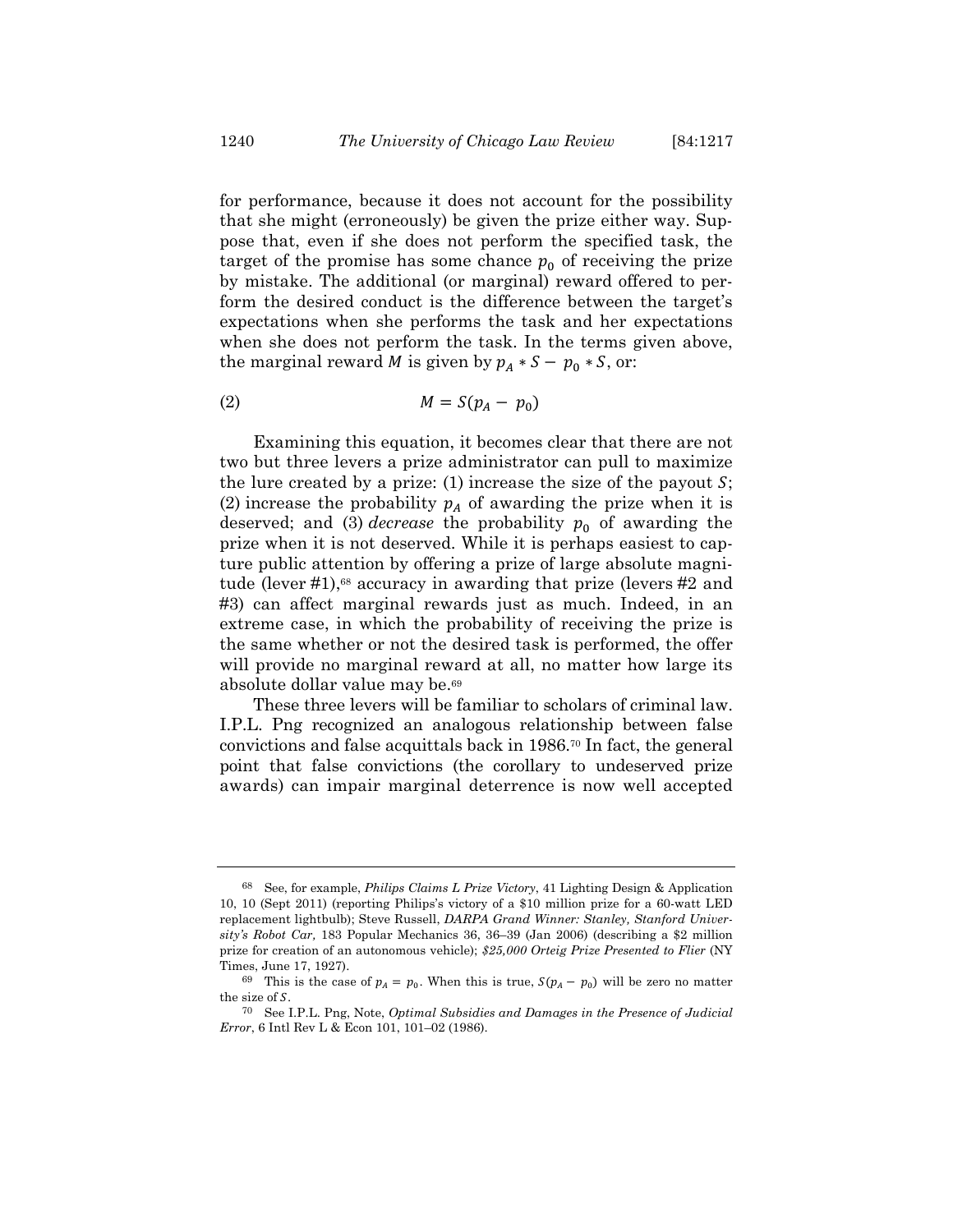in the law-and-economics literature.71 But when it comes to *encouraging* certain conduct (such as with patents or prizes), the incentive effects of undeserved rewards have been largely overlooked.72

To illustrate this principle more concretely, imagine public health officials want to encourage the world's leading medical researchers to focus their efforts on creating a vaccine against the Zika virus. One way to do this would be to offer a \$1 million prize to anyone who creates a successful vaccine. As a first step to making the prize effective, the administrators would want to make sure their promise to award the prize to those who deserve it is credible.73 This much is obvious—if prospective researchers do not trust the prize administrators (or think they will otherwise be wrongfully denied the award), they will discount the possibility of receiving the prize after making their investments in the vaccine. Reducing the risk that the prize will be wrongly denied after a researcher has sunk costs to develop the vaccine will increase the absolute expected reward available from such an investment, given by  $p_A * S$ .

But, in addition, it is important for the prize administrators to make a credible commitment *not* to award a prize to someone who has *not* created a Zika vaccine. For example, the prize administrators might want to announce the testing criteria they are planning to use to ensure they do not give a prize based on a vaccine that does not stop Zika—such as a vaccine that reduces the appearance of Zika-like symptoms, but has no effect on Zika

<sup>71</sup> See A. Mitchell Polinsky and Steven Shavell, *Legal Error, Litigation, and the Incentive to Obey the Law,* 5 J L Econ & Org 99, 100 (1989); Louis Kaplow and Steven Shavell, *Accuracy in the Determination of Liability*, 37 J L & Econ 1, 2–3 (1994); Joel Schrag and Suzanne Scotchmer, *The Self-Reinforcing Nature of Crime*, 17 Intl Rev L & Econ 325, 326 (1997); Richard A. Posner, *An Economic Approach to the Law of Evidence*, 51 Stan L Rev 1477, 1483–84 (1999) ("[G]reater accuracy in the determination of guilt increases the returns to being innocent."). But see Daniel Epps, *The Consequences of Error in Criminal Justice,* 128 Harv L Rev 1065, 1126–28 (2015) (challenging the premises of this argument in the criminal context).

<sup>72</sup> Patent scholars have, however, suggested that undeserved patent rewards may inadvertently encourage wasteful activity—"diverting [ ] resources out of productive activities and into the 'patent game.'" Merges, 14 Berkeley Tech L J at 592 (cited in note 1). This is a harm to future ex ante incentives as a result of erroneous patent grants, but it is not the same as a reduction in future ex ante incentives to invent.

<sup>&</sup>lt;sup>73</sup> See Burstein and Murray, 29 Harv J L & Tech at  $413-14$ ,  $444$  (cited in note 65) (observing the importance of commitment mechanisms); Roin, 81 U Chi L Rev at 1067– 68 (cited in note 64); Menell and Scotchmer, *Intellectual Property Law* at 1532 (cited in note 64).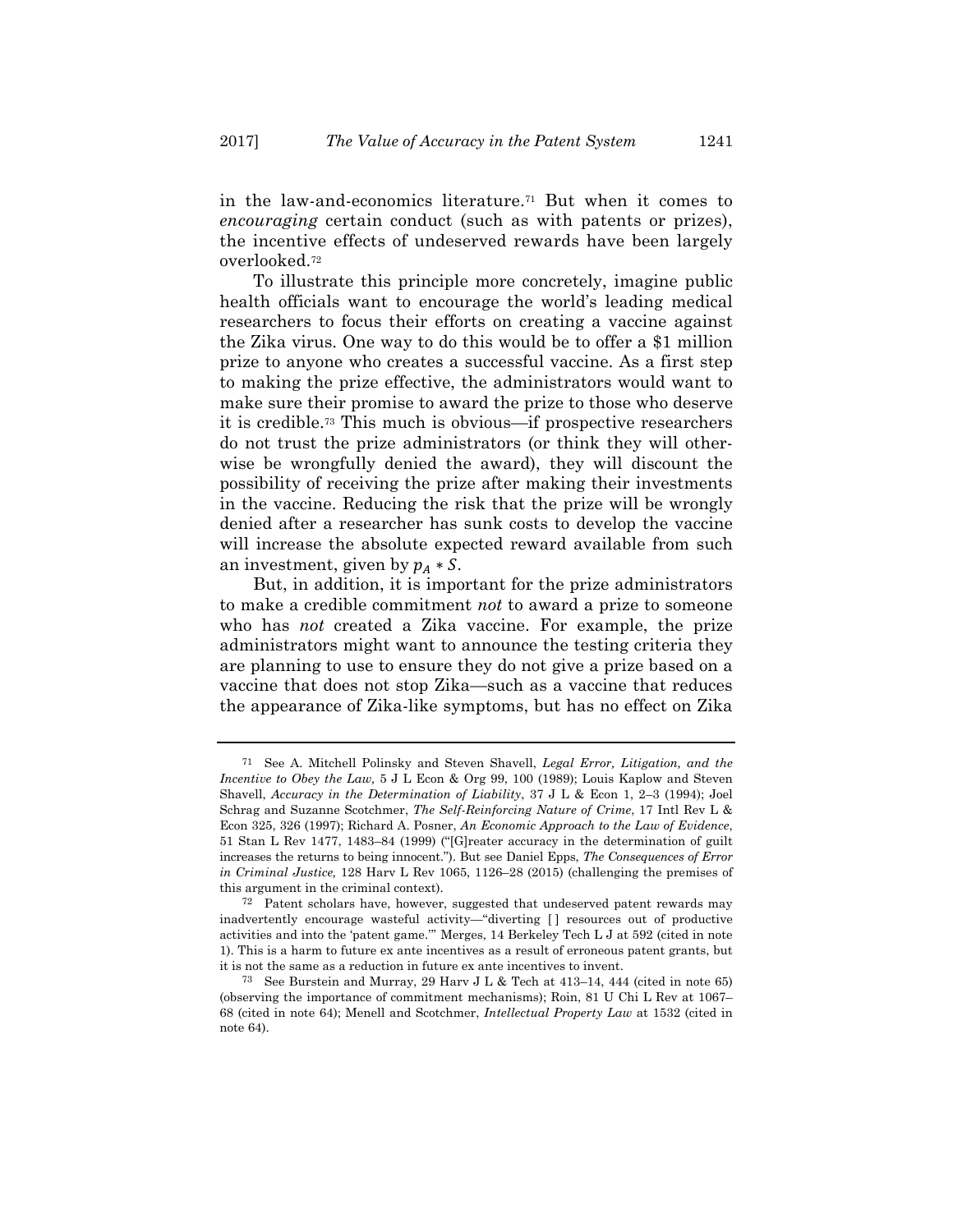itself. If a flu researcher thinks she has a good chance of pawning off an existing flu vaccine as a Zika prophylactic without the prize administrators being able to tell the difference, then she will have little incentive to drop her current research and switch to Zika. Efforts to avoid giving the prize in error will decrease the expected prize winnings available without actually making the desired vaccine, given by  $p_0 * S$ . This in turn increases the marginal reward for stopping Zika and thus the effectiveness of the prize regime.

The incentive-reducing effects of erroneous awards can be dramatic. For example, suppose a researcher estimates she has a 60 percent chance of claiming the prize if she pauses her flu research and instead focuses her efforts on a Zika inoculation (that is,  $p_A = 0.6$ ). A 60 percent chance of claiming a \$1 million prize might seem like a strong inducement. But this absolute reward is not the complete picture. To determine how much the researcher has to gain by researching Zika, one must consider her probability of receiving the prize undeservedly. If the odds of successfully pawning off a flu vaccine as a Zika vaccine are 50 percent (that is,  $p_0 = 0.5$ ), then the marginal expected reward available by focusing on Zika is only \$100,000.74 So, in the end, the seemingly large \$1 million absolute prize actually provides a (comparatively small) \$100,000 of marginal reward.75

#### B. The Need for a Mutually Exclusive Choice

The distinction between marginal and absolute rewards might seem a simple point, but it is actually not as straightforward as it first appears. In fact, there is a subtle but critical limitation at work here that has previously escaped attention: the difference between marginal and absolute rewards is relevant only when a prize is being offered to influence a mutually exclusive choice. Without a mutually exclusive decision at stake, the

<sup>74</sup> As discussed above, the expected prize reward available by focusing on Zika is given by  $S(p_A - p_0)$ . In this example,  $S = $1$  million,  $p_A = 0.6$ , and  $p_0 = 0.5$ , so her expected reward for pursuing Zika is \$100,000.

<sup>75</sup> The flip side of this example is that precautions to avoid undeserved awards can go a long way. For example, if the prize administrator can introduce a test that would reduce the probability of an erroneous prize award to 10 percent, the original \$1 million cash prize would provide \$500,000 in marginal reward. Separately, these increased precautions will result in fewer prize payments overall—a savings in the "ex post costs" category discussed below.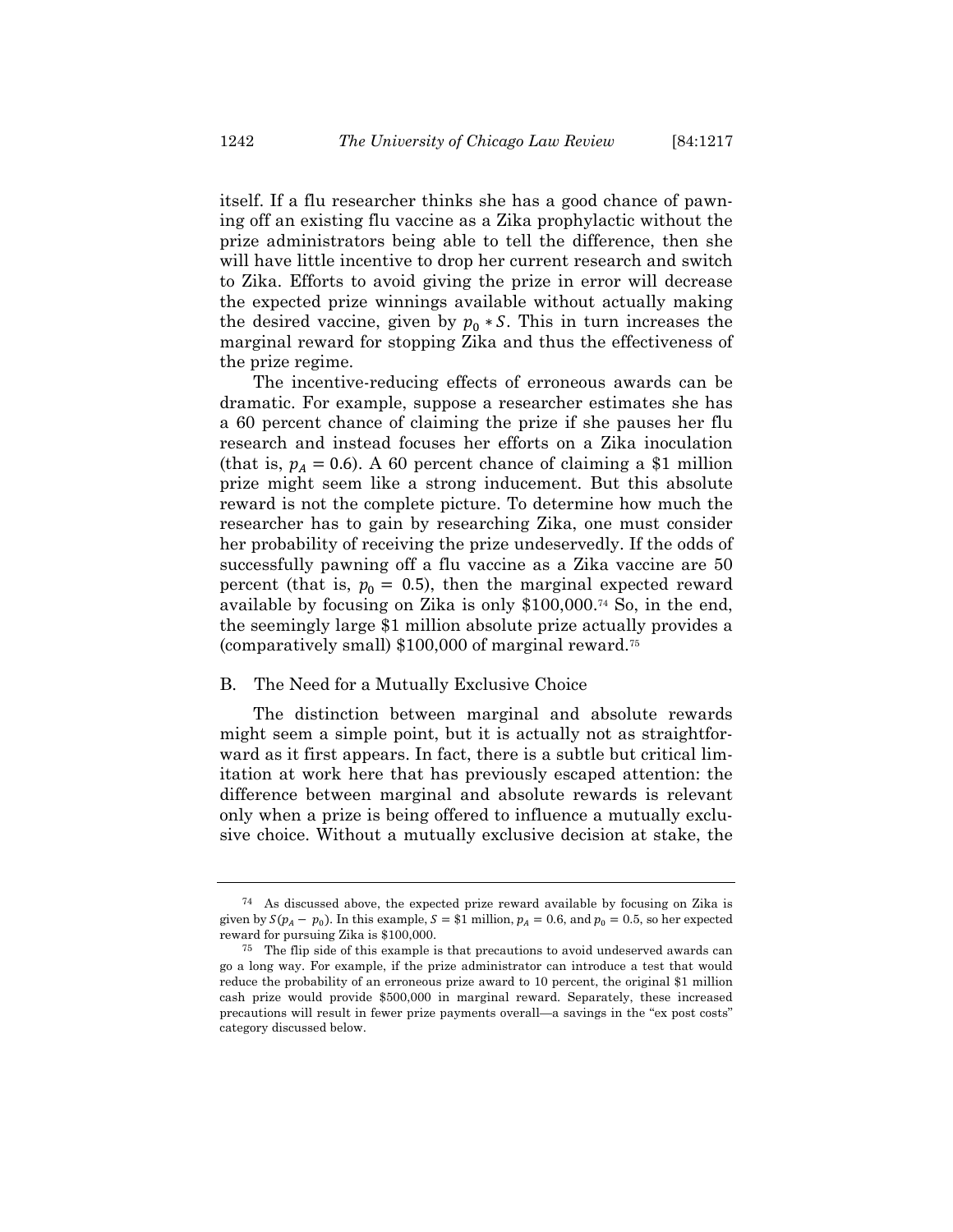distinction between marginal and absolute rewards collapses, and mistaken awards do not have the incentive-reducing effect described above.

To illustrate, return to the researcher considering whether to seek a \$1 million prize for developing a Zika vaccine. As before, assume the competition is run rather sloppily: focusing on Zika gives the researcher a 60 percent chance of claiming the prize, while instead continuing her flu research gives her a 50 percent chance of claiming the prize undeservedly. For the reasons discussed above, these haphazard prize awards result in only weak incentives to stop work on the flu and instead switch to Zika.

But suppose this particular researcher can have it both ways. For example, say the Zika vaccine prize program permits multiple entries and promises a separate reward to each chemically distinct submission that appears to reduce the rate of Zika infection. And suppose further that this researcher has the time and resources to pursue *both* Zika and the flu simultaneously. The decision to develop and submit a Zika vaccine is thus one she can make independently of the decision to develop and submit a flu vaccine.

In this situation, the possibility of an undeserved award does not diminish the researcher's marginal rewards for pursuing Zika. Consider each step of the researcher's decision-making process sequentially. Putting aside ethical or reputational concerns, the decision to submit a flu vaccine to the contest is an easy one: she was planning to develop it anyway, and attempting to claim the prize has an expected value of \$500,000.76 With that decision made, the researcher must then choose whether to develop an actual Zika vaccine. Doing so brings her a (separate) 60 percent chance of claiming the \$1 million prize, for an expected value of \$600,000. In this case, that is *both* the absolute and marginal reward available to her from seeking the Zika prize legitimately. Notably, the magnitude of the marginal reward here does not change depending on her chances of winning the prize undeservedly. Without a mutually exclusive choice at stake, erroneous rewards do not affect the researcher's incentives to perform the desired activity.

<sup>76</sup> The expected value is \$500,000 because, as stated above, the researcher has a 50 percent chance of claiming the \$1 million prize undeservedly.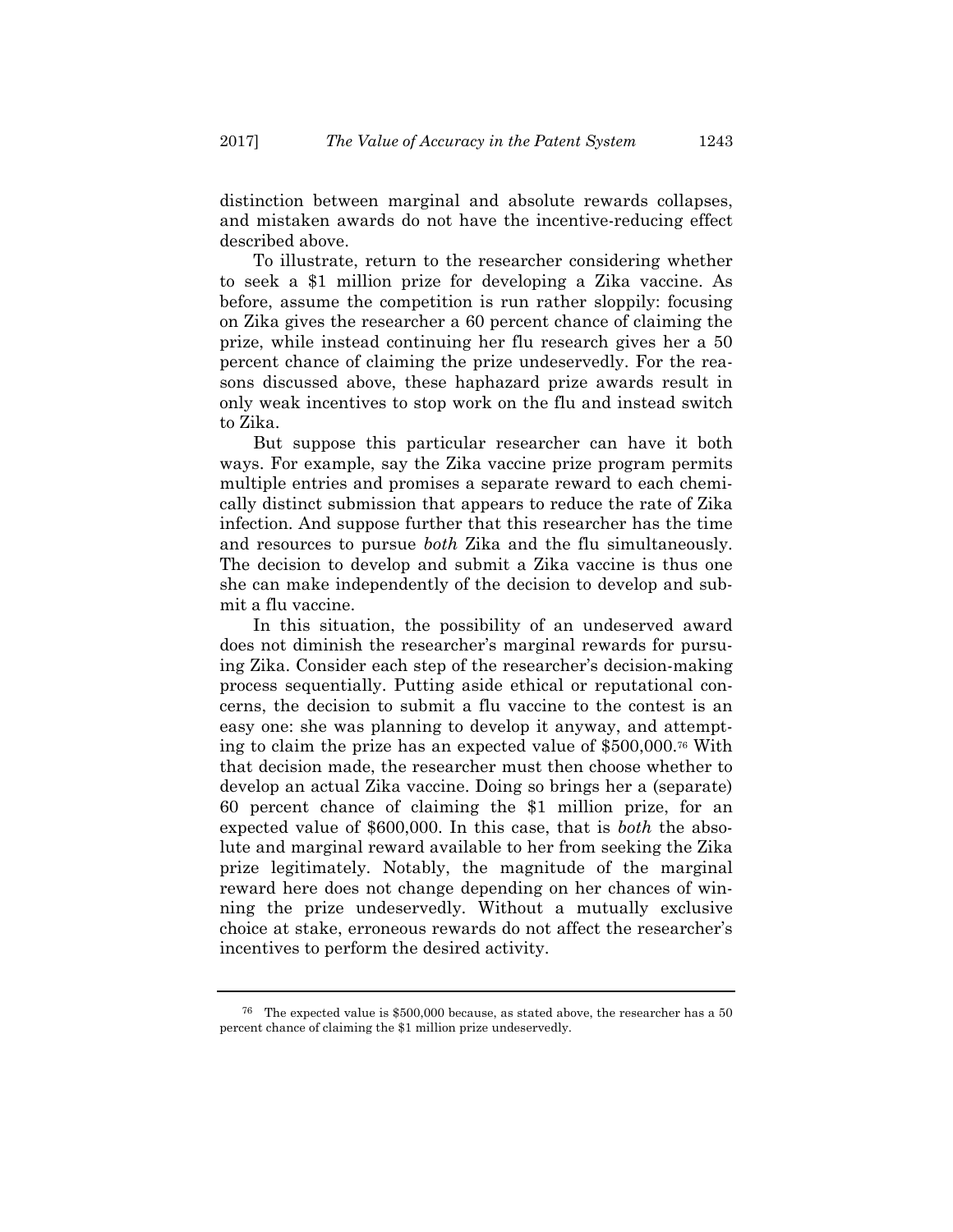The difference between this case and the one presented in the prior Section is the existence of opportunity cost. When an actor faces a mutually exclusive choice, selecting one path means forfeiting the ability to pursue the other paths. The value that could have been obtained by selecting one of those other paths is an opportunity cost.77 In the case of a vaccine researcher who must pick between pursuing Zika or the flu, spurious rewards for the flu raise the opportunity cost of selecting Zika, thereby reducing the very marginal incentives that the prize was intended to create. But, critically, this effect is present *only* when the researcher must choose between one path and the other. Without a mutually exclusive decision, there can be no opportunity costs,78 and the incentives to select the desired path are the same whether or not undesired paths also receive some unintended rewards. If the researcher can pursue both the flu and Zika simultaneously, the incentive harm from spuriously awarding the flu vaccine disappears.79

As a result, the consequences of an error depend significantly on whether the prize is being offered in hopes of swaying a mutually exclusive decision. Erroneous awards always impose extra costs—either way the prize administrators have written an unneeded \$1 million check—but there is an additional incentive harm present only in cases involving mutually exclusive choices.

#### C. False Positives in the Patent System

Although the patent system is in some important ways different from the simple prize system described in the prior Section, false positives have the same basic potential to reduce the marginal rewards offered to successful inventors. This Section revisits the traditional account of error costs in the patent system in

<sup>77</sup> See David W. Pearce, ed, *The MIT Dictionary of Modern Economics* 315 (4th ed 1992) ("[T]he opportunity cost of an action is the value of the foregone alternative action.").

<sup>78</sup> See id ("Opportunity cost can only arise in a world where the resources available to meet wants are limited. . . . If resources were limitless no action would be at the expense of any other . . . and the opportunity cost of any single action . . . would be zero."). See also Steven N. Durlauf and Lawrence E. Blume, eds, 6 *New Palgrave Dictionary of Economics* 198–201 (Macmillan 2008).

<sup>79</sup> Though framed in different language, the criminal-deterrence literature has struggled with a similar complication—that it is difficult to say what counts as a distinct "opportunity" to commit a crime. See generally Henrik Lando, *Does Wrongful Conviction Lower Deterrence?*, 35 J Legal Stud 327 (2006).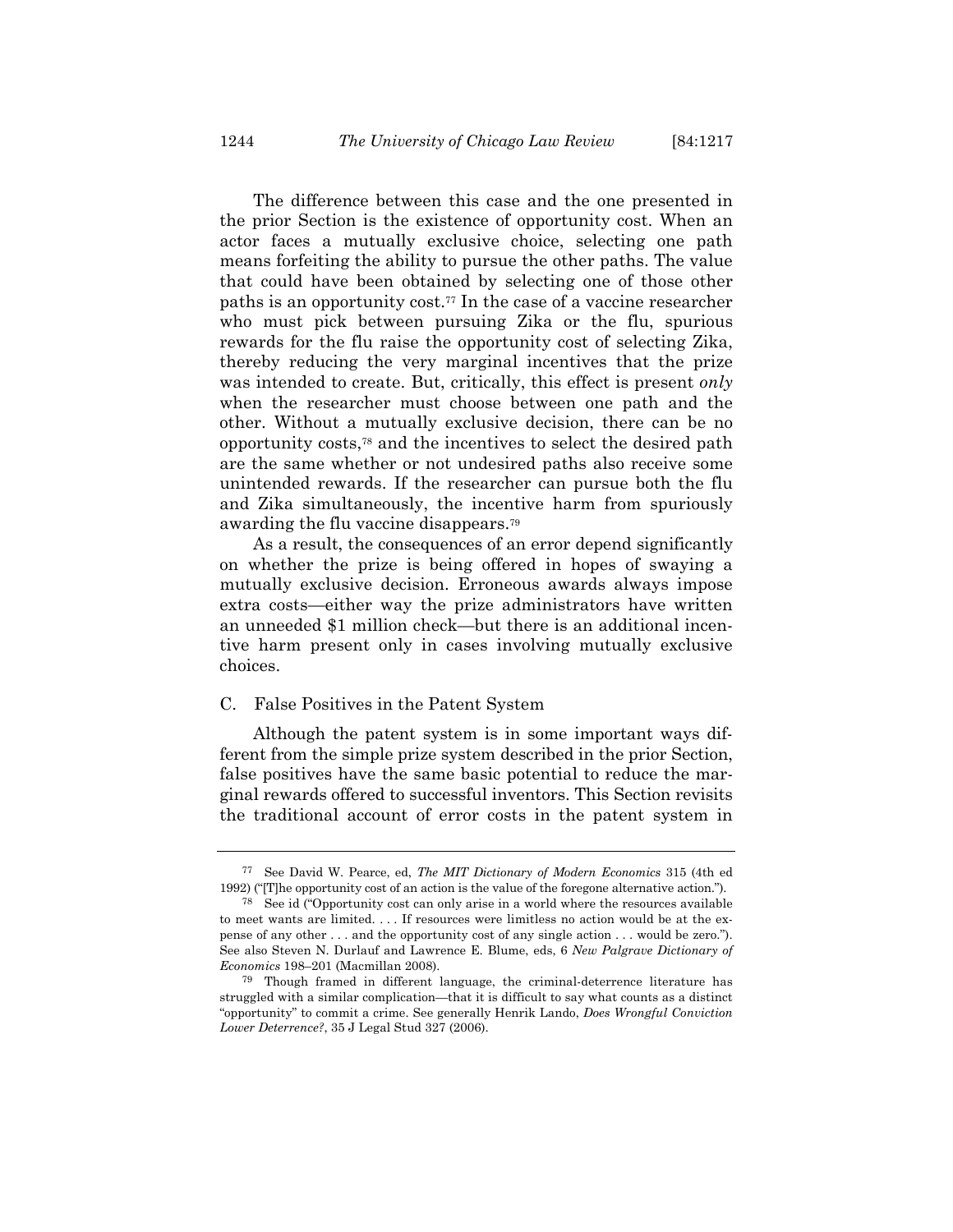light of this previously unappreciated harm caused by erroneous patent grants.

The move from the prize context to the patent context introduces a number of complications. One important wrinkle explored in detail in the next Part—is that there is not one single *thing* (like curing Zika) patent law asks inventors to do. Rather, the patent system presents inventors with an elaborate framework of rewards (and, sometimes, punishments) to encourage them not simply to create inventions, but to invest in specific kinds of research and development, to carry out that work in acceptable ways, and to disclose the results of that work to the public in a transparent and timely fashion. The multifaceted nature of the patent system's goals will result in several caveats and conditions in the final analysis.80

But before introducing these nuances, a simple example may help to illustrate in broad strokes how false positives can affect incentives to invent. Consider a manager choosing how to allocate a firm's research and development budget. One of the manager's options (call it Plan A) is to pursue a program of small-scale, incremental improvements to an existing technology. By assumption, the capital outlay required to perform this kind of work is small. And, because these will be improvements to an existing technology, the firm may be able to use its incumbent advantages to capture much of the benefits of its investment. As a result, the firm may be able to recover the costs of Plan A without patents even coming into the picture.<sup>81</sup>

The manager's other option (Plan B) is to pursue an ambitious, disruptive technology. From a social perspective, this groundbreaking project is a better use of resources than the program of incremental improvements—Plan B costs more, but promises much greater benefits. Nonetheless, because this

<sup>80</sup> See Part III; Part IV.

<sup>81</sup> For example, suppose the project will cost the firm \$100,000 and that the firm will enjoy private rewards of \$500,000 through its incumbent/first-mover advantage. An additional \$200,000 of social benefits will not be captured by the firm. Putting aside patent rewards and opportunity costs, the manager would choose to undertake Plan A, because the private benefits exceed the private costs. The numbers selected throughout this example are for purposes of illustration only. It should also be noted that this example draws heavily from the "carrots and sticks" theory of obviousness, see Meurer and Strandburg, 12 Lewis & Clark L Rev at 558–65 (cited in note 5); Lunney, 7 Mich Telecom & Tech L Rev at 404–12 (cited in note 8), which bring complications of its own, see Part III.A.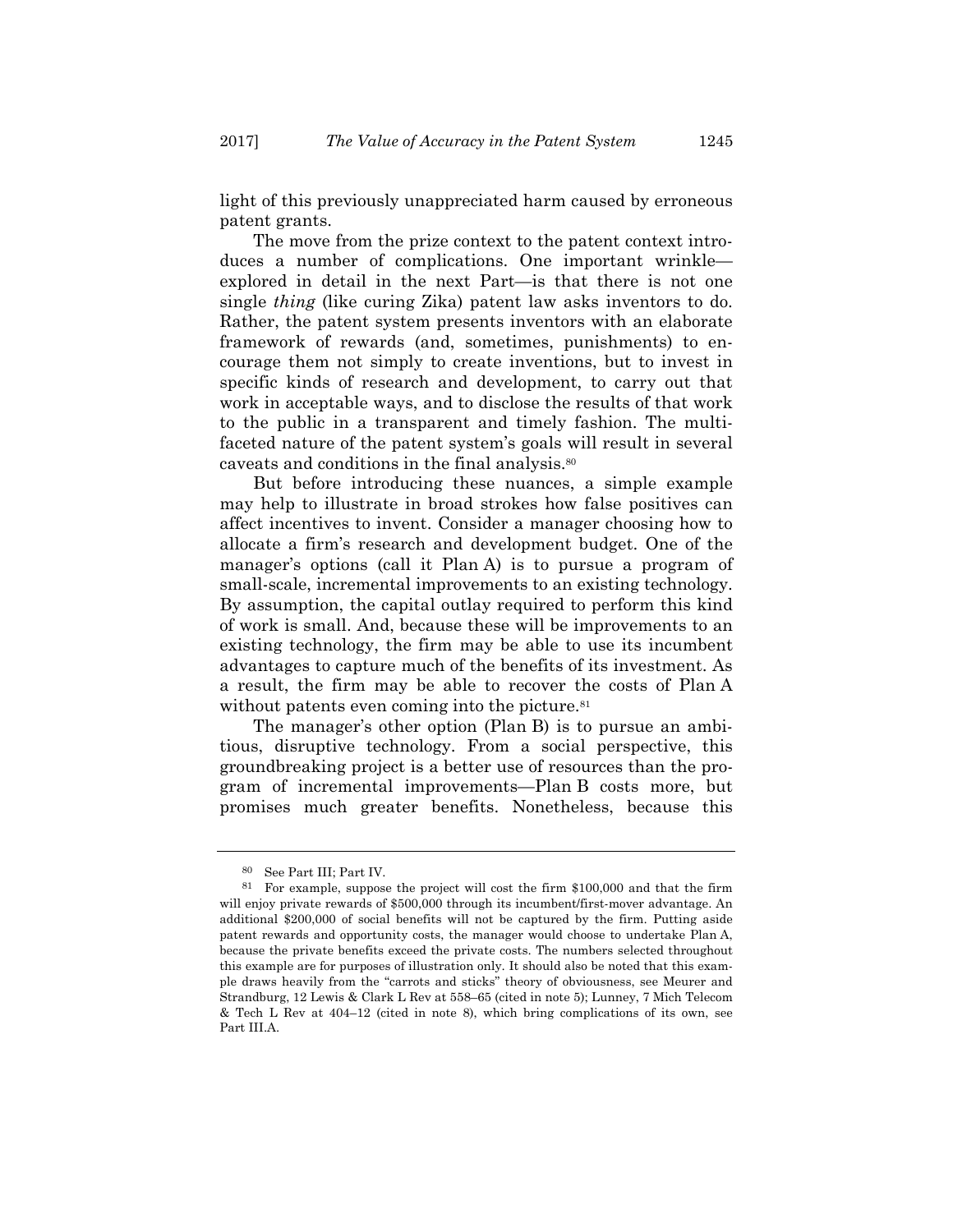would be a disruptive technology, the firm will not be able to capture nearly as much benefit from its investment as it would under Plan A. As a result, it is possible that without some form of subsidy, the firm would not be able to recover the costs necessary to bring about Plan B's groundbreaking innovation.<sup>82</sup>

One reason for offering patent protection is to encourage managers like this one to undertake this latter, more innovative kind of project. Patents do this, the theory goes, by offering inventors who solve particularly challenging problems a share in the benefits that they would not otherwise capture.83 The promise of a patent reward can push a socially valuable but privately unprofitable project like Plan B into the black, thereby steering private capital in the direction of more ambitious undertakings.84

But it might not be enough to make such inventions profitable in a vacuum. If the firm manager can pick only one of these two research paths, the question is not simply whether Plan B can be made profitable, but whether it can be made *more profitable* than Plan A. In order to encourage groundbreaking innovation, the patent value offered to highly inventive projects must be sufficiently large to offset the opportunity costs of foregoing less-inventive projects.85 This may require subsidizing Plan B at a level that goes beyond making the project narrowly profitable for the firm.

In addition to affecting the magnitude of the needed reward, the goal of encouraging highly inventive over less-inventive projects heightens the need for accuracy in the administration of that reward. No matter how generous the patent prize, the marginal incentive to choose Plan B over Plan A will depend on

<sup>82</sup> For example, suppose the project will cost the firm \$300,000 and that the firm will enjoy private rewards of \$250,000 through its incumbent/first-mover advantage. An additional \$1 million of social benefits will not be captured by the firm. Without patent protection or some other inducement, the manager would not choose to undertake this project because the private costs exceed the private benefits.

<sup>83</sup> See Lunney, 7 Mich Telecom & Tech L Rev at 412 (cited in note 8).

<sup>84</sup> For example, suppose the offer of patent protection increases the firm's expected return from Plan B by \$100,000. Assuming no opportunity costs, the firm will now have sufficient incentives to undertake the project, because the expected rewards (\$350,000) exceed the expected costs (\$300,000).

<sup>85</sup> And indeed, the patent protection described in note 84 provides inadequate incentives for the firm manager to select Plan B over Plan A. Plan A remains the more profitable option to the firm, because it yields expected rewards of \$500,000 and costs only \$200,000, while even with the promise of patent protection Plan B yields expected rewards of \$350,000 and costs \$300,000.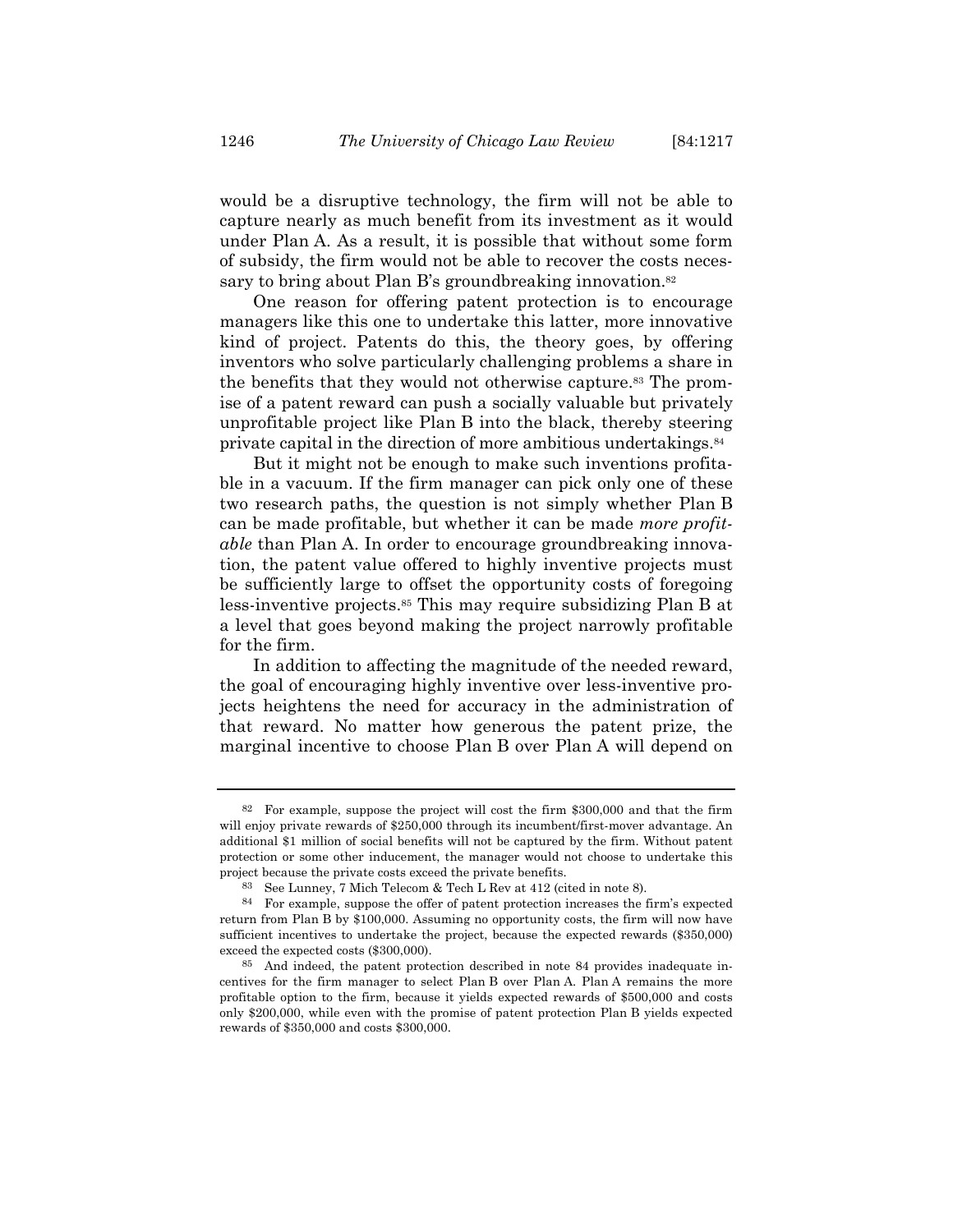successful discrimination between the two projects. If the firm manager expects that *both* the incremental improvement and the disruptive technology will receive patent protection (and that protection will have equal value),<sup>86</sup> then the promise of patent rights will result in no additional incentive to choose the latter.87 Creating marginal incentives to pursue Plan B instead of Plan A requires accuracy not only in awarding patents to firms investing in projects like Plan B—something prior commentary takes as a given—but also in denying patents to firms investing in projects like Plan A.88

As with simple prizes, this effect depends on the existence of a mutually exclusive choice. If the manager has the option of pursuing both research paths simultaneously, then patent law can fully satisfy its mission simply by making the groundbreaking innovation path (Plan B) profitable for the firm, without attending to its value in comparison to Plan A. If there is no mutually exclusive choice at stake, marginal rewards are equal to absolute rewards, and the conventional, one-sided incentives model presented in Part I.A correctly balances errors between false positives and false negatives.

But in cases in which a mutually exclusive choice *is* present, the conventional account overlooks an important harm flowing from patents that are mistakenly granted. When undeserving inventions are given protection, the system fails to keep its implicit, negative promise: that ordinary incremental improvements (like those of Plan A) will *not* be rewarded by a grant of exclusive rights. In other words, false positives increase the probability  $p_0$  that a future inventor will receive a

<sup>86</sup> It's possible that a patent on the disruptive technology might naturally be worth more than a patent on the incremental improvement. But the opposite could be true as well, especially given the risks attendant to emergent, disruptive technologies. For a discussion of the consequences of this complication, see note 117.

<sup>87</sup> For example, if the manager expects that both Plan A and Plan B will earn patent protection worth \$400,000, her calculation will remain unchanged.

<sup>88</sup> For example, offering patent protection worth \$400,000 to Plan B and no patent protection to Plan A would, at last, create private incentives to pursue the more socially valuable project. With the patent offer, Plan B's expected rewards (\$650,000) would not only exceed its expected costs (\$300,000), but would also offer sufficiently large profits to justify selecting Plan B over Plan A (which continues to offer \$500,000 of rewards at a cost of \$200,000).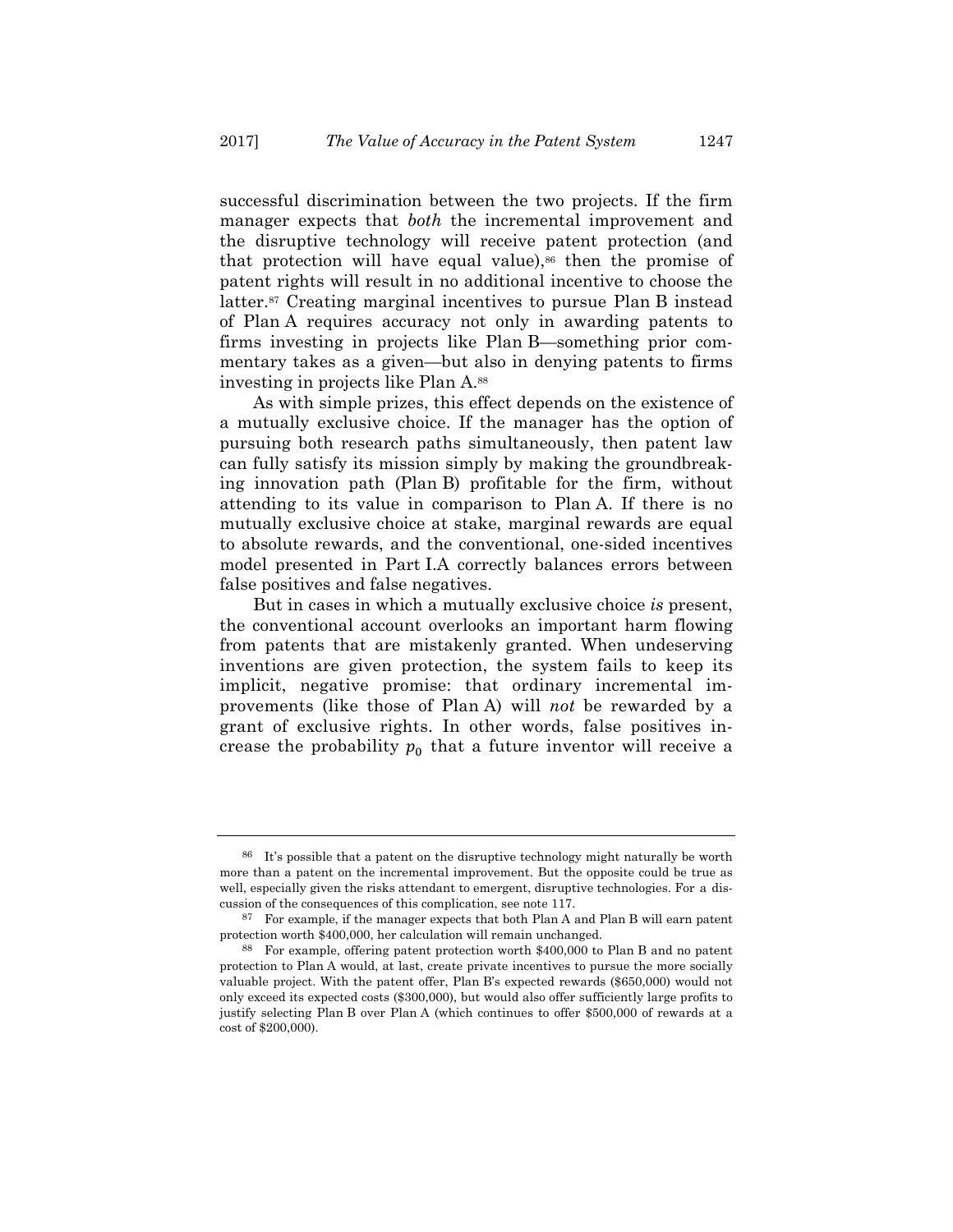patent undeservedly, thereby reducing marginal rewards to pursue highly inventive projects in the future.89

Once these effects on marginal incentives are considered, the potential outcomes of the decision to grant or deny patent protection can be summarized as follows:

| Decision        | <b>Invention Patentable</b>                                            | Invention Not Patentable                                                      |
|-----------------|------------------------------------------------------------------------|-------------------------------------------------------------------------------|
| Award<br>Patent | - Imposes Ex Post Costs<br>(True Positive)                             | - Imposes Ex Post Costs<br>$-$ Reduces Ex Ante Incentives<br>(False Positive) |
| Deny<br>Patent  | - Reduces Ex Ante Incentives<br>* No Ex Post Costs<br>(False Negative) | * No Ex Post Costs<br>(True Negative)                                         |

TABLE 2. TWO-SIDED INCENTIVES MODEL

As Table 2 illustrates, the decision to award a patent (top row) imposes ex post costs whether or not the patentability requirements have been satisfied. But granting a patent undeservedly imposes an additional harm missing from the conventional account: a reduction in future ex ante incentives. In this way, a false positive is a doubly expensive mistake: it both imposes ex post costs and reduces ex ante incentives.

This framework is dubbed the "two-sided incentives" model, because it recognizes that ex ante incentives are not only affected by errors in a single direction. Instead, when a mutually exclusive choice is at stake, ex ante incentives depend on *both* the successful granting of patents when they are deserved and the successful denial of patents when they are not deserved.

Unsurprisingly, the addition of this new error cost term in the case of a false positive changes how the patent system ought to err in cases of uncertainty. As before, consider an objective examiner applying the substantive patentability requirements to the facts known to her to estimate the probability  $q$  that a specific application satisfies those requirements. The task of the patent policymaker is to set a threshold  $T'$  for all patent

<sup>89</sup> As with false negatives, the relationship between any particular false positive and future incentives is indirect—the question is how *future* prospective inventors can expect to be treated. Ex ante harms do not come as an immediate result of individual errors, but from changes to the overall expected rate of false positives and false negatives. See notes 19–21 and accompanying text.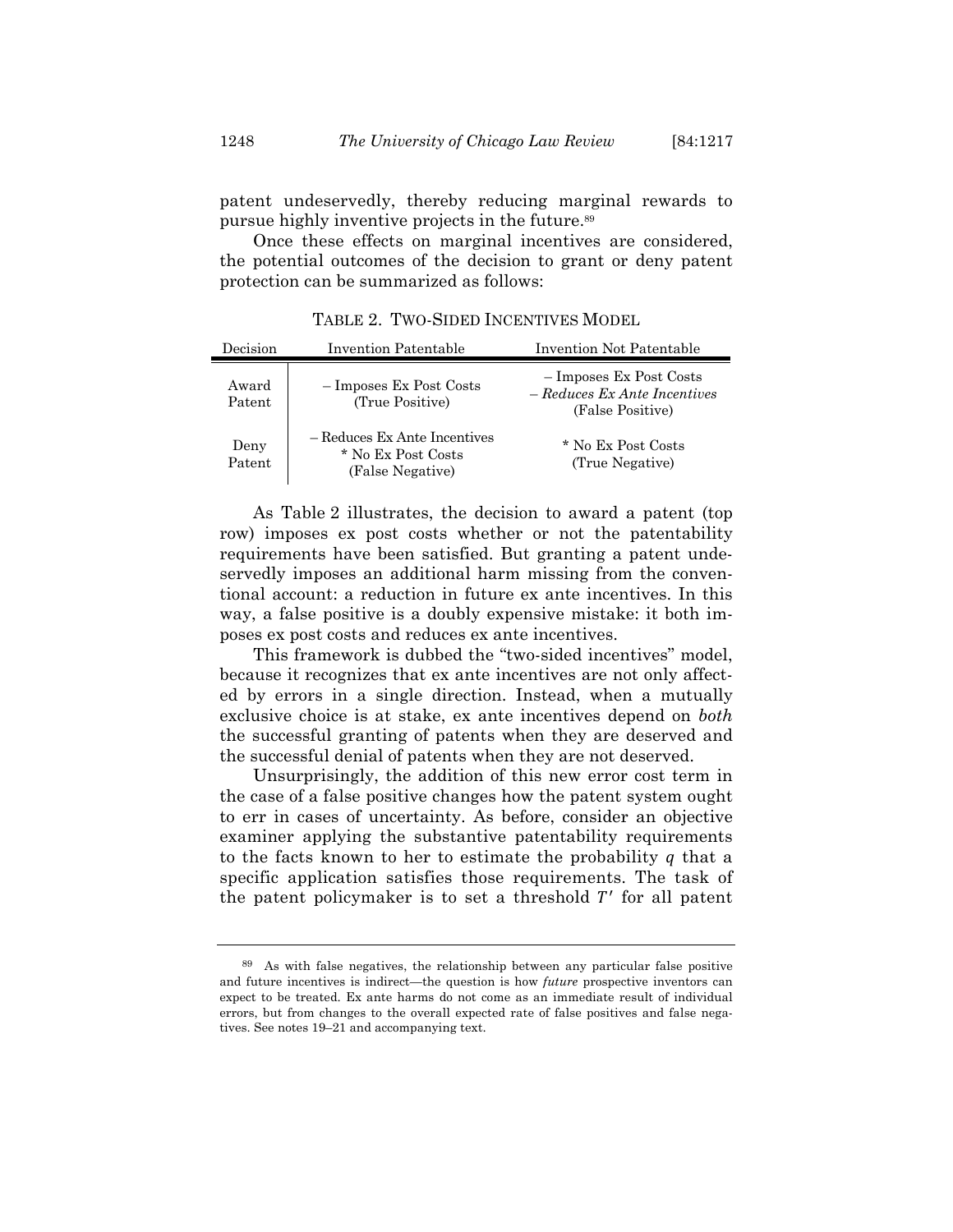applications, such that applications with  $q > T'$  will result in patent rights and applications with  $q$  equal to or below that threshold will be denied patent rights.

The ideal probability threshold  $T'$  can be determined by comparing the expected consequences of an action in either direction. Whether deserved or not, granting a patent can be expected to impose ex post costs—these estimated incremental costs remain C. But, depending on the merits of the case, there may be an additional harm to granting as well. When the patentability requirements were not actually satisfied, a grant increases prospective inventors' expectations of receiving patent rights without deserving them, thereby reducing marginal rewards in the future. The resulting diminished ex ante incentives reduce the public benefits of the patent system similar to the way false negatives do—call this analogous incentive harm from a false positive  $I_{FP}$ . The decision to grant thus incurs social costs equal to  $C + (1 - q) * I_{FP}$ —the ex post costs incurred as a result of the patent grant, plus the probability-discounted harm to ex ante incentives as a result of an incremental false positive.90

Consistent with the one-sided incentives model, denying a patent results in no ex post costs, but produces an effect on ex ante incentives that depends on whether or not that decision was correct. If the invention really was patentable, a denial reduces prospective inventors' expectations of receiving patent rights when they deserve them in the future, and the public is harmed as a result of these diminished ex ante incentives—the same  $I_{FN}$  term introduced above. The expected cost of denying patent rights can thus be written as  $q * I_{FN}$ —the probabilitydiscounted harm to future ex ante incentives in the event of a false negative.

Patent rights should be awarded when the expected cost of doing so is less than the expected cost of denying them. Under the terms given above, this is satisfied when  $C = (1 - q) * I_{FP}$  $q * I_{FN}$ , which means that a patent should be available if and only if  $q > T'$ , where

<sup>&</sup>lt;sup>90</sup> As with C and  $I_{FN}$ , the objective examiner is not permitted to make any applicationspecific determinations of  $I_{FP}$ . Concerns that certain kinds of patent applications may affect costs or incentives in atypical ways must be channeled through generally applicable patent law. See note 31.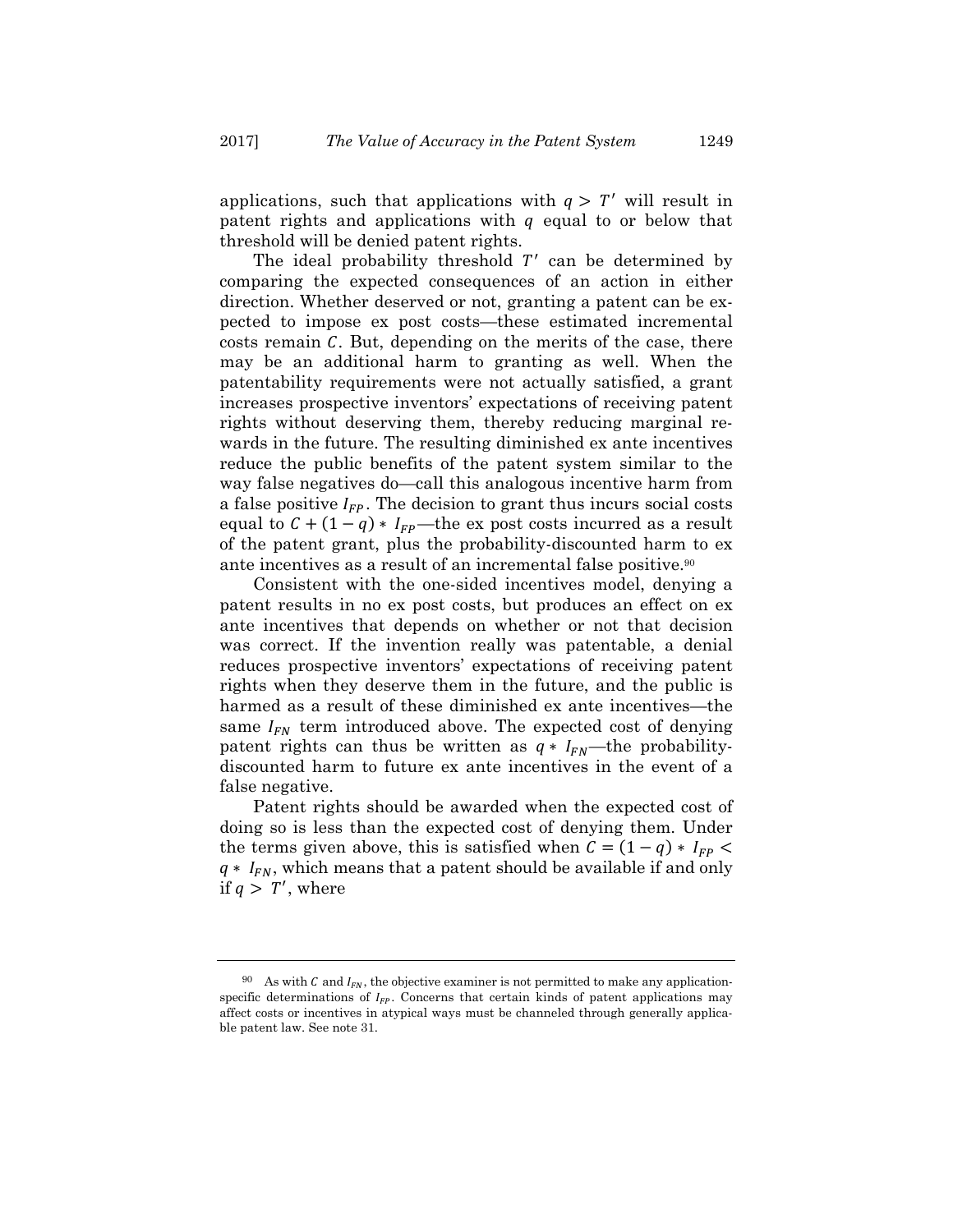$$
T' = \frac{C + I_{FP}}{I_{FN} + I_{FP}}
$$

Comparing this minimum probability of patentability  $T'$  to the minimum probability of patentability  $T$  derived from the one-sided incentives model reveals many similarities but also some important differences. As before, the probability necessary to justify awarding patent protection turns on the relationship between the ex post costs  $C$  of granting an additional patent and the public harm  $I_{FN}$  from reduced ex ante incentives following an erroneous denial. But the probability necessary to justify awarding patent protection also turns on the public harm  $I_{FP}$  from reduced ex ante incentives following an erroneous *grant*. This term is missing from the conventional, one-sided incentives model.

The probability of patentability necessary to justify patent rights under the two-sided incentives model can be simplified significantly with a few assumptions discussed in the next Section. But even the unsimplified form of equation (3) reveals an intuitive principle that has often been overlooked by prior analysis of errors in the patent system: it would be important to examine and deny patent applications even if individual patents imposed no ex post costs at all.

To see this, suppose that, somehow, the patent system was able to offer privately valuable rights at zero public cost (that is,  $\mathcal{C} = 0$ ). On these facts, the one-sided incentives model would call for granting a patent anytime the probability of patentability was greater than zero—essentially, giving a patent to anyone who asked for one. But such promiscuity would be folly, because giving everyone a patent regardless of merit would drive the marginal reward for *earning* a patent down to zero too.91 Doing so would be the patent system equivalent of giving every student in the class a gold star—a poor incentivization technique, even in a classroom with an effectively limitless supply of gold stars.

The two-sided incentives model takes account of these effects, and thus calls for enforcement of the patentability requirements even as the ex post costs of patents disappear. So long as false positives result in *some* harm to future incentives

<sup>91</sup> To be clear, this practice would drive the marginal reward from the *patent system* down to zero. Firms may nonetheless have nonpatent incentives to invest in invention. See Hemel and Ouellette, 92 Tex L Rev at 310 (cited in note 11).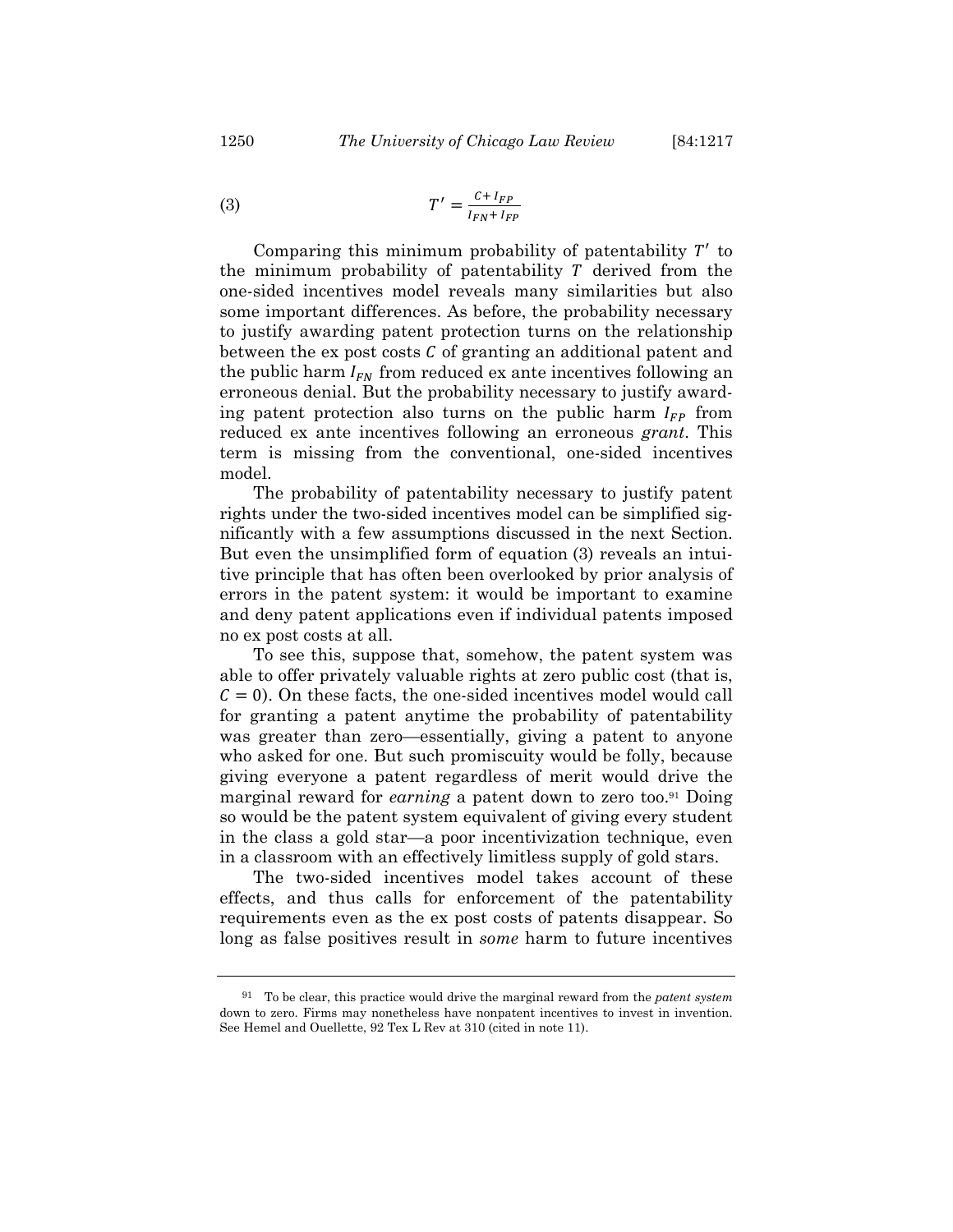(that is,  $I_{FP} > 0$ ), granting patents to everyone will never be the right answer, even in a world of costless patents. As this model recognizes, withholding rewards when they are undeserved is not simply a matter of economizing ex post costs; it is critical for producing the patent system's public benefits.

## D. Reassessing the Balance of Errors

The incentive-reducing effects of false positives do more than change how the patent system ought to err in extreme hypotheticals, such as the zero-cost patent system discussed in the prior Section. In fact, these previously overlooked effects can have a significant impact on the optimal balance of errors across a range of plausible scenarios.

Comparing the minimum probability threshold of the twosided incentives model  $T'$  to that of the one-sided incentives model *, the former is consistently more demanding: a higher* probability of patentability will always be necessary to justify patent rights once the incentive harms of false positives are taken into account. This result relies on only a minimal set of assumptions: that both the incentive harm from a false positive and the incentive harm from a false negative are greater than zero, and that the costs and benefits of the patent system are such that it ever makes sense to grant patents.92 So long as the one-sided incentives model would set the minimum probability of patentability somewhere below 100 percent, recognition of the incentive harms of false positives would push that threshold higher still.

To say exactly how much more demanding the two-sided incentives model will be than the one-sided incentives model,

<sup>92</sup> Formally, these assumptions can be written as: (1)  $I_{FN} > 0$ ; (2)  $I_{FP} > 0$ ; and (3)  $I_{FN} > C$ . The first two assumptions mean that both false positives and false negatives produce *some* harmful effect on future incentives (however small). The third assumption is necessary to exclude the trivial case in which the ex ante incentive harm from denying a deserved patent is smaller than the expected ex post costs of granting a patent trivial, because in that case both the one-sided and two-sided incentives models would command denying patent rights regardless of the probability of patentability*.* To see that the two-sided incentives model will generally demand more certainty than the one-sided incentives model, begin with this third assumption that  $I_{FN} > C$ . Observe that one can manipulate the assumption algebraically so that  $I_{FN} * I_{FP} > C * I_{FP}$  and  $I_{FN} > (C * I_{FP})/I_{FN}$ . Likewise,  $C + I_{FP} > C + (C * I_{FP})/I_{FN}$ , and then  $C + I_{FP} > (C * I_{FN} + C * I_{FP})/I_{FN}$ , so that  $(C + I_{FP})/(I_{FN} + I_{FP}) > C/I_{FN}$ , which is equivalent to  $T' > T$ . Thus, on these assumptions, the minimum probability of patentability under the two-sided incentives model  $T'$  will always be greater than the minimum probability of patentability under the one-sided incentives model T.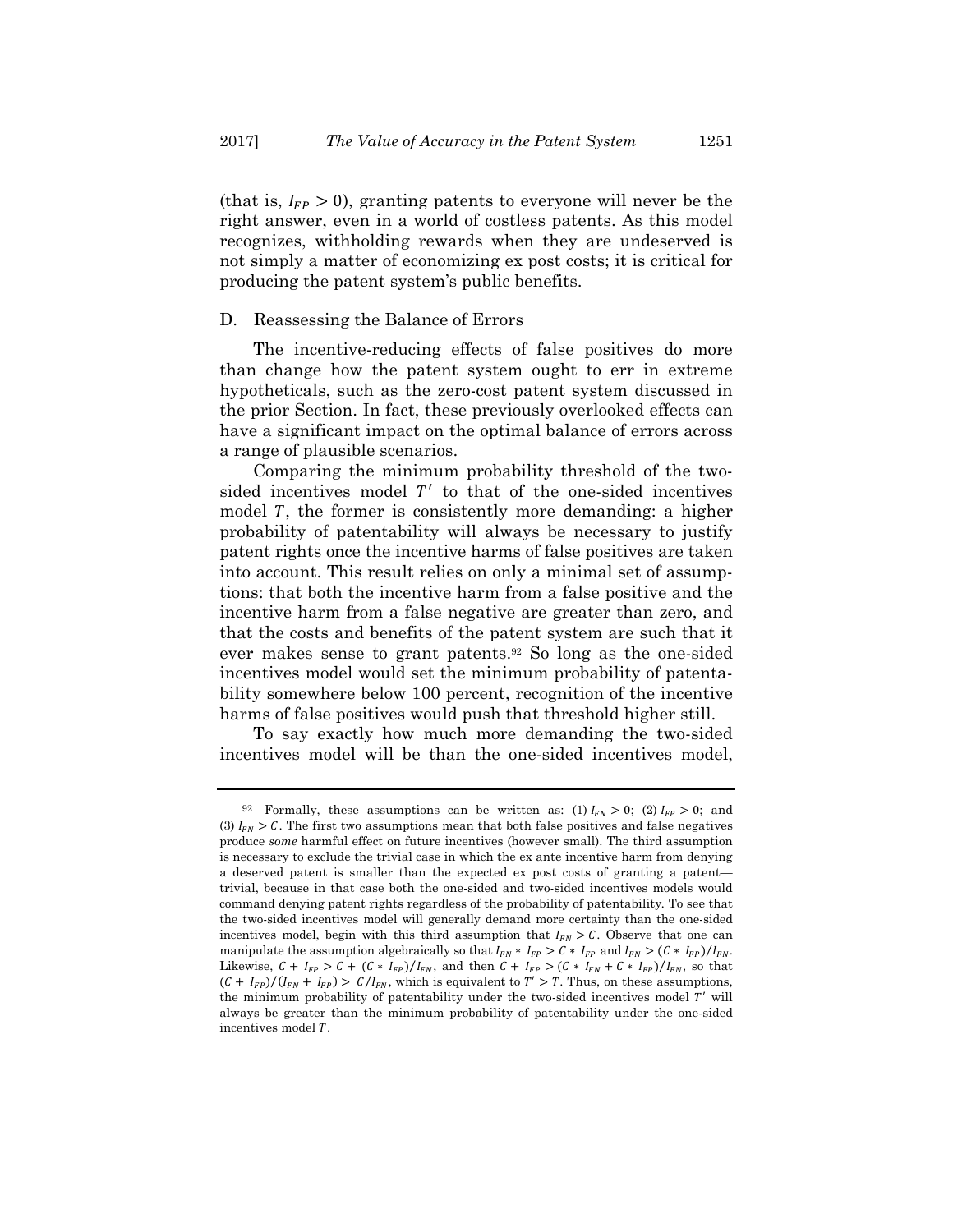one would need to make some assumptions about these values. But across a range of plausible estimates for the incremental costs and benefits of patent protection, the difference is a material one. This can be shown by adopting the baseline case where  $I_{FP} = I_{FN}^{93}$  and plugging a few sample values of  $C/I_{FN}$  into the respective models:

| $\frac{C}{I_{FN}}$ | Minimum probability of<br>validity required, one-sided<br>incentives model <sup>94</sup> $(\%)$ | Minimum probability of<br>validity required, two-sided<br>incentives model <sup>95</sup> $(%)$ |
|--------------------|-------------------------------------------------------------------------------------------------|------------------------------------------------------------------------------------------------|
| 0.125              | 12.5                                                                                            | 56.25                                                                                          |
| 0.25               | 25.0                                                                                            | 62.5                                                                                           |
| 0.375              | 37.5                                                                                            | 68.75                                                                                          |
| 0.5                | 50.0                                                                                            | 75.0                                                                                           |
| 0.625              | 62.5                                                                                            | 81.25                                                                                          |
| 0.75               | 75.0                                                                                            | 87.5                                                                                           |
| 0.875              | 87.5                                                                                            | 93.75                                                                                          |

TABLE 3. PROBABILITY-OF-PATENTABILITY THRESHOLDS

As this table illustrates, recognizing the effect of false positives on marginal rewards necessarily elevates the minimum probability of patentability required to justify granting a patent. For example, when an incremental patent's ex post costs are low compared to the ex ante benefits that can be lost through an error, as in the case in which  $C/I_{FN} = 0.25$ , the one-sided incentives model counsels promiscuity: patents should be granted if there is a 25 percent chance the requirements have been

Н

 $93$  The baseline case is the weakest form of the assumption that the incentive harm from a false positive is at least as large as the incentive harm of a false negative. See notes 96–105 and accompanying text (discussing the basis for this assumption). Relaxing this assumption would affect the magnitude of these values, but would not change the more general point that the two-sided incentives model is consistently more demanding.

<sup>94</sup> These probability thresholds in this column are determined by plugging sample values for  $C/I_{FN}$  into equation (1).

<sup>95</sup> These probability thresholds in this column are determined by plugging sample values for  $C/I_{FN}$  into equation (4), which is the simplified form of equation (3) for the case where  $I_{FP} = I_{FN}$ . See note 96 and accompanying text.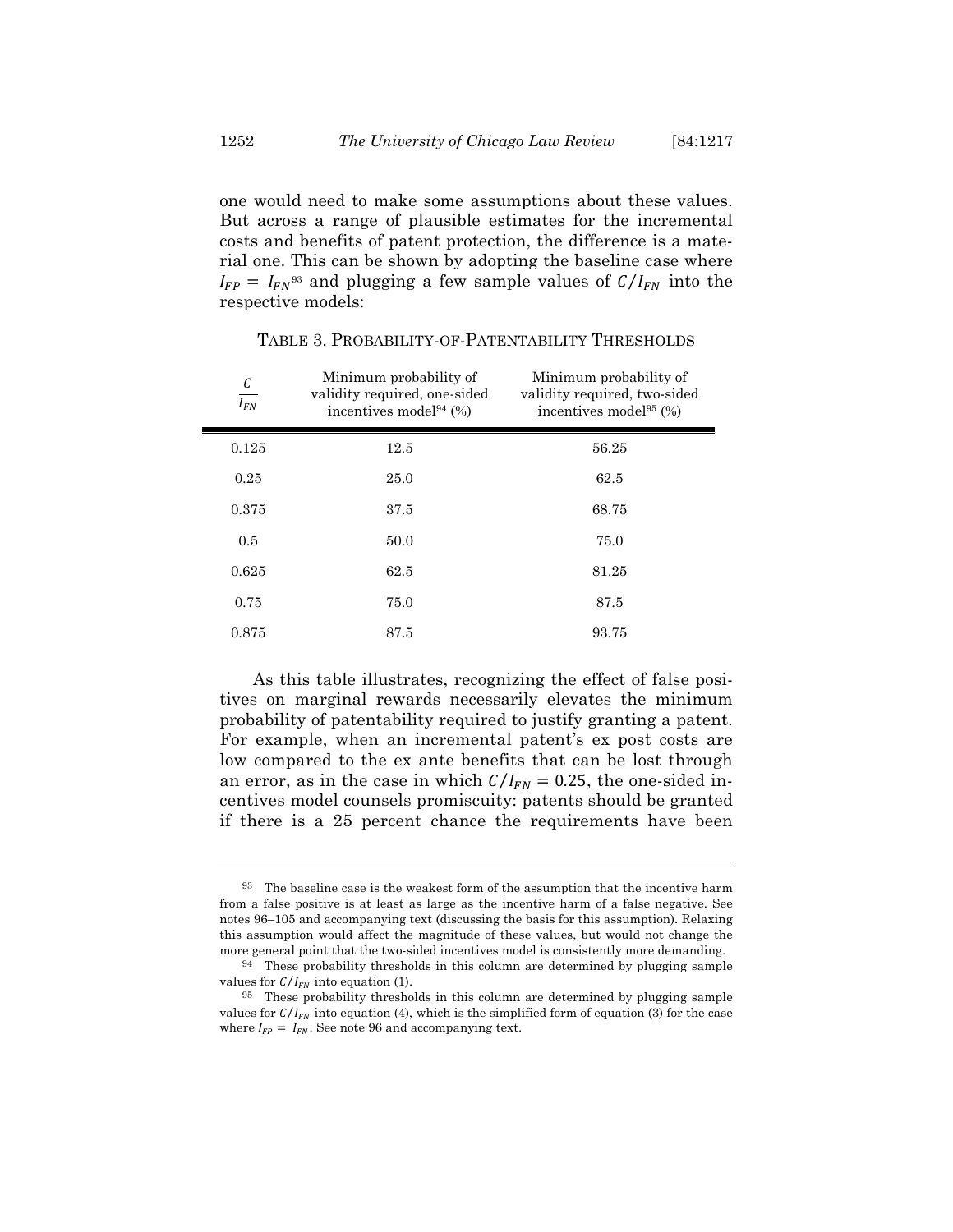satisfied. On the same facts, the two-sided incentives model would impose a significantly higher threshold to justify a patent: a 62.5 percent probability of patentability. A similar effect occurs in the moderate case, where  $C/I_{FN} = 0.5$ : while the one-sided incentives model would suggest granting at the 50–50 point, the two-sided incentives model would require at least 75 percent probability of patentability. And even when the ex post costs of an extra patent are high compared to the ex ante benefits that can be lost through an error (that is,  $C/I_{FN} = 0.75$ ), both models suggest heightened scrutiny, but the two-sided model again suggests even more. A 75 percent probability of patentability would be enough for the one-sided model, but 87.5 percent would be required under the two-sided model.

These sample values hint at a larger conclusion of the twosided incentives model that can be both generalized and formally derived: if the incentive harm of a false positive is greater than or equal to the incentive harm of a false negative, so that  $I_{FP} \geq I_{FN}$ , then patent rights should be granted only if it is more likely than not that they are deserved.

This can be demonstrated by simply plugging the weakest form of the condition,  $I_{FP} = I_{FN}$ , into equation (3). In that case, the minimum probability necessary to justify patent rights in the two-sided incentives model  $T'$  becomes: $96$ 

(4) 
$$
T' = 0.5 + \frac{c}{2I_{FN}}
$$

The minimum probability of patentability to justify patent rights  $T'$  is thus at least 50 percent, even when the ex post costs of patent protection  $\mathcal C$  are zero. Once patent rights impose ex post costs (as they surely do), the minimum probability of patentability to justify patent rights necessarily goes up from there.

This conclusion depends, of course, on the condition that the incentive harm of a false positive is greater than or equal to the incentive harm of a false negative, that is,  $I_{FP} \geq I_{FN}$ . But there

<sup>&</sup>lt;sup>96</sup> The proof that T' takes this value when  $I_{FP} = I_{FN}$  is trivial; equation (3) immediately reduces to equation  $(4)$  with this substitution. To confirm that  $T'$  goes only up from there as  $I_{FP}$  begins to exceed  $I_{FN}$ , one can take the derivative of T' with respect to  $I_{FP}$ , or simply plug in a test case. For example, when  $I_{FP} = 1.5 * I_{FP}$ , T' becomes  $0.6 + C/(2.5 * I_{FN})$ . This is even more demanding than the threshold given by (4), with a minimum probability of patentability of 60 percent when  $C = 0$ . Thus the minimum probability of patentability goes only up from 50 percent as  $I_{FP}$  begins to exceed  $I_{FN}$ .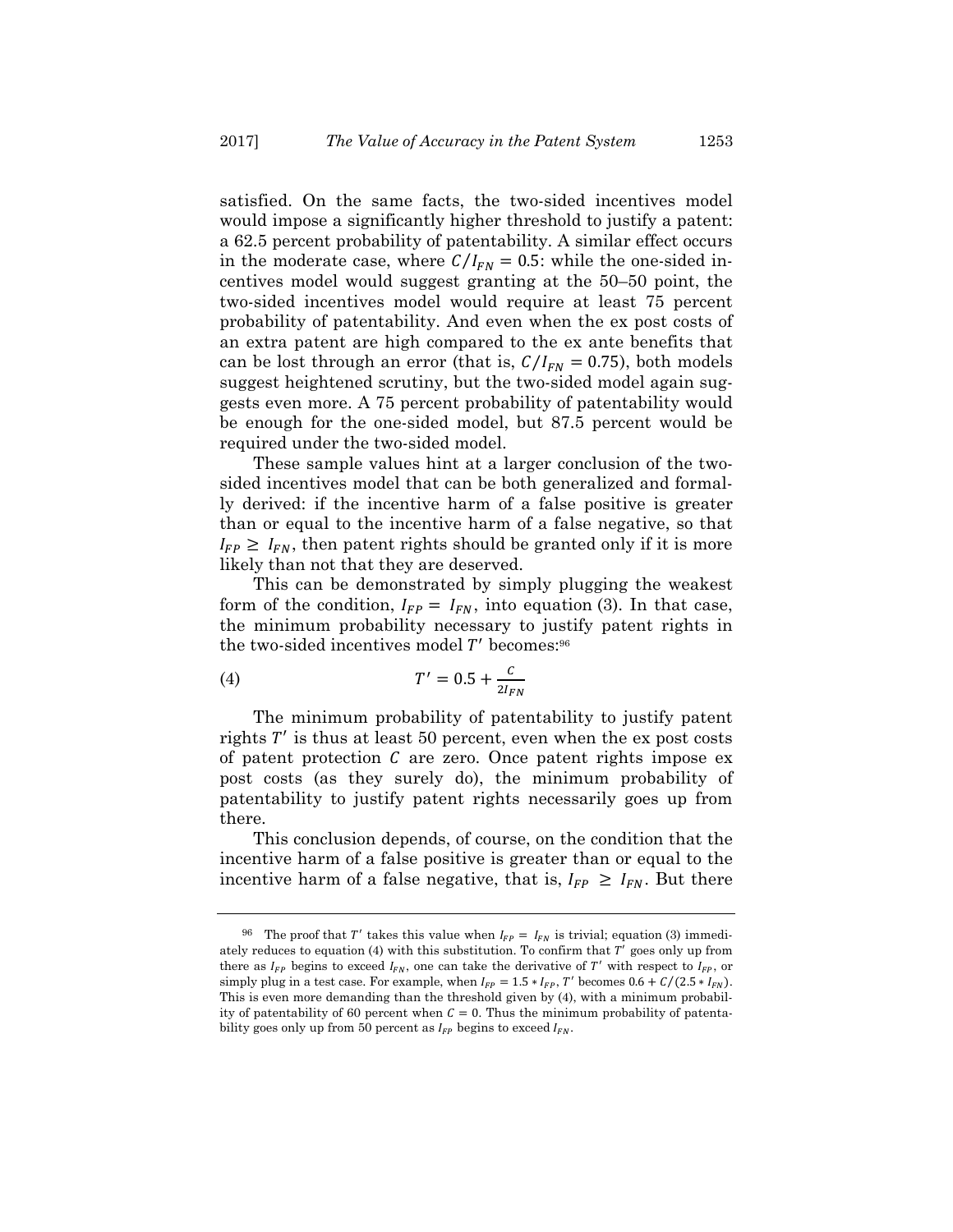are reasons to think that this will often be the case. First, notice that both  $I_{FP}$  and  $I_{FN}$  represent a public harm caused by the same basic mechanism. A false positive reduces marginal rewards by increasing prospective inventors' expectation of the probability of receiving a patent when they do not deserve one,

while a false negative reduces marginal rewards by reducing prospective inventors' expectation of the probability of receiving a patent when they do deserve one. If each kind of mistake affects prospective inventors' probability estimates by an equivalent amount, then each kind of mistake should have the same effect on marginal rewards and impose the same harm on the public.97 And, conversely, if one kind of mistake has a *larger* effect on prospective inventors' probability estimates than the other, then that kind of mistake will impose a larger harm on the public. The comparative magnitude of  $I_{FP}$  and  $I_{FN}$  is therefore really just a question of how false positives and false negatives will affect prospective inventors' expectations of the chances of experiencing that kind of mistake in the future.

Much about how inventors form their impressions about the accuracy of the patent system remains unknown, but it seems likely that false positives will tend to have a more dramatic effect on prospective inventors' probability estimates than will false negatives.98 By their nature, false positives tend to be the more observable form of error.99 For example, if an application is wrongly denied at the examination stage, competitors and the public may never have any reason to notice.100 But if an application is

<sup>&</sup>lt;sup>97</sup> To see this, let  $\varepsilon_0$  represent the increase in  $p_0$  following a false positive, and let  $\varepsilon_A$ represent the reduction in  $p_A$  following a false negative. If (as stated in the main text) each form of error affects future estimates of the relevant probability of error by an equivalent amount, then  $\varepsilon_A = \varepsilon_0$ . Equation (2) shows that marginal rewards are given by  $M = S(p_A - p_0)$ . Therefore, decreasing  $p_A$  by  $\varepsilon_A$  or increasing  $p_0$  by  $\varepsilon_0$  will have an identical effect on marginal rewards—a reduction of  $S * \varepsilon_0$ . Note, however, that this depends on the assumption that the resulting patent protection will have the same value  $S$  to the inventor whether or not the patentability requirements were indeed satisfied, that is,  $S_A = S_0$ . This assumption seems reasonable as a general matter—given two patents of equal enforceability, why would an inventor care if one was procured undeservedly?—but it's possible it breaks down in the obviousness context. See note 117.

<sup>&</sup>lt;sup>98</sup> That is,  $\varepsilon_0 > \varepsilon_A$ .

<sup>99</sup> See Wagner, 157 U Pa L Rev at 2141 n 16 (cited in note 6).

<sup>100</sup> In some cases, denied patent applications may be fully hidden from public view. See 37 CFR § 1.14(a) (describing the limited circumstances in which an unpublished, abandoned application may be opened for inspection). However, because the vast majority of applications are now published eighteen months after filing, rejected patent applications are for the most part available for public inspection, if anyone cares to look. See note 28.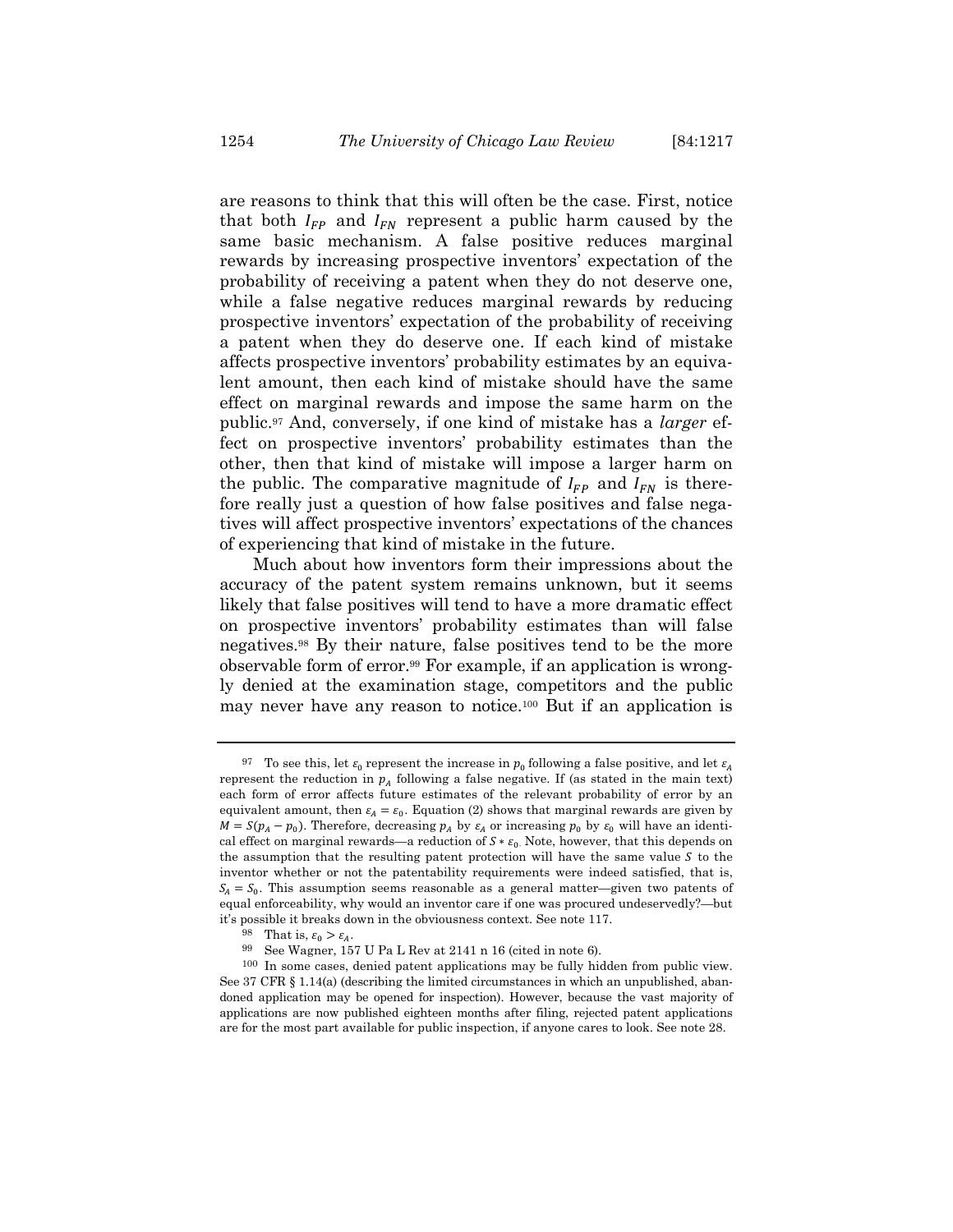wrongly *granted*, competitors and the public may see it quite a bit.101 Similarly, if an issued patent is wrongly ruled invalid, even once, collateral estoppel prevents its owner from asserting it any further, and the patent may fall out of public view.102 But if an issued patent is wrongly *upheld*, it lives on to appear in headlines and in demand letters. False negatives are prone to being forgotten, while false positives are prone to further publicity. And if the effect of a false positive on prospective inventors' probability estimates is merely equal to the effect of a false negative on prospective inventors' probability estimates, then the incentive harms from each form of error should generally be equal too.103

Moreover, false positives in the patent system have an additional downside, one that provides an independent reason for thinking that these errors will tend to do more harm to future incentives than false negatives. As others have observed, in some cases, patents awarded undeservedly will reduce the rewards left over for true inventors, who must now share their royalties with overlapping claimants.104 This harm is conceptually distinct—it

104 See, for example, Robert Patrick Merges and John Fitzgerald Duffy, *Patent Law and Policy: Cases and Materials* 609 (Lexis 6th ed 2013); Lisa Larrimore Ouellette, Pierson*, Peer Review, and Patent Law*, 69 Vand L Rev 1825, 1827–28 (2016) ("[W]hen an applicant receives a patent on an uncertain research plan, it not only means that the patent is not serving a useful teaching function—it also limits the patent incentive for others to solve the problems necessary to obtain the completed invention."). An extreme form of this dilution can be found in single-purse contests, in which giving the prize to someone who does not deserve it necessarily means denying the prize to the one who

<sup>101</sup> See Sawicki, 39 Fla St U L Rev at 767–68 (cited in note 6).

<sup>102</sup> See *Blonder-Tongue Laboratories, Inc v University of Illinois Foundation*, 402 US 313, 332–34, 350 (1971); *Mendenhall v Barber-Greene Co*, 26 F3d 1573, 1577–78 (Fed Cir 1994).

<sup>103</sup> See note 97 and accompanying text. One potential complication here comes not from patent law but from psychology: factors that are more colorful or distinctive tend to wield a disproportionate influence on human behavior. See Shelley E. Taylor, *The Availability Bias in Social Perception and Interaction*, in Daniel Kahneman, Paul Slovic, and Amos Tversky, eds, *Judgment under Uncertainty: Heuristics and Biases* 190, 192 (Cambridge 1982). These salience effects make it possible that false negatives (perhaps vivid, highly recallable injustices) could have a larger effect on inventors' perceptions of rewards than false positives, despite the latter being more easily observable. See Deborah H. Schenk, *Exploiting the Salience Bias in Designing Taxes,* 28 Yale J Reg 253, 261–63 (2011) (distinguishing salience from observability). But it is also possible that the effect cuts the other way: perhaps it is jaw-dropping jury verdicts on the basis of seemingly obvious inventions or threadbare disclosures that tend to capture prospective inventors' imaginations. Suffice to say, then, that it is not obvious which way salience effects will cut. Future work will be necessary to understand how inventors' perceptions are affected by each form of error. See Part V.A.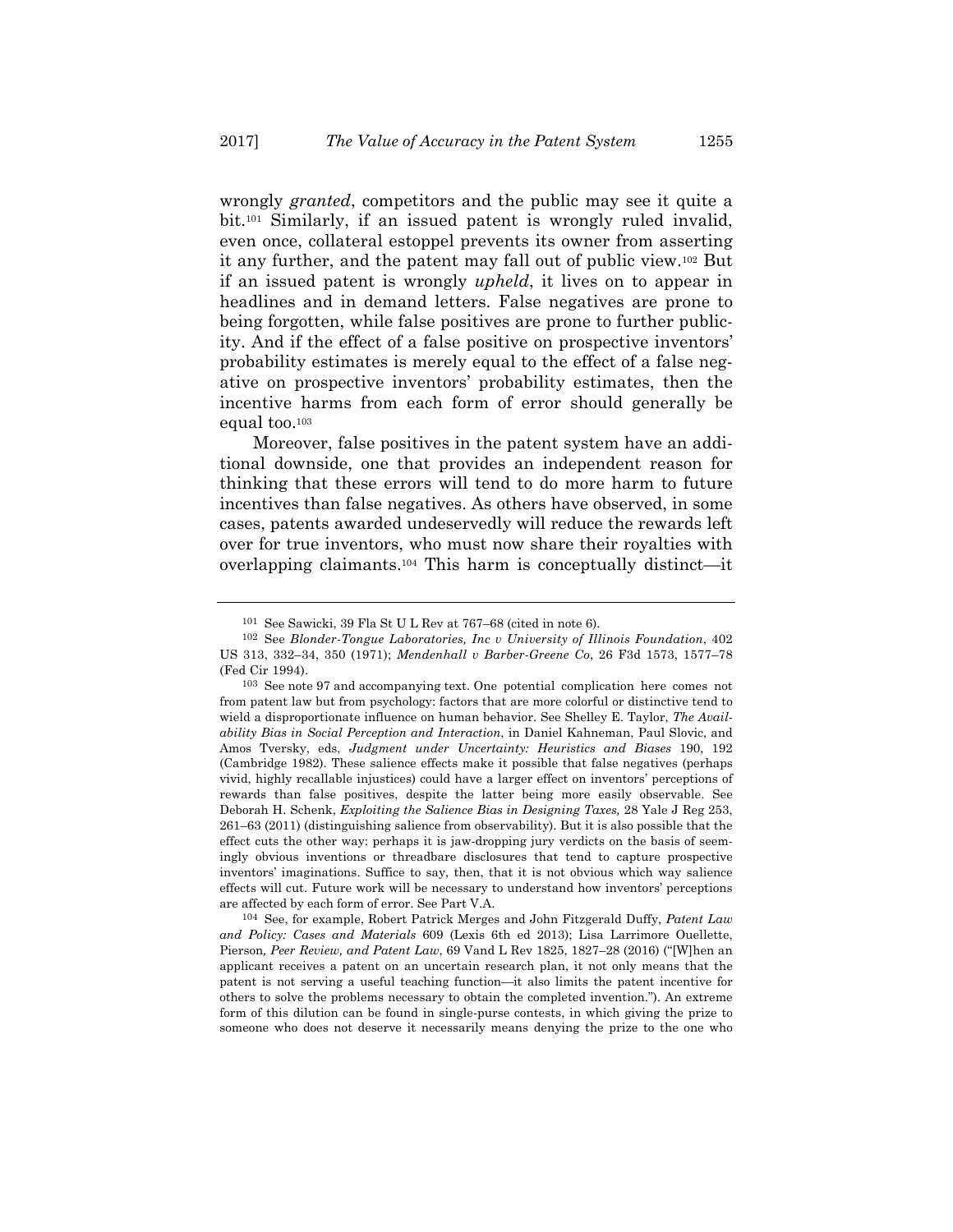can occur with or without the marginal reward effect described above105—and, standing alone, it would be quite difficult to quantify. But in conjunction with the marginal reward effect described above, it lends additional weight to the proposition that the incentive harm of a false positive will tend to be at least as large as the incentive harm of a false negative.

It is important to note that, while the 50 percent minimum probability-of-patentability threshold depends on the mutually exclusive choice condition and the assumption that false positives impair future incentives at least as much as false negatives,106 it does *not* depend on any assessments of the public costs and benefits of patent protection in general. Estimates of those costs and benefits will affect how high *above* the 50 percent mark the threshold for awarding patent rights should be set, but they do not implicate the conclusion that patents should not be awarded with any probability less than that. When these stated conditions hold, the two-sided incentives model dramatically limits the range of potential patentability thresholds, suggesting that patents should be granted only when it appears more likely than not that the patentability requirements have been satisfied.

Moreover, as a theoretical point, this conclusion can be generalized and transplanted back to the simple prize context from which it was derived: when seeking to increase private incentives to do X to the exclusion of Y through the promise of a fixedvalue prize with positive cost, the offeror should award that prize only in cases in which it is more likely than not that the applicant has indeed done X and not Y*.* Counterintuitively, this minimal probability threshold applies without regard to either

does. In those cases, a false positive comes paired with a false negative, giving participants a direct interest in seeing that the prize is not erroneously bestowed on their competitors. See Burstein and Murray, 29 Harv J L & Tech at 431–32 (cited in note 65).

<sup>105</sup> For example, imagine the patent system has the ability to provide \$1 million a year of royalty value by granting rights to exclude in a new technology area. An errorfree patent system would award control of the entire royalty stream to the true inventor of the technology. But instead, the patent system erroneously grants redundant rights to exclude to both the true inventor and an impostor. Future incentives to invent are reduced in two ways as a result of this mistake: the absolute reward for invention is cut in half as a result of royalty sharing *and* the marginal reward for good behavior is reduced as a result of an increased expectation of unjustified rewards for noninvention.

<sup>&</sup>lt;sup>106</sup> That is, that  $I_{FP} \geq I_{FN}$ .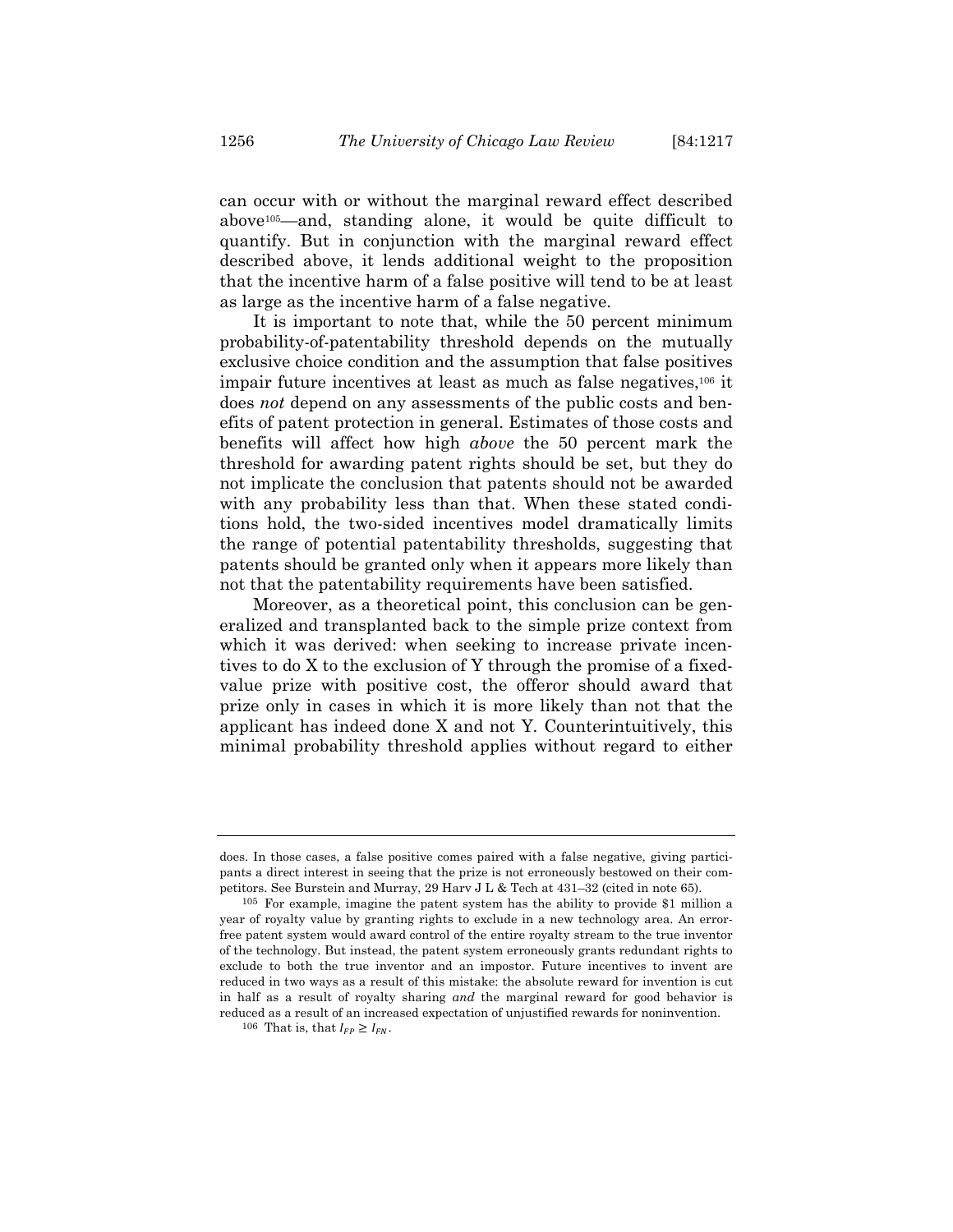the value that the offeror places on incentivizing this conduct or the cost of the prize itself.107

A number of questions remain to be settled, however, in order to apply this rule in the patent context. Most importantly, it is not clear whether (or when) the goals of the patent system can be stated as "increasing incentives to do X to the exclusion of Y." If this condition fails—if a goal of the patent system is as simple as incentivizing X—then false positives do not reduce marginal rewards, and the more relaxed, one-sided incentives model of error costs is fully complete. As such, the optimal balance of errors in the patent system turns on a question that has previously escaped notice: *Are the patentability requirements seeking to influence a mutually exclusive choice?* 

# III. MUTUALLY EXCLUSIVE CHOICES IN THE PATENT SYSTEM

As the prior Part explained, the question of how the patent system ought to err in cases of uncertainty depends significantly on whether the patentability requirements are designed to influence a mutually exclusive choice. This Part explores this condition in more detail.

The mutually exclusive choice condition turns out to be a complex one, for the simple reason that the various patentability requirements are designed to influence private actors at so many distinct decision points. Clearly, one goal of the patent system is to encourage invention over noninvention—a decision explored in detail in Part III.A. But patent law also evinces an interest in encouraging disclosure over nondisclosure, in stable ownership over theft, and in licensing existing technologies over wasteful reinvention. The legal rules affecting these "noninventive" choices are the focus of Parts III.B and III.C. Finally, several patentability requirements are not intended to influence private conduct at all and are, on their own terms, rooted entirely in concerns about ex post costs. These cost-only doctrines are the subject of Part IV.

<sup>107</sup> As the cost of the prize rises in relationship to her interest in incentivizing X, the offeror will want to demand even more certainty that the applicant has indeed done X. The only assumption necessary to derive this 50 percent minimum probability threshold is that false positives affect future applicants' perceptions of the false-positive rate as much as false negatives affect future applicants' perceptions of the false-negative rate. This would not be true if, for example, the prize offeror has the ability to secretly deny deserving prize claimants without detection.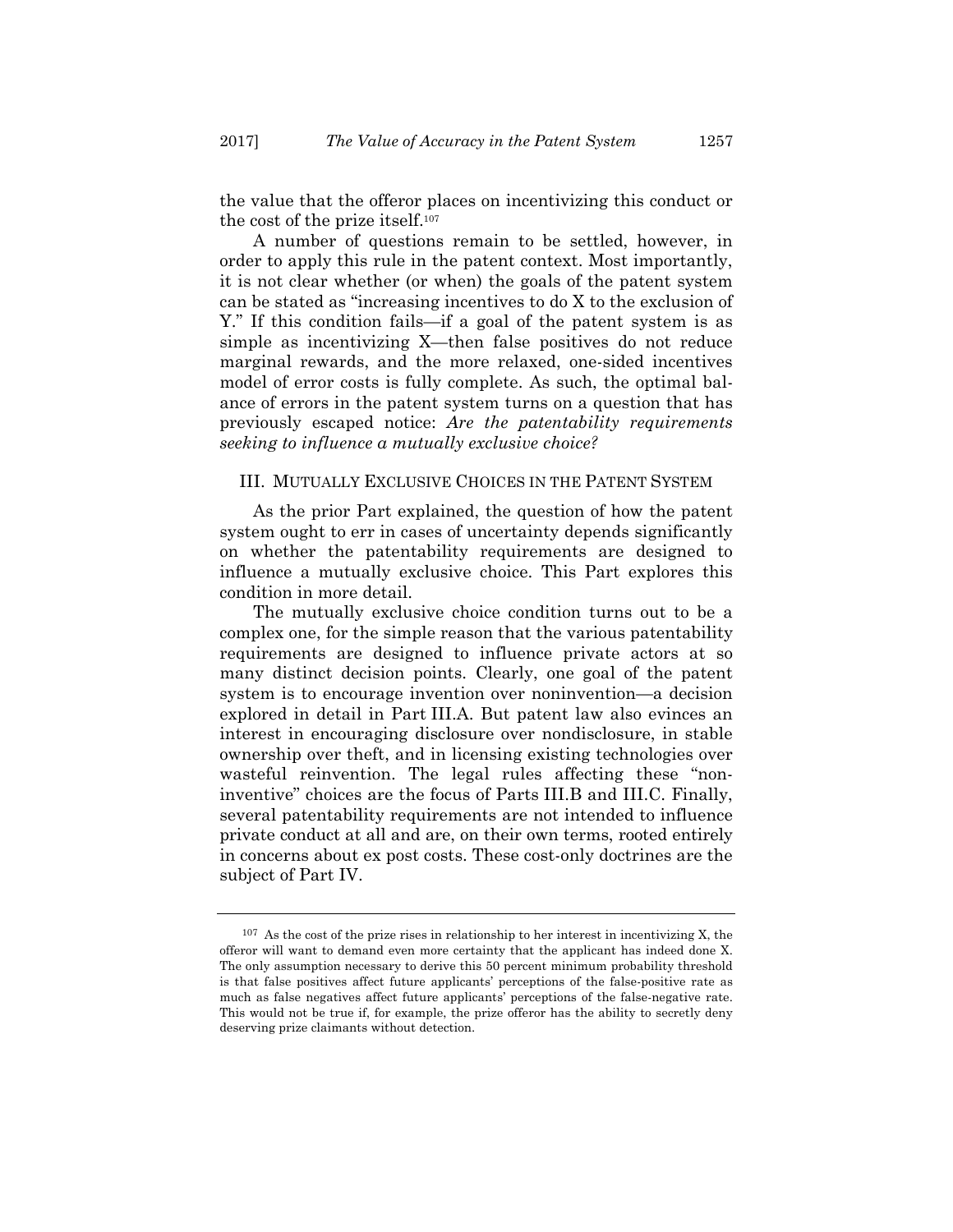## A. To Invent or Not to Invent?

Perhaps the most basic decision patent law seeks to influence is the choice between inventing and noninventing. Doctrinally, marginal incentives to invent are primarily channeled through the obviousness requirement—the condition that a patent shall not be granted "if the differences between the claimed invention and the prior art are such that the claimed invention as a whole would have been obvious before the effective filing date of the claimed invention to a person having ordinary skill in the art to which the claimed invention pertains."<sup>108</sup> Though the modern Patent Act frames this question in terms of obviousness, the Supreme Court has interpreted this language as a codification of the long-standing rule that it was necessary to make an *invention*—not merely tinker with the skill of an "ordinary mechanic"—in order to receive a patent.109

Although it is deeply intuitive (and universally accepted) that patents should not be granted for obvious improvements,110 scholars disagree as to what, exactly, is at stake in this determination. Traditionally, obviousness was regarded as a cost-saving tool—a way to avoid the ex post costs of patents for technologies that would have been made soon enough with or without the promise of patent protection.111 But in recent years, scholars have suggested that the invention requirement may do more

<sup>108 35</sup> USC § 103.

<sup>109</sup> See *Graham v John Deere Co*, 383 US 1, 11–17 (1966); *Hotchkiss v Greenwood*, 52 US (11 How) 248, 265–67 (1850). Indeed, in international contexts, the obviousness inquiry is framed as a requirement of an "inventive step." See Agreement on Trade-Related Aspects of Intellectual Property Rights Art 27(1) n 5, 33 ILM 1197, 1208 (1994) ("TRIPS"). The requirement that the inventor has actually made that step (as opposed to hazarding a guess at it) is enforced through the enablement and written-description doctrines. See Timothy R. Holbrook, *Possession in Patent Law*, 59 SMU L Rev 123, 127–30, 147–48 (2006). These are discussed in more detail in the next Section.

<sup>110</sup> See, for example, Robert P. Merges, *Uncertainty and the Standard of Patentability*, 7 High Tech L J 1, 14 (1992); Timothy R. Holbrook, *Patent Anticipation and Obviousness as Possession*, 65 Emory L J 987, 1027–29 (2016); *Bonito Boats, Inc v Thunder Craft Boats, Inc*, 489 US 141, 156 (1989) (relating obviousness to novelty).

<sup>111</sup> See *Graham*, 383 US at 11 ("The inherent problem [of the obviousness doctrine] was to develop some means of weeding out those inventions which would not be disclosed or devised but for the inducement of a patent."); *Roberts v Sears, Roebuck & Co*, 723 F2d 1324, 1345 (7th Cir 1983) (en banc) (Posner concurring in part and dissenting in part) ("The balance tips against protection when the invention is the sort that was likely to be made, and as soon, even if no one could have patented it."). See also Michael Abramowicz and John F. Duffy, *The Inducement Standard of Patentability*, 120 Yale L J 1590, 1627– 31 (2011).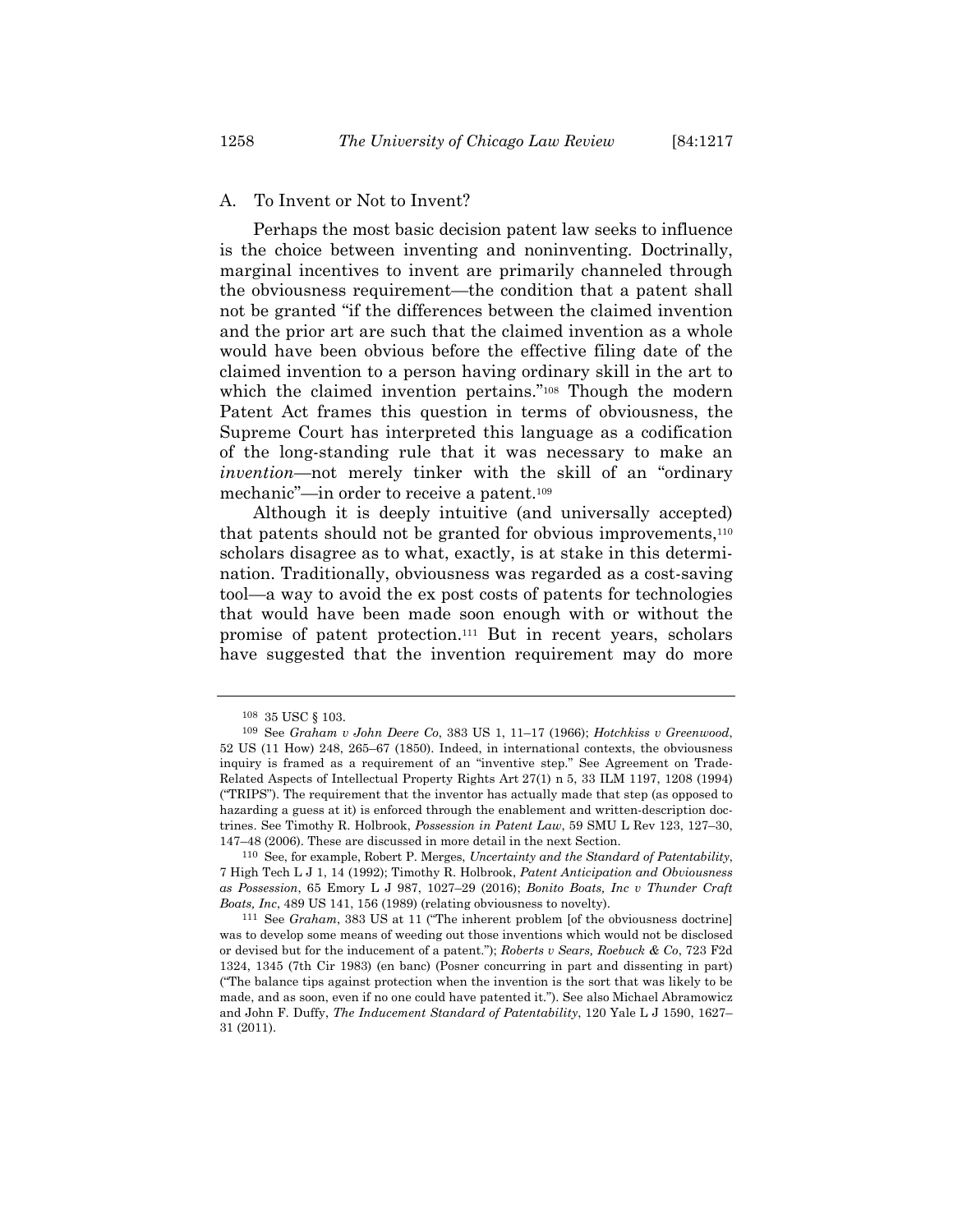than previously appreciated. This view, which Professors Michael Meurer and Katherine Strandburg call the "carrots and sticks" approach to obviousness,<sup>112</sup> understands the doctrine not simply as a tool for avoiding the costs of unnecessary patents, but also as a mechanism for influencing the selection of research projects in the first place. In their telling, the prohibition on patenting obvious inventions works to nudge researchers away from incremental improvements of moderate social value and in the direction of groundbreaking initiatives having greater social value.113 Awarding patents only to nonobvious inventions increases the probability that nonobvious inventions will indeed be produced.

Although not stated in these terms, the carrots-and-sticks approach to obviousness relies on a certain mutual exclusivity among projects. Indeed, Meurer and Strandburg introduce their theory by asserting that the question facing the researcher is not, "Shall I produce this invention?" but rather "Which research path shall I pursue?"114 It is this constraint that leads to the risk that awarding noninventive projects may counterproductively reduce the number of inventive projects.115 If it were otherwise if inventors had the ability to pursue every project with positive expected value—there would be no risk of a project of moderate social value "squeezing out" a project of higher social value.<sup>116</sup>

Because the carrots-and-sticks view is predicated on a public interest in influencing a private mutually exclusive choice, the same reasoning suggests that obviousness determinations ought to be balanced using the two-sided incentives model developed above. A granted patent imposes  $\alpha$  post costs  $\alpha$  whether or not the underlying invention was obvious. But a patent granted on an obvious invention also reduces marginal rewards to create

<sup>112</sup> See Meurer and Strandburg, 12 Lewis & Clark L Rev at 549–50 (cited in note 5). See also Lunney, 7 Mich Telecom & Tech L Rev at 412–13 (cited in note 8).

<sup>113</sup> Meurer and Strandburg, 12 Lewis & Clark L Rev at 561–62 (cited in note 5). See also Lunney, 7 Mich Telecom & Tech L Rev at 412–13 (cited in note 8).

<sup>114</sup> Meurer and Strandburg, 12 Lewis & Clark L Rev at 549 (cited in note 5). 115 See id at 561–62. See also Lunney, 7 Mich Telecom & Tech L Rev at 409–11 (cited in note 8) (noting that, in some cases, a system that rewards noninventive projects could yield the same outcomes as having no patent system at all); Amy Kapczynski and Talha Syed, *The Continuum of Excludability and the Limits of Patents*, 122 Yale L J 1900, 1945–46 (2013) (noting that patent protection can further distort incentives to invest in projects of lower social value).

<sup>116</sup> See Lunney, 7 Mich Telecom & Tech L Rev at 405–07 (cited in note 8).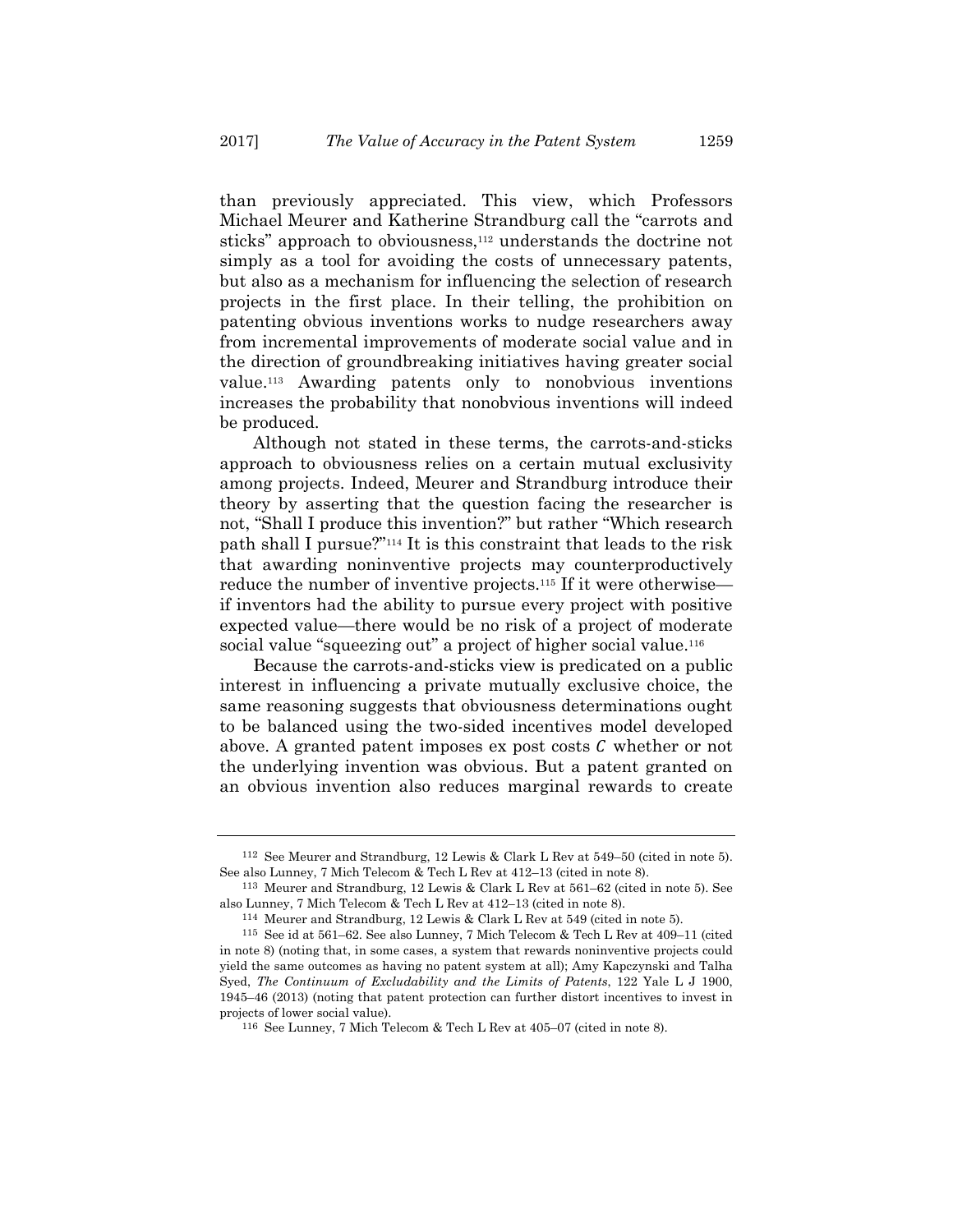nonobvious inventions in the future, resulting in some loss of public benefits  $I_{FP}$ . This incentive harm from false positives is missing from the conventional approach to error costs, and leads to the conclusion that a higher probability of nonobviousness should be required to justify patent rights than was previously appreciated.117

But not everyone accepts the carrots-and-sticks understanding of obviousness. In fact, a number of commentators continue to analyze the doctrine exclusively through the lens of ex post costs. According to the dominant "inducement" approach to obviousness, the purpose of the requirement is simply to avoid the costs of patent protection for inventions that would have been created soon enough with or without the promise of a patent. The doctrine exists, in this view, only to "weed[ ] out those inventions which would not be disclosed or devised but for the inducement of a patent."118 As Professors Michael Abramowicz and John Duffy explain, denying patent protection in cases in which nonpatent incentives were already sufficient "costs society nothing . . . and saves society from needlessly suffering the well-known negative consequences of patents."119

Implicit in this rejection of the carrots-and-sticks view is a *lack* of mutual exclusivity when it comes to the selection of research projects. The standard inducement view examines the

<sup>117</sup> Note, however, that in the case of obviousness, it's possible that the certainty required to justify patent rights could be less than 50 percent, even if the two-sided incentives model applies. As discussed above, the 50 percent minimum depends on the condition that the incentive harm from a false positive is greater than or equal to the incentive harm from a false negative, that is,  $I_{FP} \geq I_{FN}$ . It may be reasonable to assume that condition as a general matter, as false positives tend to be more observable than false negatives. See notes 99–103 and accompanying text. But obviousness presents a complication, because it is possible (though not inevitable) that the private value  $S_0$  of a patent on an obvious development may tend to be smaller than the private value  $S_A$  of a patent on a nonobvious invention, even if both patents are equally likely to be enforceable in court. If this is the case, then a change of equal magnitude to the probability  $p_A$  of getting a patent deservedly and the probability  $p_0$  of getting a patent undeservedly would not have the same effect on marginal rewards, potentially causing the  $I_{FP}\geq I_{FN}$  condition to fail. When this occurs, the incentive harm of false positives still pushes in the direction of greater scrutiny (assuming a patent on an obvious improvement has *some* value), but the 50 percent minimum probability threshold does not necessarily hold.

<sup>118</sup> *Graham*, 383 US at 11.

<sup>119</sup> Abramowicz and Duffy, 120 Yale L J at 1594 (cited in note 111). See also Merges, 7 High Tech L J at 29 (cited in note 110). On this account, the obviousness doctrine may play a particularly important cost-saving function when an unexpected development makes a new technology suddenly possible. See John F. Duffy, *Rethinking the Prospect Theory of Patents*, 71 U Chi L Rev 439, 505 (2004).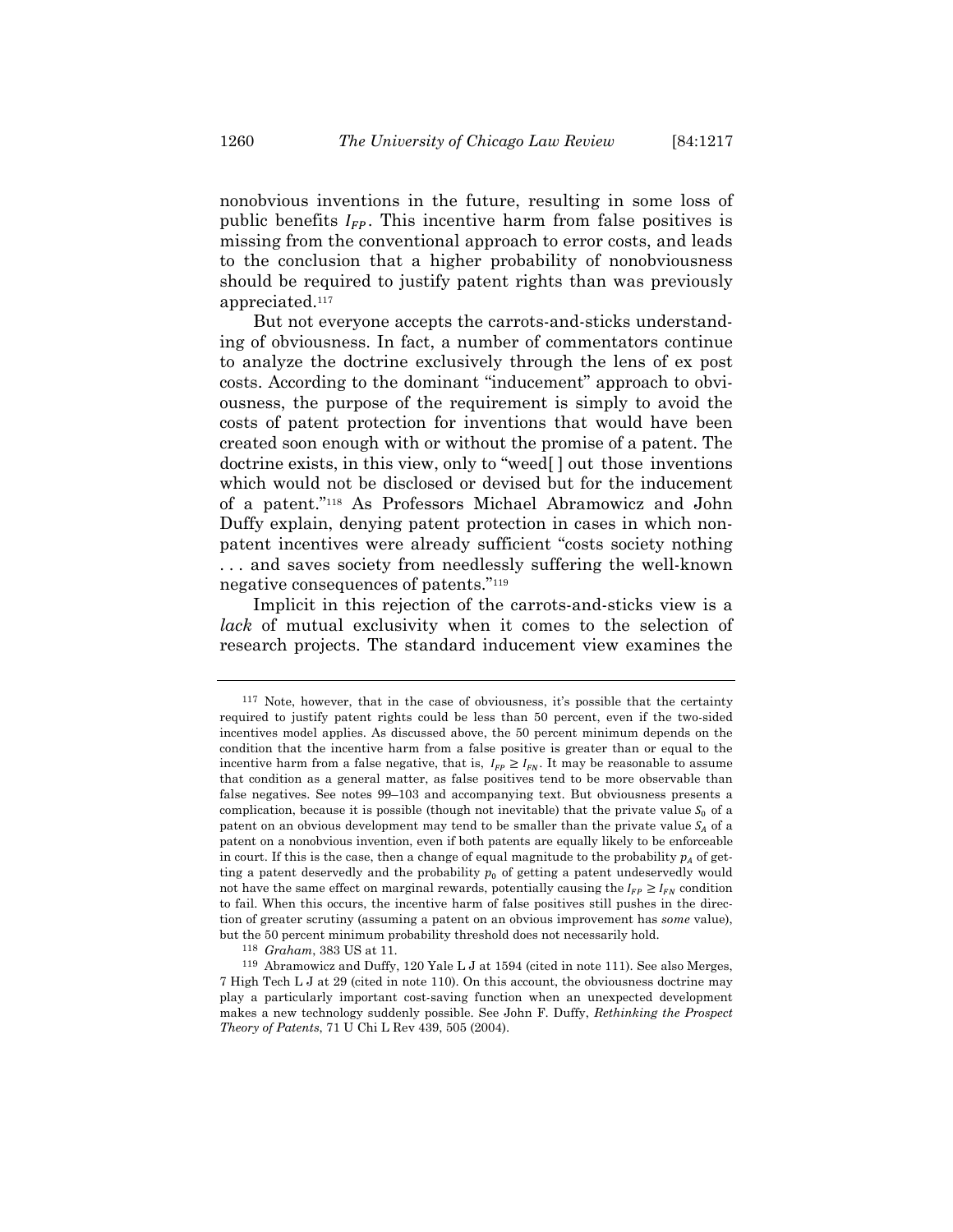expected costs and benefits of potential inventions in isolation, and without considering the opportunity costs inventors might face by selecting one project over the other.120 As a result, the inducement approach has the potential to deny patent protection to some of the most socially valuable projects (because, in isolation, they are already privately profitable), while granting patent protection to projects of only moderate social value (because, in isolation, they are not). *If* the choice of research projects is mutually exclusive, such a scheme may not only deny subsidies to the projects most in need of encouragement, but actively steer prospective inventors in precisely the wrong direction.<sup>121</sup>

Unfortunately, little is actually known about whether and when inventors must make mutually exclusives choices about which projects to pursue. The proponents of the carrots-andsticks view of obviousness simply assume the existence of such a constraint.122 (For their part, those who do *not* subscribe to the carrots-and-sticks view similarly assume the absence of such a constraint.)123 And there are reasons to wonder why an inventor or, at least, a firm that employs inventors—would not be able to pursue two positive-value projects simultaneously. Increasing cost of capital provides at least one theoretical answer,124 as does the long lead time required to train cutting-edge researchers in some fields.125 But these theoretical possibilities do not tell us

<sup>120</sup> See Abramowicz and Duffy, 120 Yale L J at 1663–67 (cited in note 111) (noting that, under the inducement standard, "whether an invention is obvious depends on how costly an experiment would be and the probability that the experiment would be successful").

<sup>121</sup> See Kapczynski and Syed, 122 Yale L J at 1945–46 (cited in note 115).

<sup>122</sup> See Meurer and Strandburg, 12 Lewis & Clark L Rev at 549 (cited in note 5). This mutual exclusivity condition is similarly an explicit precondition in the analysis of Professor Glynn S. Lunney Jr. See Lunney, 7 Mich Telecom & Tech L Rev at 408 (cited in note 8).

<sup>123</sup> See Abramowicz and Duffy, 120 Yale L J at 1624 (cited in note 111); Lemley, 83 Tex L Rev at 1057 (cited in note 22) ("Economic theory offers no justification for awarding creators anything beyond what is necessary to recover their average total costs.").

<sup>124</sup> See Kapczynski and Syed, 122 Yale L J at 1945 (cited in note 115).

<sup>125</sup> Note that, in the case of obviousness, the question of mutual exclusivity must be assessed at a social level: Does one firm's selection of an obvious project over a nonobvious project preclude *others* from pursuing the nonobvious project in its stead? Even if a particular firm has only so many engineers with so many hours in a day, the choice of research project is not necessarily mutually exclusive if a different firm can pursue the competing project with equivalent speed and effectiveness.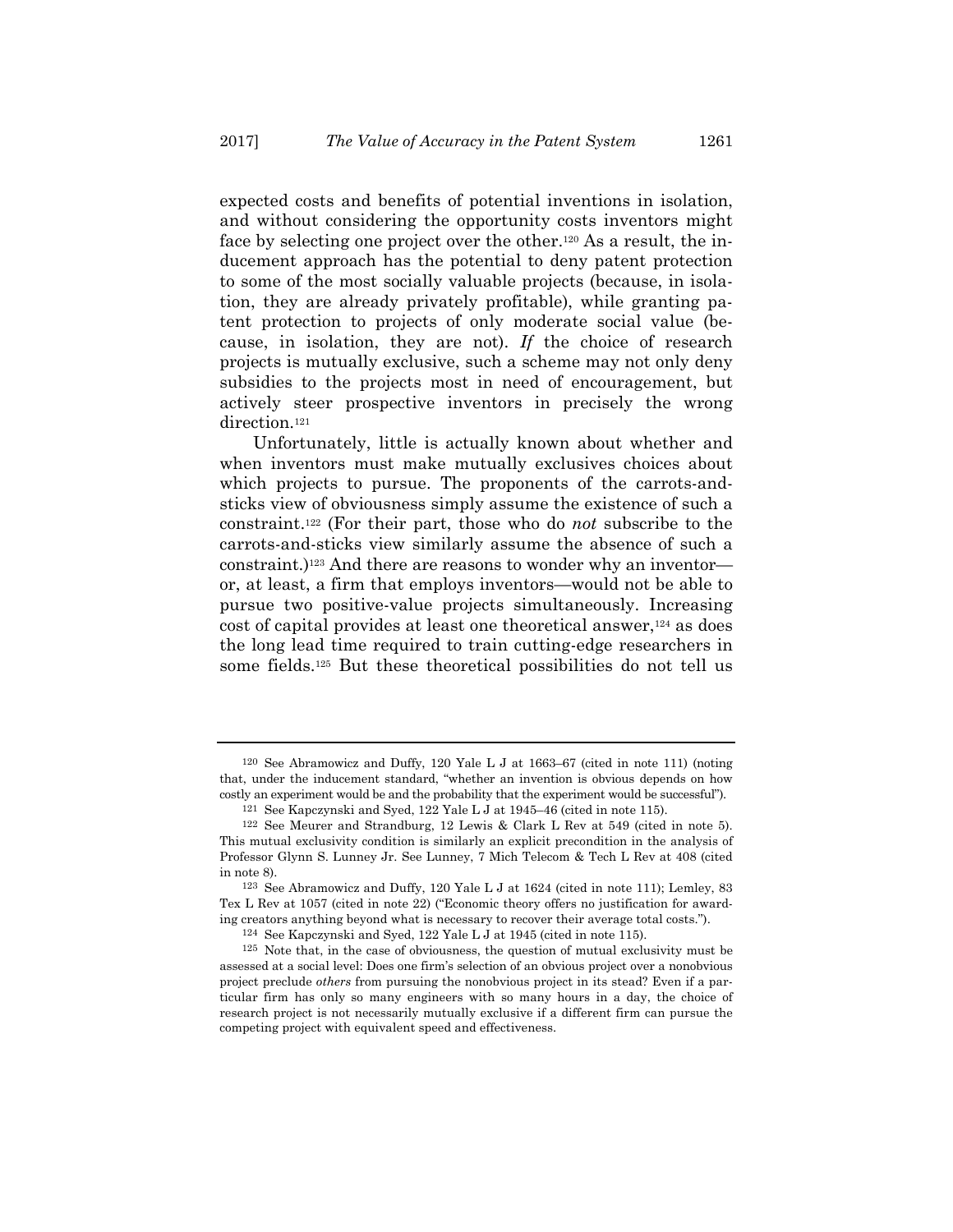whether capacity constraints on project selection are the exception or the rule, or indeed whether they ever occur at all.<sup>126</sup>

These questions will not be settled here. But the discussion above reveals that they have greater consequence than has been previously appreciated. Without a complete picture of the value of accuracy in the patent system, the conflict between the inducement view and the carrots-and-sticks view has only subtle implications for obviousness doctrine. (Neither the inducement nor the carrots-and-sticks view of obviousness leads to a universally stricter substantive standard than the other—the two schools simply teach that different considerations should be taken into account.)<sup>127</sup> But once the effects of false positives are considered, these two views of the doctrine lead to very different conclusions about how that doctrine should be applied in cases of uncertainty.

## B. To Disclose or Not to Disclose?

Another decision patent law seeks to influence is an inventor's choice to either publicly disclose her invention or keep it secret. Although many scholars consider the goal of encouraging disclosure to be of secondary importance, the Supreme Court has repeatedly placed it on an equal plane with the goal

<sup>126</sup> Additional complications lurk deeper still. Although the obviousness of a project is, legally, a binary inquiry—an invention is either obvious or it is not—the social value of various projects can surely range more broadly. Work that falls just short of the obviousness standard might nonetheless yield important public benefits, just as work that far exceeds that threshold might yield greater benefits still. If the goal of patent law is to push inventors toward increasingly ambitious projects (and not just to some minimally inventive threshold), then the costs of errors will depend on the magnitude of the deviation from the legal standard rather than just the presence or absence of a mistake. Errors close to the line of patentability might be much less significant than errors on either end of the spectrum. This distinction is not reflected in patent doctrine (and so is beyond the scope of this Article, which takes substantive patent law as a given, see notes 32–34 and accompanying text), but it would likely be an important consideration for any initiative to increase the accuracy of obviousness determinations. See Christopher Buccafusco, et al, *Experimental Tests of Intellectual Property Laws' Creativity Thresholds*, 92 Tex L Rev 1921, 1942–43 (2014) (describing the potential for achievement thresholds to impair performance).

<sup>127</sup> The inducement view keys off two variables, the private costs and the private benefits of a project prior to patent incentives. By contrast, the carrots-and-sticks view focuses on positive externalities—that is, the magnitude of any benefits not captured by the inventor in the absence of patent protection. Thus, under either view, obviousness turns out to be a highly fact-specific and nuanced determination.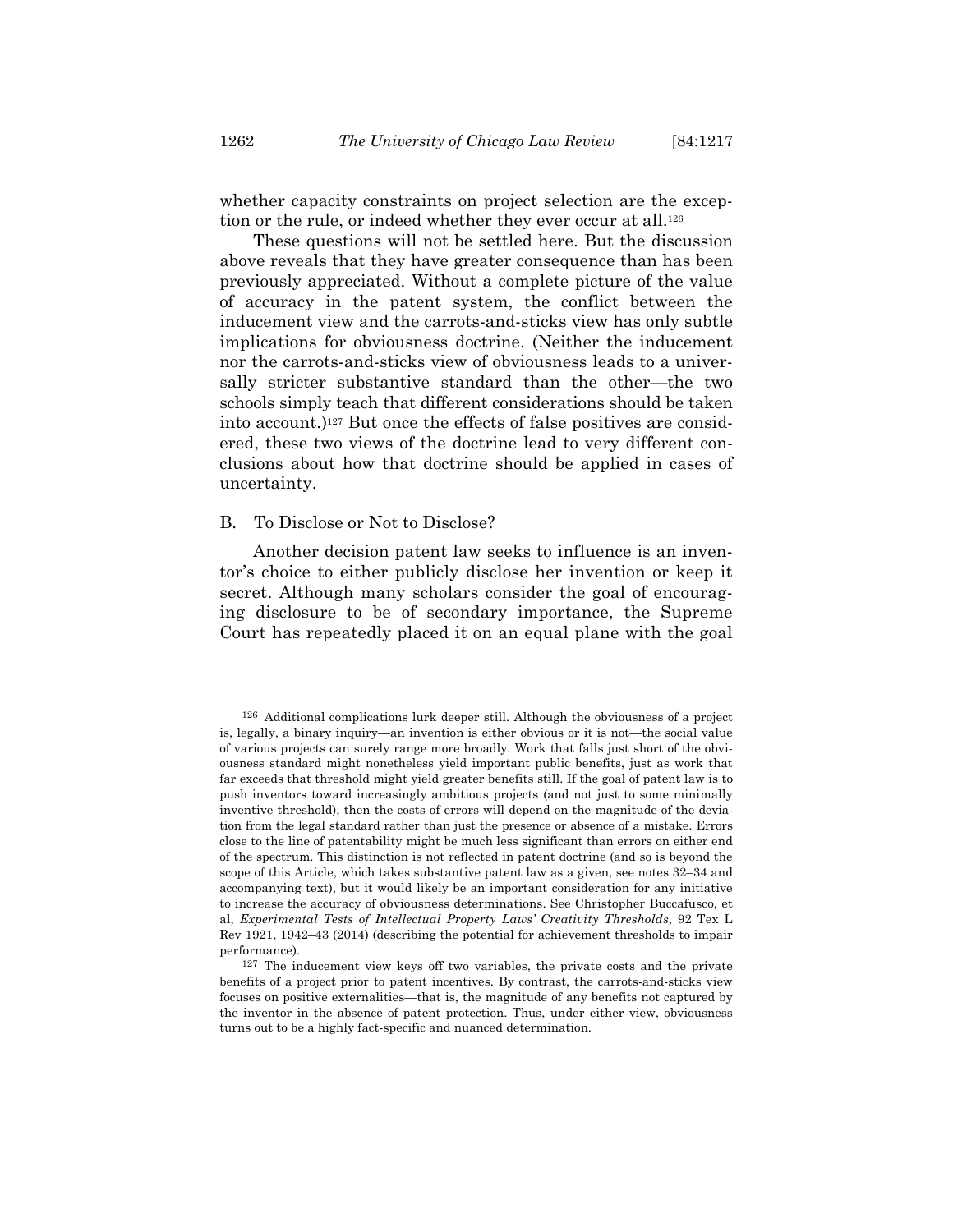of encouraging invention,128 even suggesting that subsidizing disclosure may be the principal justification for having a patent system at all.<sup>129</sup>

This preference for disclosure is the reason patent law requires applicants to provide a "written description of the invention, and of the manner and process of making and using it, in such full, clear, concise, and exact terms as to enable any person skilled in the art . . . to make and use the same."130 Together, these obligations are called the "disclosure" requirements,131 and the Supreme Court has long held that compliance with them is an essential part of the "quid pro quo" for the inventor's rights to exclude.132

On their face, the disclosure requirements are intended to influence a mutually exclusive choice: whether or not to release to the public all the details necessary to practice the newly invented

<sup>128</sup> For example, in 1944 the Court explained that "[a]s a reward for inventions and to encourage their disclosure, the United States offers a seventeen-year monopoly to an inventor who refrains from keeping his invention a trade secret." *Universal Oil Products Co v Globe Oil & Refining Co*, 322 US 471, 484 (1944). Similar statements can be found as early as 1832. See *Grant v Raymond,* 31 US (6 Pet) 218, 247 (1832).

<sup>129</sup> See *Kewanee Oil Co v Bicron Corp*, 416 US 470, 481 (1974):

When a patent is granted and the information contained in it is circulated to the general public and those especially skilled in the trade, such additions to the general store of knowledge are of such importance to the public weal that the Federal Government is willing to pay the high price of 17 years of exclusive use.

See also *Sinclair & Carroll Co v Interchemical Corp*, 325 US 327, 330–31 (1945) ("The primary purpose of our patent system is not reward of the individual but the advancement of the arts and sciences. . . . [I]t is not a certificate of merit, but an incentive to disclose."); *Grant*, 31 US (6 Pet) at 247 (describing disclosure as "the advantage for which the privilege [of patenting] is allowed, and [ ] the foundation of the power to issue the patent"). For a scholarly defense of patent law's disclosure goal, see Jeanne C. Fromer, *Patent Disclosure*, 94 Iowa L Rev 539, 547–51 (2009).

<sup>&</sup>lt;sup>130</sup> 35 USC  $\S$  112(a). Additionally, the inventor is required to set forth what she contemplates as the "best mode" of carrying out the invention. 35 USC § 112(a)*.* In recent years, this latter requirement has been rendered essentially unenforceable. After the AIA, failure to disclose the best mode is no longer grounds to invalidate a patent in litigation. See AIA § 15(a), 125 Stat at 328, 35 USC § 282(b)(3)(A). Moreover, the position of the PTO is that best-mode rejections are rarely proper in ex parte proceedings (such as examination). See Patent and Trademark Office, *Manual of Patent Examining Procedure* § 2165.03 (Nov 2015), archived at http://perma.cc/JQ35-DWBX (detailing the requirements for rejection for failing to disclose the best mode).

<sup>131</sup> See Jason Rantanen, *Patent Law's Disclosure Requirement*, 45 Loyola U Chi L J 369, 370 n 2 (2013).

<sup>132</sup> *Kewanee Oil*, 416 US at 484 (emphasis omitted). See also *Universal Oil*, 322 US at 484.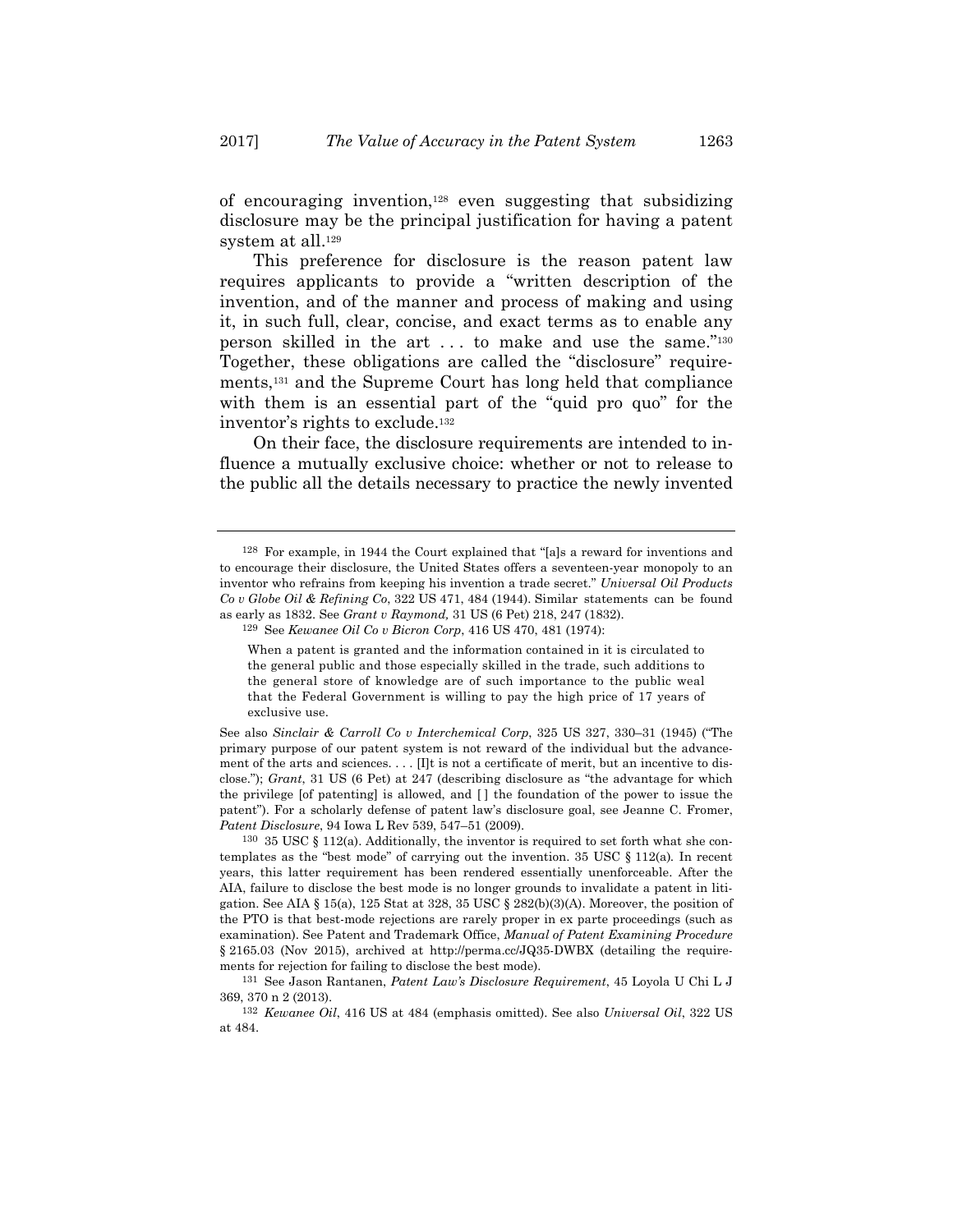technology. At the start, disclosure is technically optional, in the sense that participation in the patent system is voluntary. An inventor is free, after all, to forego patent protection and instead take her chances by relying on trade secrecy protection.133 But having weighed the comparative benefits of secrecy and patent protection and opted for the latter, an inventor is not supposed to be able to keep one foot in the other boat.134 Enforcing the disclosure requirements thus guards against applicants' "selfish desire to obtain patent protection without making a full disclosure,"135 furthering patent law's "ultimate goal" of moving "new designs and technologies into the public domain."136

Because the disclosure requirements are intended to influence this mutually exclusive choice, the two-sided incentives model is the appropriate framework for enforcing the requirements in situations of uncertainty. As before, a granted patent imposes ex post costs  $C$ , whether or not the disclosure requirements have actually been satisfied.137 But a patent granted despite inadequate disclosure also reduces marginal rewards to make complete disclosures in the future, resulting in some loss of public benefits  $I_{FP}$ .<sup>138</sup> This incentive harm from false positives is missing from the conventional approach to error costs, and suggests that greater confidence that an application has satisfied the

<sup>133</sup> See *Kewanee Oil,* 416 US at 487–88.

<sup>134</sup> See W. Nicholson Price II, *Expired Patents, Trade Secrets, and Stymied Competition*, 92 Notre Dame L Rev 1611, 1614–17 (2017). This, at least, is the theory. In practice, various loopholes sometimes permit inventors to have some of the benefits of both forms of protection. See id at 1617–18.

<sup>135</sup> *Application of Nelson*, 280 F2d 172, 184 (CCPA 1960), overruled on other grounds by *Application of Kirk*, 376 F2d 936 (CCPA 1967).

<sup>136</sup> *Bonito Boats*, 489 US at 151. See also Fromer, 94 Iowa L Rev at 589–93 (cited in note 129) (calling for increased enforcement of the disclosure requirements).

<sup>137</sup> An additional consideration may further strengthen the conclusion that greater scrutiny should be applied to the disclosure requirements: it seems plausible that patents with inadequate disclosure may on average impose higher ex post costs  $C_{ND}$  than a patent with complete disclosure  $C_p$ . See Ouellette, 69 Vand L Rev at 1827 (cited in note 104) ("When an applicant presents data showing that an invention works but obfuscates key steps of the method, the public loses out on the teaching function that a clearer protocol would have provided."). This effect would be difficult to quantify, but, to the extent that  $C_{ND} > C_D$ , it would tend to push the minimum probability of patentability necessary to justify patent rights even higher.

<sup>138</sup> Note that the potential complication that a deserved patent may be inherently more valuable than an undeserved patent, see note 117, does not apply here, because (unlike obviousness) there is no reason to think that a patent with inadequate disclosure will be *less valuable* to an inventor than a patent with adequate disclosure. In fact, it seems plausible that the opposite would be true.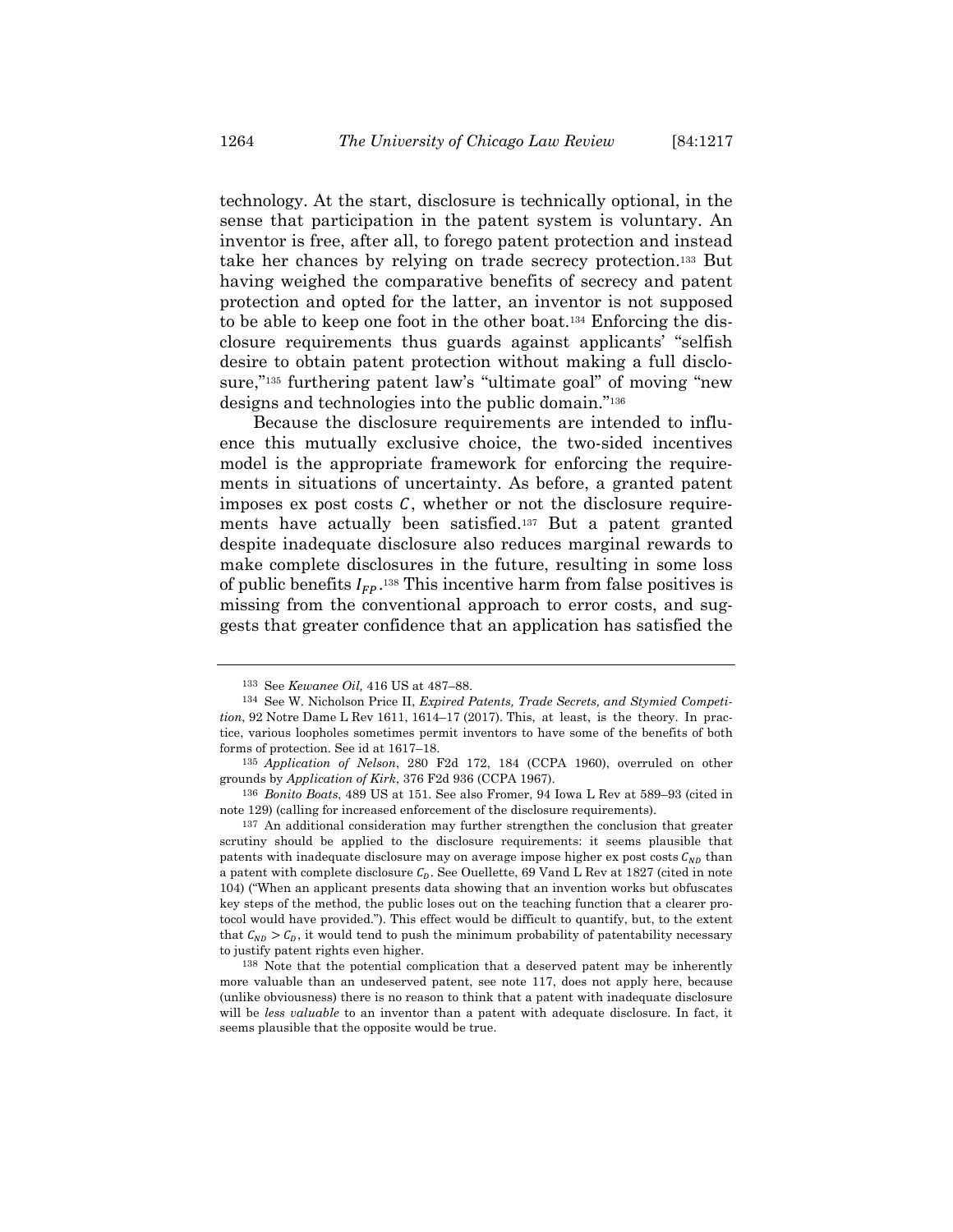disclosure requirements should be required to justify patent rights.139

#### C. To Build, Buy, or Steal?

Another decision that patent law seeks to influence is an inventor's choice to either rely on an existing solution or set out to invent something new. Generally, of course, patent rights are reserved for things that did not exist before.140 But in some situations reinvention is preferable or even necessary, a fact patent law quietly concedes through various limits on the universe of prior knowledge that can disqualify an invention for patent protection.141

The requirement that an invention be new in order to get a patent is found in 35 USC § 102, which states that no patent can be granted if the claimed invention was, prior to the patent filing, "patented, described in a printed publication, or in public use, on sale, or otherwise available to the public."142 If a single qualifying prior reference or activity, anywhere in the world, describes or contains the complete invention, the invention is said to be "anticipated," and protection is denied.<sup>143</sup>

<sup>139</sup> Some readers might wonder about the observability of false positives when it comes to the disclosure requirements, because, by its nature, nondisclosure seems like a difficult thing for outsiders to detect. But it must be remembered that patent law's disclosure requirements are for the most part objective, not subjective. The question is not whether the applicant disclosed everything she knew about an invention, but whether she disclosed enough to allow those skilled in the art "to make and use the invention without undue experimentation." *In re Wands*, 858 F2d 731, 737 (Fed Cir 1988). This requirement is tested by reading the patent specification, see id at 735, so the public has the same opportunity to observe false positives on disclosure grounds as it does false positives on other grounds. The one exception is the best-mode requirement, which *does* require an inquiry into the inventor's subjective state of mind. See *Chemcast Corp v Arco Industries Corp*, 913 F2d 923, 925–26 (Fed Cir 1990). But, as noted above, best mode has recently been rendered an essentially unenforceable requirement. See note 130.

<sup>140</sup> See *Alexander Milburn Co v Davis-Bournonville Co*, 270 US 390, 402 (1926) ("The fundamental rule . . . is that the patentee must be the first inventor.").

<sup>141</sup> See *Gayler v Wilder*, 51 US (10 How) 477, 496–97 (1850) ("In the case thus provided for, the party who invents is not strictly speaking the first and original inventor. . . . Yet his patent is valid if he discovered it by the efforts of his own genius, and believed himself to be the original inventor.").

 $142\,$  35 USC § 102(a)(1). In some cases, 35 USC § 102(b)(1) carves out activity that would otherwise qualify as prior art under  $\S 102(a)(1)$ .

<sup>143</sup> See *Atlas Powder Co v Ireco, Inc*, 190 F3d 1342, 1346 (Fed Cir 1999). Prior to statutory amendments enacted in 2011 and effective in 2013, use and sale activities were disqualifying only if they took place in the United States. See 35 USC  $\S 102(a)$ –(b)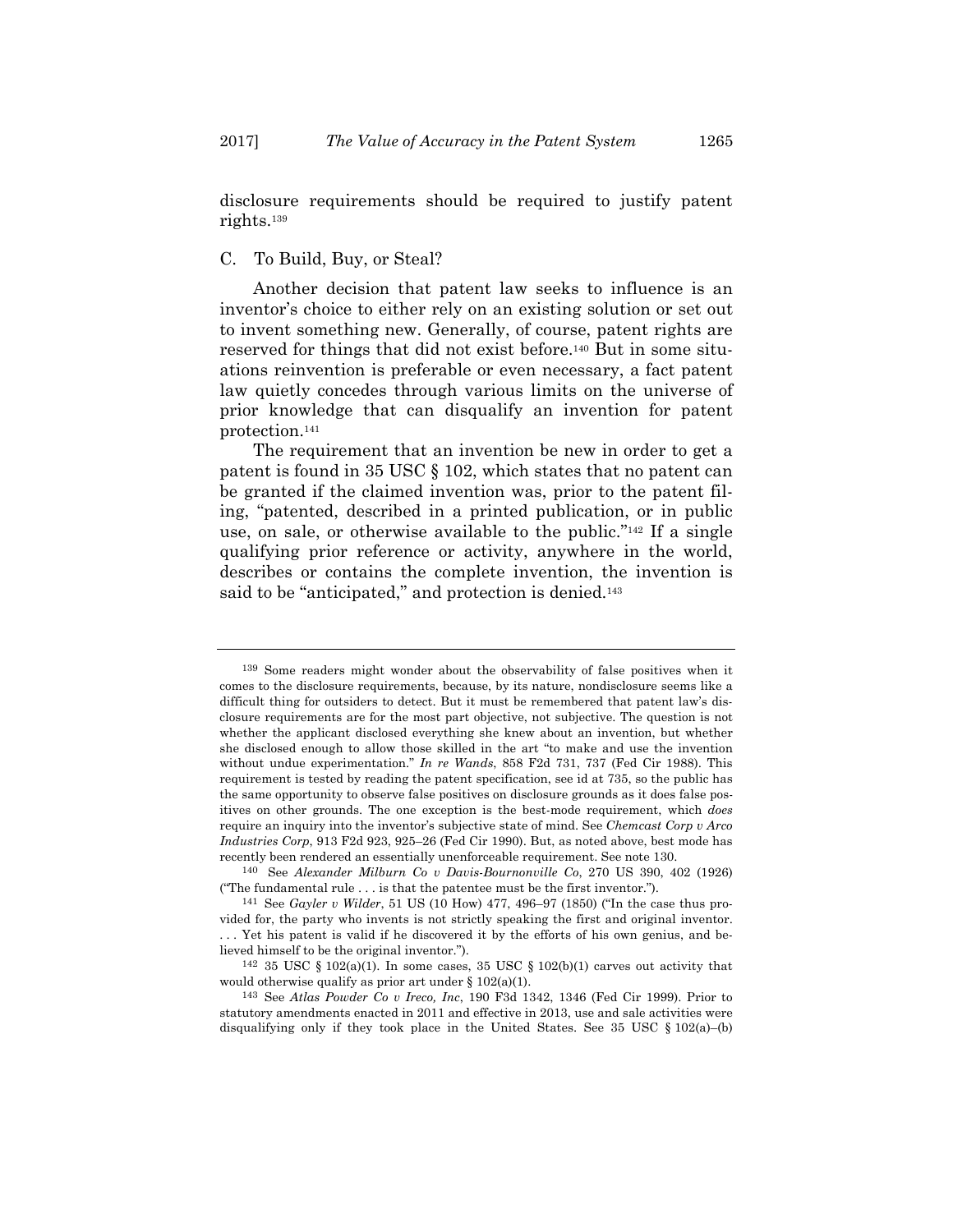The most basic choice these requirements seek to influence is the decision to seek a patent (or not) on an invention that the applicant copied from someone else. Indeed, when the requirement of absolute novelty admits of an exception, it is always on the condition that the inventor applied for a patent with a goodfaith belief in the invention's originality. When the duplication isn't so innocent—when an applicant acquired the technology from the true inventor rather than inventing it herself—patent protection is categorically denied.144 In fact, seeking patent protection on a technology knowingly taken from another is one of the few transgressions in patent law that can lead not only to denial by the patent office but also to criminal prosecution.145 The mutually exclusive choice here is straightforward and clear: at a minimum, patent law seeks to deter would-be thieves from claiming ownership of things they know were invented by others.

<sup>(2006).</sup> Additionally, the prior art must be enabling in order to be anticipatory. See *Amgen Inc v Hoechst Marion Roussel, Inc*, 314 F3d 1313, 1354 (Fed Cir 2003).

<sup>144</sup> See *Gayler*, 51 US at 496–97 ("[H]is patent is valid *if* he . . . believed himself to be the original inventor.") (emphasis added). Until recently, a separate statutory provision prohibited granting a patent in cases in which the invention was taken from another. See 35 USC § 102(f) (2006) ("A person shall be entitled to a patent unless  $\dots$  he did not himself invent the subject matter sought to be patented."); Patent Act of 1870 § 61, 16 Stat 198, 208. This long-standing provision was removed by the AIA, but the position of the PTO is that stolen inventions are implicitly barred by 35 USC § 101, which states that "[w]hoever *invents* or discovers . . . may obtain a patent therefor" (emphasis added). See Dennis Crouch, *With 102(f) Eliminated, Is Inventorship Now Codified in 35 U.S.C. 101? Maybe, but Not Restrictions on Patenting Obvious Variants of Derived Information* (Patently, Oct 4, 2012), archived at http://perma.cc/ETZ3-5M64 (discussing the AIA's changes to the inventorship requirement).

<sup>145</sup> An inventor seeking patent protection has been required to submit a sworn statement that he or she "believes himself or herself to be the original inventor . . . of a claimed invention." 35 USC  $\S 115(b)(2)$ . An inventor who submits this oath with actual knowledge that the invention was taken from another would be making a knowingly false statement to a federal agency, raising the specter of criminal fines or up to five years in prison. See 35 USC § 115(i); 18 USC § 1001. See also Irving Kayton, John F. Lynch, and Richard H. Stern, *Fraud in Patent Procurement: Genuine and Sham Charges*, 43 Geo Wash L Rev 1, 79–80 (1974). Though these prosecutions are exceedingly rare as a practical matter, see Oskar Liivak, *Overclaiming Is Criminal* \*20–22 (Cornell Law School Research Paper No 16-35, 2016), archived at http://perma.cc/JV3R-NZDE, the inclusion of a requirement to make a "true inventor" or "original inventor" statement under penalty of criminal sanctions evinces a clear intent to dissuade inventors from knowingly filing for undeserved rights. In addition, an applicant who files a claim she knows to be anticipated may later face antitrust liability, see *Walker Process Equipment, Inc v Food Machinery & Chemical Corp*, 382 US 172, 174 (1965), and sanctions for inequitable conduct, see *Ohio Willow Wood Co v Alps South, LLC*, 813 F3d 1350, 1357, 1360 (Fed Cir 2016).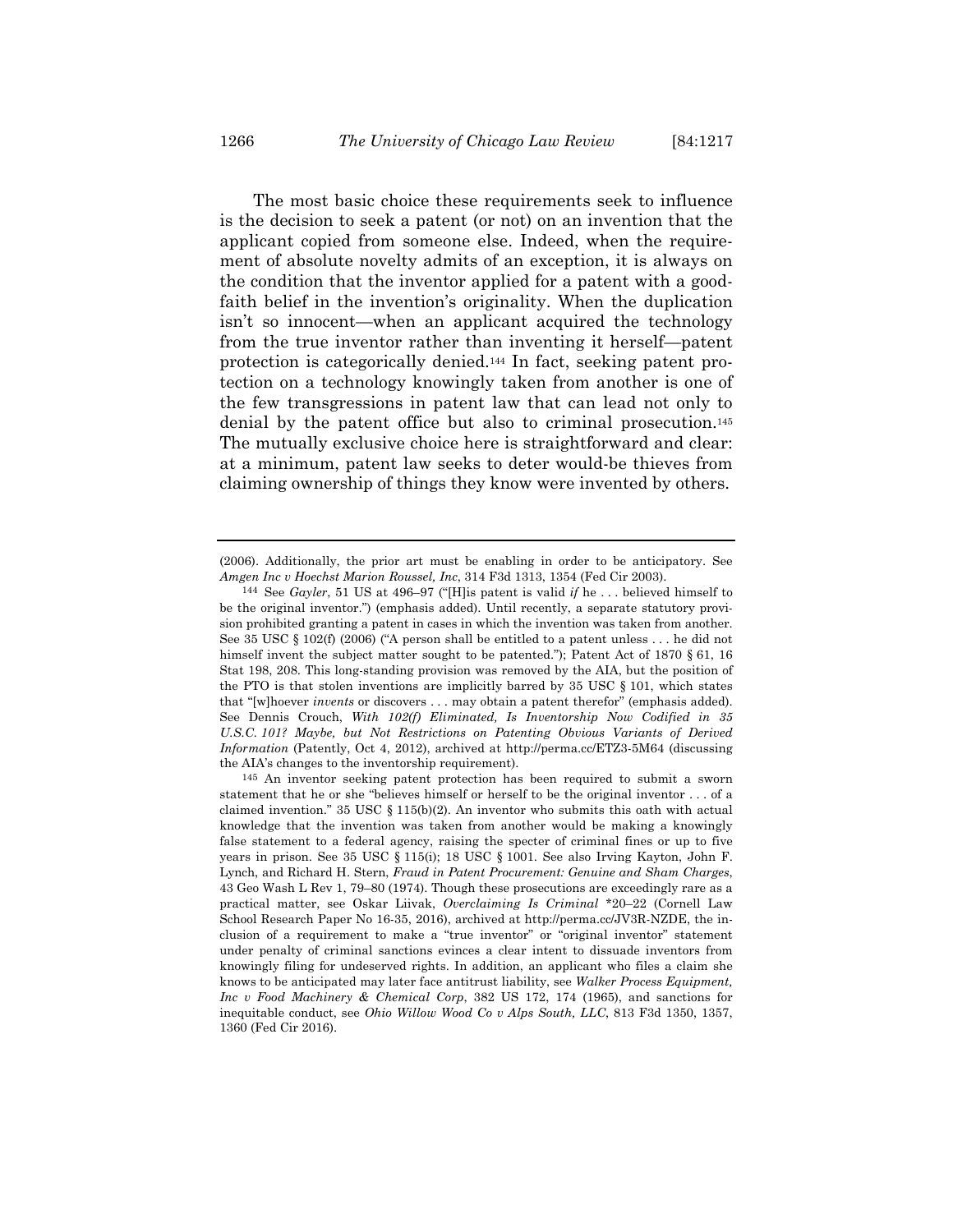But the novelty rules do much more. In fact, typically an applicant's actual knowledge is irrelevant to the novelty inquiry, for the simple reason that she is "presumed to know" *all* of the prior art anyway.146 This presumptive knowledge will not trigger the patent system's more drastic penalties,<sup>147</sup> but it will work to deny protection to an applicant who believes, wrongfully but faithfully, that she was the first to invent a particular technology.148

A rule that holds inventors responsible for prior art they did not know about cannot be explained as a mechanism for discouraging theft, because it applies equally in cases involving no theft at all. Instead, this legal fiction appears to be rooted in concerns about the cost of reinvention. As Professors Robert Merges and John Duffy have explained, in cases in which a reasonable amount of searching would have revealed a known solution, it is preferable for the prospective inventor to search and find that solution rather than waste time and money re-creating it.149 Denying patent protection based on what an inventor could have reasonably discovered encourages prospective inventors to search existing solutions before setting out to make something new, reducing the risk of wasteful reinvention in the future.150

On this understanding, the novelty requirements are designed not only to deter theft but also to influence an additional mutually exclusive choice: whether or not to perform a reasonably diligent prior art search before attempting to create

<sup>146</sup> See *Evans v Eaton*, 16 US (3 Wheat) 454, 496 (1818). Judge Learned Hand was characteristically forthright on the implausibility of this presumption, explaining, "[W]e must suppose the inventor to be endowed, as in fact no inventor ever is endowed; we are to impute to him knowledge of all that is not only in his immediate field, but in all fields nearly akin to that field." *International Cellucotton Products Co v Sterilek Co*, 94 F2d 10, 13 (2d Cir 1938).

<sup>147</sup> See *Kimberly-Clark Corp v Johnson & Johnson*, 745 F2d 1437, 1450 (Fed Cir 1984).

<sup>148</sup> More recently, the legal fiction of presumed knowledge has been replaced by a rule that the inventor's knowledge is simply irrelevant to novelty. See id at 1454.

<sup>149</sup> See Merges and Duffy, *Patent Law and Policy* at 401–02 (cited in note 104). See also Donald S. Chisum, 1 *Chisum on Patents: A Treatise on the Law of Patentability, Validity, and Infringement* § 3.01 (Matthew Bender 2016); William M. Landes and Richard A. Posner, *The Economic Structure of Intellectual Property Law* 303 (Harvard 2003).

<sup>150</sup> See Merges and Duffy, *Patent Law and Policy* at 401–02 (cited in note 104). See also Louis Kaplow, *The Value of Accuracy in Adjudication: An Economic Analysis*, 23 J Legal Stud 307, 316–17 (1994) (observing that accuracy ex post can encourage participants to inform themselves ex ante). As in other areas of law, knowledge is presumed to create incentives to acquire actual knowledge. See Richard R. Powell, 14 *Powell on Real Property* § 82.02[1][d][iii] (Lexis 2000) (discussing constructive notice in title registration regimes).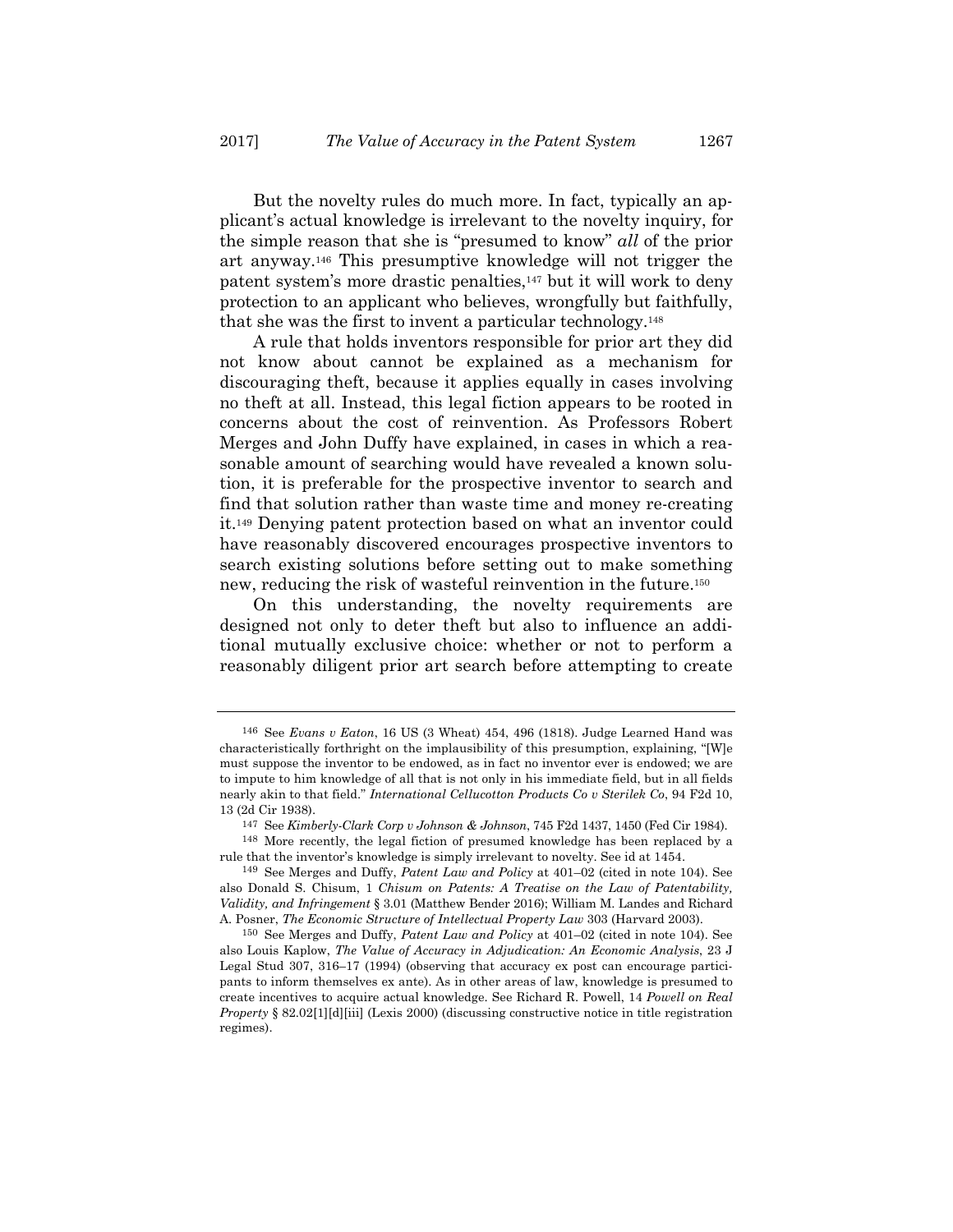something new. Sometimes, of course, an inventor who fails to search will emerge unscathed—the novelty rules bite only if anticipating prior art turns out to exist.151 But in cases in which a reasonably diligent search would have turned up anticipating prior art, enforcement of the novelty requirement increases marginal incentives to perform such a search in the future.<sup>152</sup> When the inventor knew or should have known about the prior art in question, the two-sided incentives framework is the appropriate model for balancing errors in the adjudication of the novelty requirement.

\* \* \*

Though the matter is complicated, it appears that at least several of the private decisions that patent law seeks to influence have the potential to be mutually exclusive. The two-sided incentives model is thus appropriate, at least in some cases, in the application of 35 USC § 112's disclosure requirements, 35 USC § 102's novelty requirements, and (arguably) 35 USC § 103's nonobviousness requirement.

To be clear, all of these doctrines may *also* have important roles to play in limiting the ex post costs of the patent system. Any legal basis for denying patent protection has the potential to make the patent system cheaper by avoiding deadweight losses and transaction costs.153 But the presence of mutually exclusive

<sup>151</sup> In fact, the relationship between an inventor's decision to search and the consequences for her patent rights is indirect in two ways. First, patent law does not formally require applicants to search the prior art at all. See *Nordberg, Inc v Telesmith, Inc*, 82 F3d 394, 397 (Fed Cir 1996). The failure to do so is relevant only if some anticipating prior art actually existed. Second, even in cases in which an inventor *did* search, it is possible that her work may nonetheless be anticipated by prior art that was actually impossible for her to find. See Part IV.B.

<sup>152</sup> If an inventor *did* search and in fact found the existing solution, she becomes an inventor with actual knowledge of anticipating prior art, and the novelty requirements are intended to dissuade her from seeking an invention she knows she does not deserve. See notes 144–45 and accompanying text. Admittedly, some readers might dispute Merges and Duffy's "incentives to search" explanation for the prior art rules, and instead understand these rules as being rooted exclusively in concerns about ex post costs. If this alternative position were adopted, only cases of actual knowledge would trigger the more demanding, two-sided incentives model, and all other novelty disputes would call for the traditional one-sided model. See Part IV.B.

<sup>153</sup> In addition to these generic benefits from patent denial, there may also be some ex post cost savings that are doctrine specific. For example, individual denials on novelty grounds may protect those who have relied on the public domain. Likewise, enforcing the nonobviousness requirement can protect against patent clutter, preventing the transaction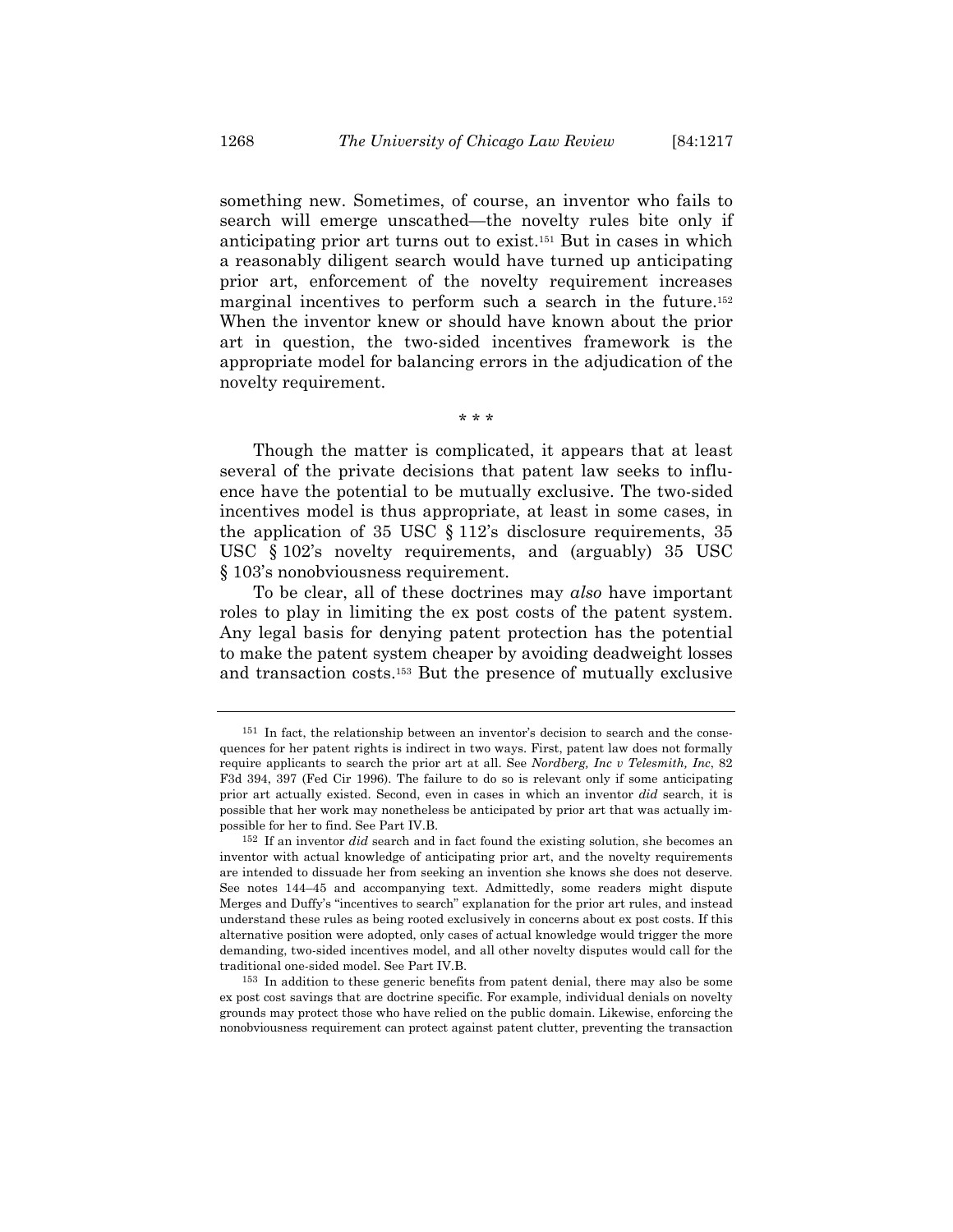choices gives the adjudication of these doctrines additional significance. Whatever degree of scrutiny concerns about ex post costs might already justify, the incentive harm of false positives pushes the optimal balance of errors toward additional skepticism of patent claims.

These doctrines are central to patent law—indeed, they are some of the most commonly litigated grounds of invalidity.154 But, critically, they are not *all* of patent law. There are other patentability requirements as well, and they do not map so neatly onto mutually exclusive choices confronted by prospective inventors. The next Part introduces several requirements of patent law that seem not to be directed at inventor incentives at all.

# IV. COST-ONLY DOCTRINES

The prior Part introduced a number of private decisions that patent law seeks to influence, showing how some of the most prominent patentability requirements appear to be directed at mutually exclusive choices. This Part explores the negative spaces of that analysis: the patentability requirements that, on their own terms, do not claim any goal of influencing future inventor conduct. For these doctrines, the mutually exclusive choice condition is lacking, thus making the traditional, onesided incentives model the appropriate tool for balancing errors in adjudication.

#### A. Patentable Subject Matter

One example of a patent doctrine that is explicitly *not* rooted in a goal of influencing inventor conduct is the patentable subject matter requirement. The patentable subject matter requirement is rooted in 35 USC § 101, which states that "[w]hoever invents or discovers any new and useful process, machine, manufacture, or composition of matter, or any new and

costs of the patent system from compounding through a profusion of patents on small, unimportant improvements. See Jeanne C. Fromer, *The Layers of Obviousness in Patent Law*, 22 Harv J L & Tech 75, 81 (2008). See also Merges and Duffy, *Patent Law and Policy* at 609 (cited in note 104).

<sup>154</sup> See John R. Allison, Mark A. Lemley, and David L. Schwartz, *Understanding the Realities of Modern Patent Litigation*, 92 Tex L Rev 1769, 1789 (2014) (noting that enablement, novelty, and obviousness accounted for 68 percent of summary judgment observations).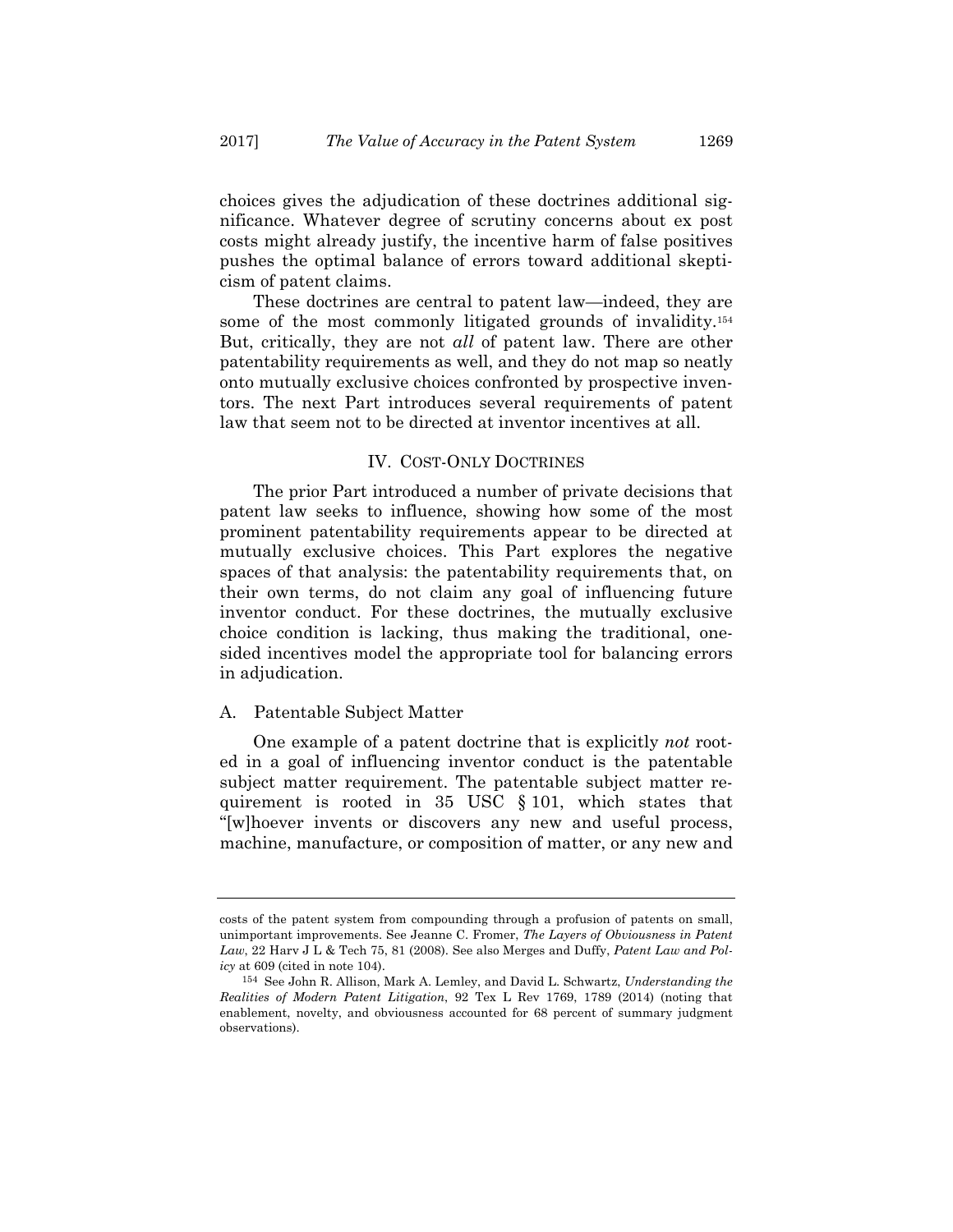useful improvement thereof, may obtain a patent therefor."155 These categories of prima facie eligibility—process, machine, manufacture, or composition of matter—have long been interpreted broadly.156 But they have also been subjected to several judicially created exceptions, and it is here that most patentable subject matter controversies take place. Though these limitations are not found in the text of 35 USC § 101, the Supreme Court has denied protection to "'laws of nature, physical phenomena, and abstract ideas.'"157 In the last decade, these judicially created exceptions have been the subject of four Supreme Court opinions,<sup>158</sup> and they remain an exceedingly active topic of litigation.159

Why are laws of nature, physical phenomena, and abstract ideas categorically excluded from patent protection? Because, the Court has explained, "Phenomena of nature, . . . mental processes, and abstract intellectual concepts are . . . the basic tools of scientific and technological work."160 Exactly because they are so critical for future invention, there is a concern that "monopolization of those tools through the grant of a patent might tend to impede innovation more than it would tend to promote it."161 In short, allowing such patents would "risk disproportionately tying up the use of the underlying natural laws, inhibiting their use in the making of further discoveries."162

At heart, then, the reason for excluding these kinds of inventions is out of concern for the ex post costs of affording them patent protection.163 Commentators largely agree that patents in

<sup>155 35</sup> USC § 101.

<sup>156</sup> See *Diamond v Chakrabarty*, 447 US 303, 308–09 (1980).

<sup>157</sup> *Bilski v Kappos*, 561 US 593, 601–02 (2010), quoting *Chakrabarty*, 447 US at 309.

<sup>158</sup> See *Alice Corp Pty Ltd v CLS Bank International*, 134 S Ct 2347, 2354 (2014); *Association for Molecular Pathology v Myriad Genetics, Inc*, 133 S Ct 2107, 2116 (2013); *Mayo Collaborative Services v Prometheus Laboratories, Inc*, 566 US 66, 70–71 (2012); *Bilski*, 561 US at 609–12. See also *Laboratory Corp of America Holdings v Metabolite Laboratories, Inc*, 548 US 124, 125–28 (2006) (Breyer dissenting from denial of certiorari) (outlining the rationale behind the "laws of nature" exception).

<sup>159</sup> See Robert R. Sachs, *Two Years after* Alice*: A Survey of the Impact of a "Minor Case" (Part 1)* (Bilski Blog, June 16, 2016), archived at http://perma.cc/V8FC-GXAH.

<sup>160</sup> *Gottschalk v Benson*, 409 US 63, 67 (1972).

 $^{161}$   $\,M\!a\!y$ o, 566 US at 71.  $^{162}$  Id at 73.

<sup>163</sup> See id at 88 (comparing costs of a patent grant to inventor's contribution). Similar judicial concerns date back to the nineteenth century. See Christopher Beauchamp, *Patenting Nature: A Problem of History*, 16 Stan Tech L Rev 257, 270–71 (2013).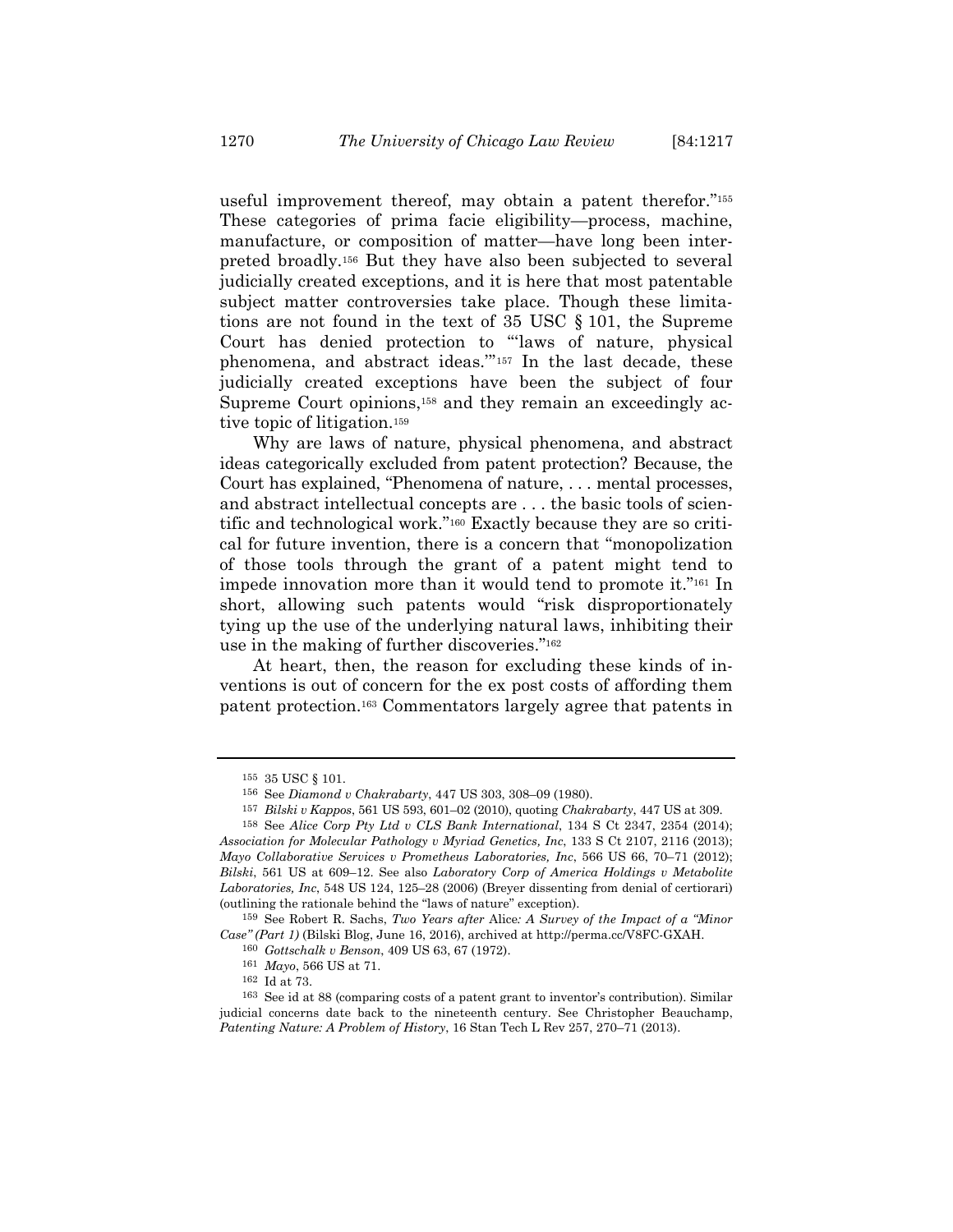the "exceptional" categories would be staggeringly expensive.164 Given these substantial costs, the benefits are simply too small to justify granting patent protection, even when the other requirements of patentability have been met.165

It is important to notice what this explanation for the patentable subject matter exclusions *doesn't* say. The Court has never suggested that research into these topics lacks benefit—if anything, the justices have stressed the great social value that these kinds of projects can produce.166 No commentator, apparently, has suggested that the laws of nature, physical phenomena, or abstract ideas are disfavored research topics.167 The goal of denying patent protection is not to steer inventors to better uses of their time. The problem is simply that it would be prohibitively expensive to afford patent protection to certain foundational technologies.168

165 See Landes and Posner, *The Economic Structure of Intellectual Property Law* at 305–06 (cited in note 149); Golden, 89 Tex L Rev at 1070–74 (cited in note 4).

166 See *Mayo*, 566 US at 85–87. See also *Laboratory Corp*, 548 US at 126 (Breyer dissenting from denial of certiorari).

168 Historically, § 101 (and its predecessor provision) *was* used to discourage private research in certain fields, through the exclusion of inventions that were "frivolous or injurious to the well-being, good policy, or sound morals of society." See *Lowell v Lewis*, 15 F Cases 1018, 1019 (CC D Mass 1817). Justice Joseph Story famously imagined a

<sup>164</sup> See, for example, Landes and Posner, *The Economic Structure of Intellectual Property Law* at 305–06 (cited in note 149); Golden, 89 Tex L Rev at 1070–74 (cited in note 4); Allen K. Yu, *Within Subject Matter Eligibility—A Disease and a Cure*, 84 S Cal L Rev 387, 428–29 (2011). See also David S. Olson, *Taking the Utilitarian Basis for Patent Law Seriously: The Case for Restricting Patentable Subject Matter*, 82 Temple L Rev 181, 203 (2009) (questioning whether patent rights are necessary to produce innovation in certain areas).

<sup>167</sup> See Mark A. Lemley, et al, *Life after* Bilski, 63 Stan L Rev 1315, 1329 (2011); Meurer and Strandburg, 12 Lewis & Clark L Rev at 577 (cited in note 5) (contrasting the patentable subject matter requirement with the obviousness requirement). Some have argued that an additional reason not to grant patents on fundamental ideas is that the patent system would not be very effective at rewarding such early-stage inventions anyway. See, for example, Landes and Posner, *The Economic Structure of Intellectual Property Law* at 307 (cited in note 149) (explaining that rewards offered for technologies that are far from commercial development will be small); *Bilski*, 561 US at 651–52 (Stevens concurring in the judgment). But this does not imply that the projects themselves lack value, only that the patent system will not be an effective tool to reward them. Another view is that the patentable subject matter requirement screens out inventions that other patent doctrines would struggle to distinguish. See Golden, 89 Tex L Rev at 1067–68 (cited in note 4). Like the other explanations, this view of the requirement discerns no goal of influencing inventors' future selection of research projects. To be clear, however, none of this rules out the possibility that someone might (in the future) develop a convincing theory of patentable subject matter that implicates a mutually exclusive choice. Such a choice is simply missing from the accounts prominently presented to date.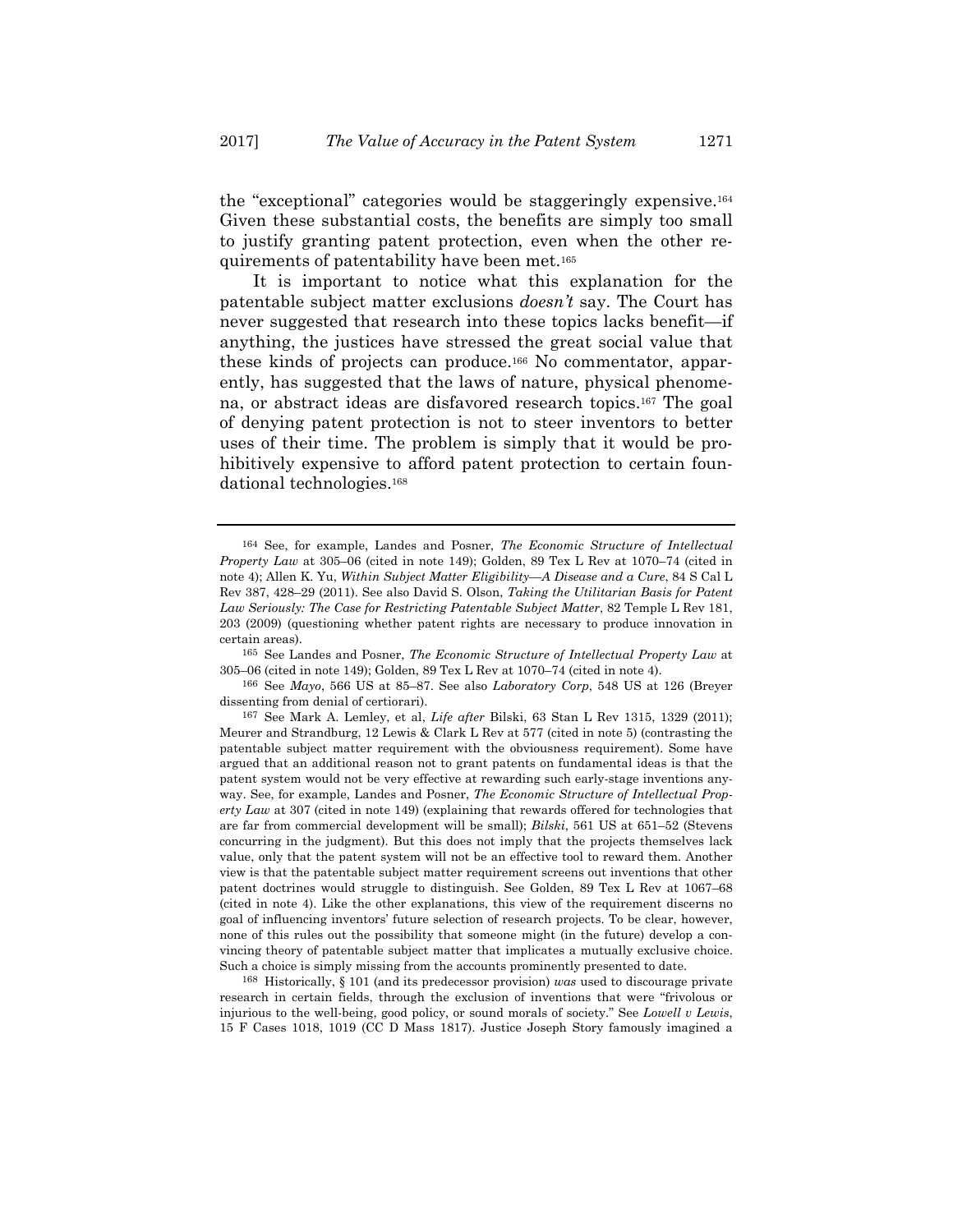Because the contemporary patentable subject matter requirement is rooted only in concerns for ex post costs, the consequences for future incentives in these determinations are distinctly one-sided. Erroneous denials reduce incentives to invent, disclose, and so on. But erroneous grants cause no corollary incentive harm, because the patent system claims no goal of steering inventors toward patentable subject matter in the first place. The downside of an erroneous patent grant on patentable subject grounds is only the ex post costs resulting from that particular grant. The traditional, one-sided incentives model thus remains the correct approach for balancing errors in determination of the patentable subject matter exclusions.

The appropriateness of the one-sided incentives model here can be reinforced by returning to the hypothetical cost-free patent system discussed above.169 If, somehow, patents imposed no ex post costs (that is,  $C = 0$ ), the one-sided incentives model would counsel granting patents to anyone who asks for one, regardless of validity. And, in the case of the patentable subject matter exclusions, this conclusion would be entirely correct. If patents on laws of nature, physical phenomena, and abstract ideas came at no cost to the public at all, the stated rationale for excluding these inventions would be rendered hollow.

#### B. Obscure Prior Art

While the patentable subject matter requirement is categorically and exclusively rooted in ex post costs, there are other doctrines that may be explained by ex post costs in some circumstances and ex ante incentives in other circumstances. This Section revisits the novelty requirement as one example of a doctrine with blended purposes that can change depending on the facts of the case.

number of colorful examples of inventions that ought to be denied patent protection on these grounds, such as those designed "to poison people, or to promote debauchery, or to facilitate private assassination." Id. The Federal Circuit has disavowed this doctrine, see *Juicy Whip, Inc v Orange Bang, Inc*, 185 F3d 1364, 1366–67 (Fed Cir 1999), leaving the judgment to Congress as to which kinds of research should be excluded from the patent system. See, for example,  $42 \text{ USC} \text{ § } 2181(a)$  (excluding nuclear weapons from patentable subject matter); AIA § 33(a), 125 Stat at 340 (excluding claims directed to human organisms from patentability).

<sup>169</sup> See note 91 and accompanying text.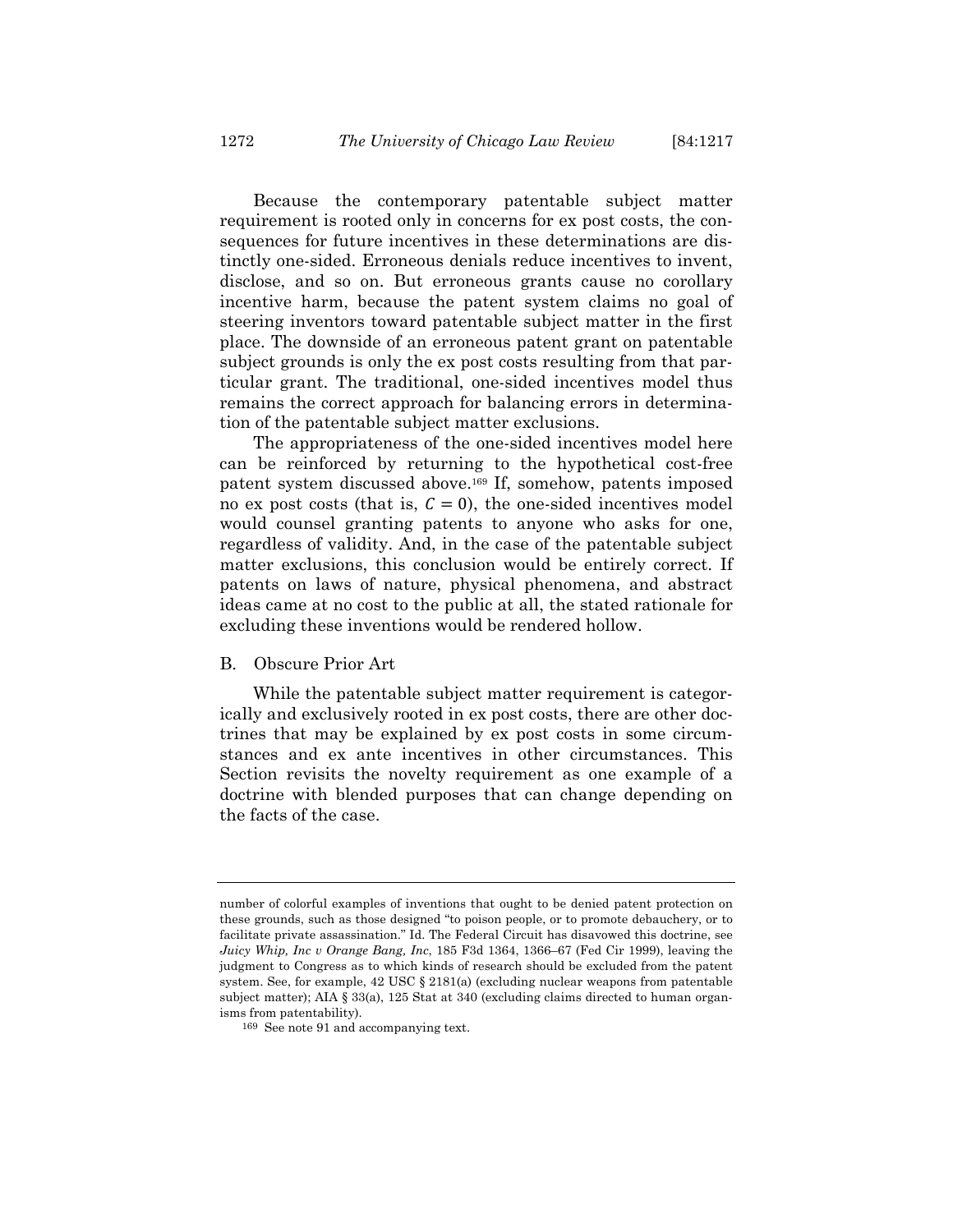As discussed in Part III.C, some applications of the novelty requirement are clearly intended to influence a mutually exclusive choice. When an inventor has actual knowledge that her claimed invention was previously invented by someone else, patent law seeks to deter her from claiming the work of another. Beyond that, when a prospective inventor could have known that a problem had already been solved, the novelty rules are designed to make it more attractive to search for and find the existing solution rather than wastefully reinvent it. In either case, denying patent protection shapes future inventors' incentives in ways patent law cares about.170

But the novelty requirement sweeps more broadly than that, working to deny patents to inventions that could have been found only in "obscure" prior art—references or activities unknown to the inventor and that a reasonably diligent search would *not* have uncovered. In cases like these, the novelty requirement appears rooted in costs alone, with no apparent goal of influencing prospective inventors' decisions.

Obscure prior art can arise in two ways. First, some activities and documents can count as prior art even though they would have been extremely expensive to uncover at the time of the invention. For example, the Federal Circuit has held that a single copy of a doctoral thesis sitting in a foreign library can anticipate an invention, so long as the library maintains a subject matter index.171 In another case, the Federal Circuit concluded that a Usenet post that was not text searchable at the time was nonetheless prior art because Usenet groups themselves were hierarchically organized by topic—in the rough sense that someone interested in learning how to write web code could avoid reading Usenet posts about Wiccan practice or stories of surviving motorcycle accidents.172

<sup>170</sup> See Part III.C.

<sup>171</sup> See *In re Hall*, 781 F2d 897, 899–900 (Fed Cir 1986).

<sup>172</sup> See *Suffolk Technologies, LLC v AOL Inc*, 752 F3d 1358, 1365 (Fed Cir 2014). Another famous example involved a drawing that was originally filed as part of a Canadian patent application but canceled during prosecution and thus omitted from the issued patent—and that could only be discovered by traveling, in person, to the Canadian Patent Office in Hull, Quebec. The Federal Circuit reasoned that the existence of the published patent would have provided a "roadmap" to make exactly such a trip to see whether any material had been canceled during prosecution. See *Bruckelmyer v Ground Heaters, Inc*, 445 F3d 1374, 1378–79 (Fed Cir 2006).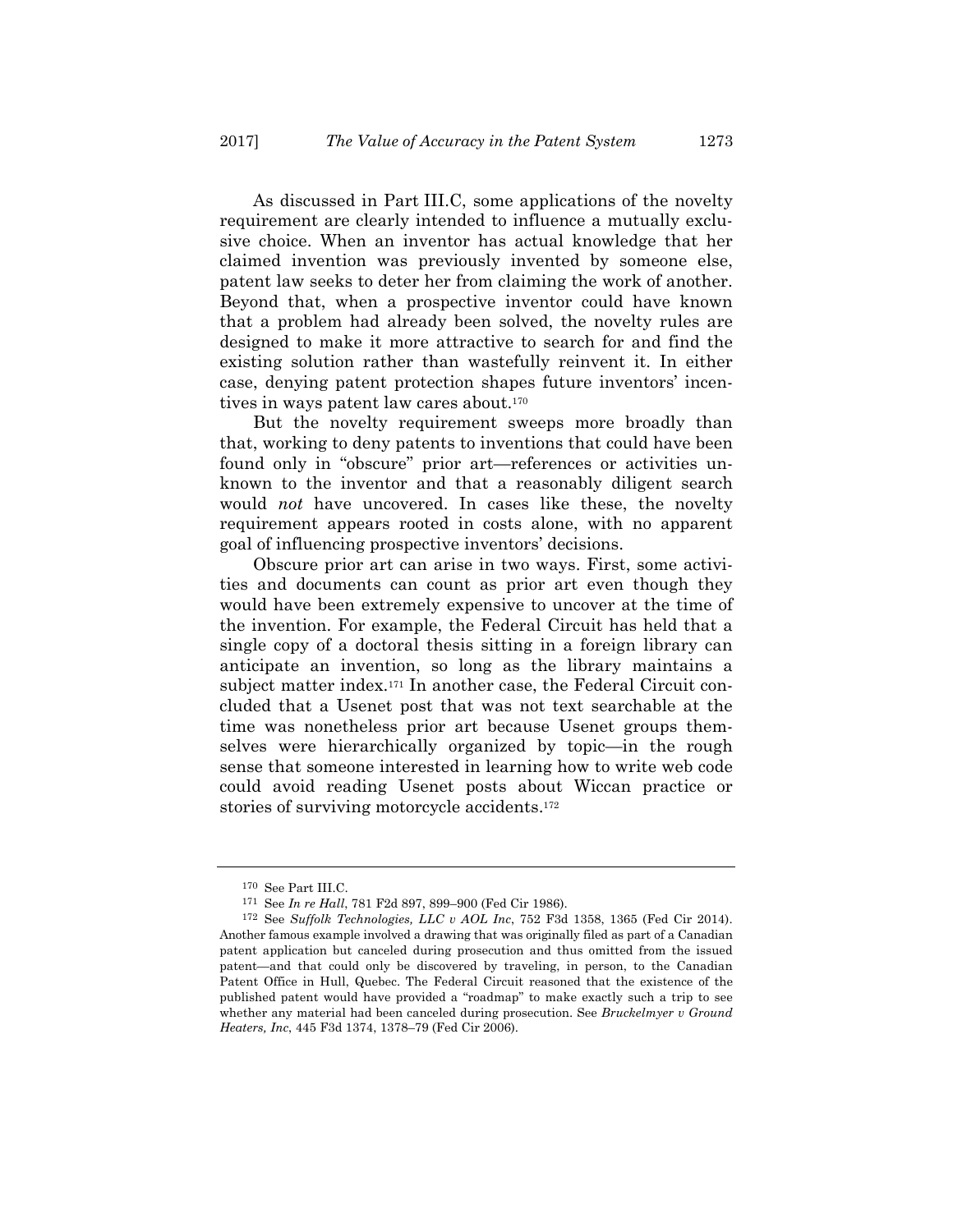It seems unlikely that even a reasonably diligent search would have led the prospective inventor to references like these. Of course, reasonable minds might disagree about what, exactly, a reasonably diligent search will entail. But they cannot dispute that the standard implies *some* outer boundary—"reasonable diligence" is not "infinite diligence." As proponents of the incentivesto-search theory have explained, when prior disclosure of the solution was so obscure that the expected costs of finding it exceed the cost of creating it independently, there is no reason to penalize the inventor for coming up with the same thing on her own.173 From this perspective, outcomes like the ones described in the

prior paragraph are tough to justify: it is simply implausible that actual flesh-and-blood inventors are expected to embark on a world tour of foreign libraries and read every Usenet post ever written in the field before doing any inventing of their own.<sup>174</sup>

The second category of obscure prior art does not require any speculation about the metes and bounds of reasonable diligence. Some activities and documents can count as prior art even though they would have been actually impossible for the inventor to find before inventing. Pending patent applications are a classic example. Until they are published or granted by the PTO, patent applications are considered confidential and not available to the public.175 But after publication or issuance, an application becomes prior art effective as of the day it was filed, meaning it can defeat the novelty of an invention made while the application was pending.176 As a result, even an inventor who diligently searches the prior art before inventing cannot

<sup>173</sup> See Merges and Duffy, *Patent Law and Policy* at 402 (cited in note 104). 174 Some of these cases suggest that the Federal Circuit has not fully embraced the incentives-to-search theory. Despite repeated references to a standard of "persons interested and ordinarily skilled in the subject matter or art exercising reasonable diligence," see *Kyocera Wireless Corp v International Trade Commission*, 545 F3d 1340, 1350 (Fed Cir 2008) (citations omitted), the Federal Circuit has not stepped through the kind of cost-benefit analysis usually expected of the "reasonable person" in other contexts. These cases turn on objective indicia of accessibility, not a comparison of the expected costs of search versus reinvention. See Margo A. Bagley, *Patently Unconstitutional: The Geographical Limitation on Prior Art in a Small World*, 87 Minn L Rev 679, 711 (2003) (noting that the test seems to be one of "constructive accessibility") (quotation marks omitted). Nonetheless, the outcomes of these cases can perhaps be defended on the basis of ex post costs. See notes 180–83 and accompanying text.

<sup>175</sup> See 35 USC § 122.

<sup>176</sup> See 35 USC § 102(a)(2); *Baxter International, Inc v COBE Laboratories, Inc*, 88 F3d 1054, 1062 (Fed Cir 1996) (Newman dissenting) (explaining a similar pre-AIA provision codified at 35 USC § 102(e)).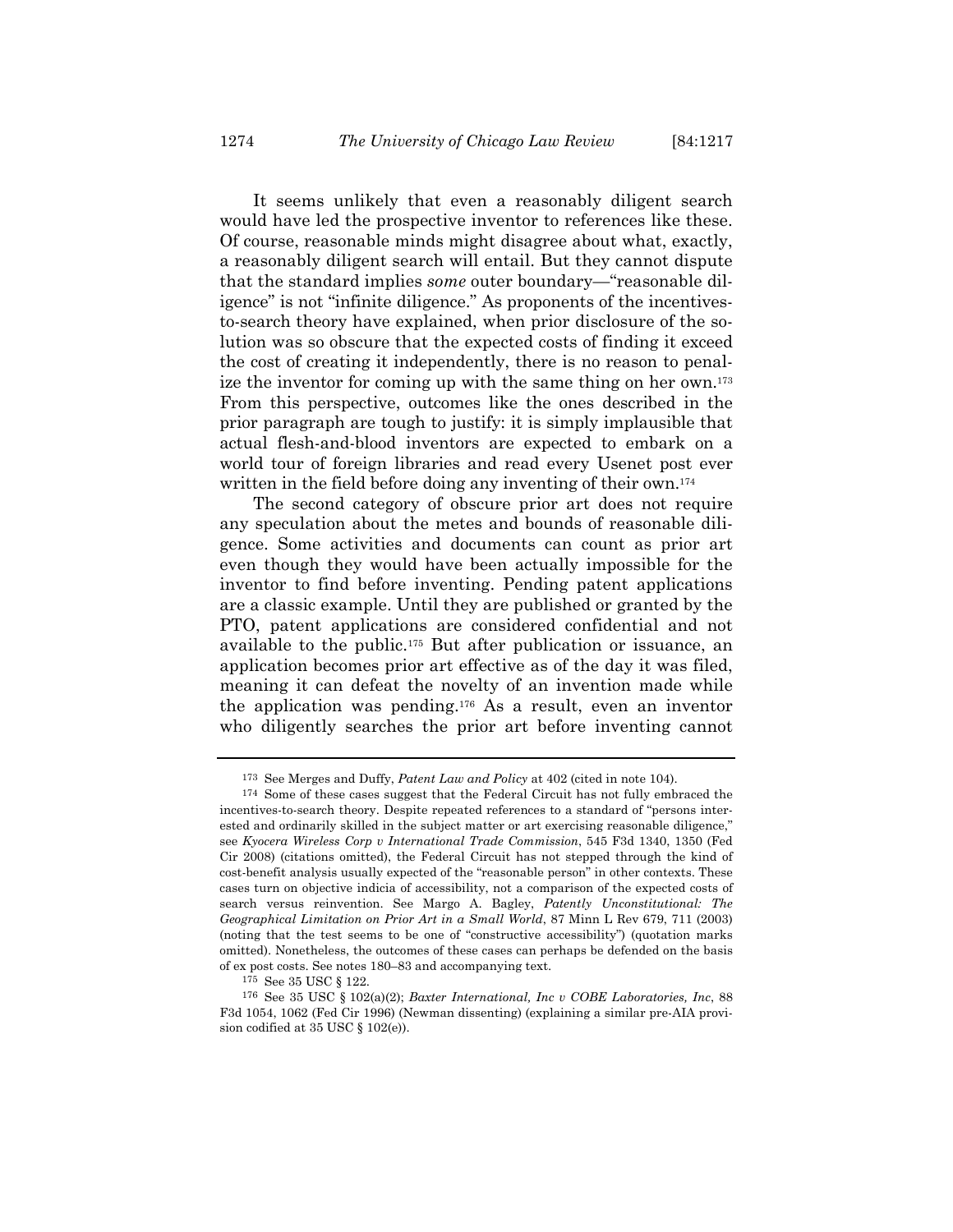rule out the possibility that a secret pending application will later emerge and preclude patentability.<sup>177</sup>

Withholding patents in cases like these—when extreme cost or actual impossibility would prevent even a reasonably diligent search from uncovering the anticipating prior art—does nothing to increase incentives to perform a reasonably diligent search in the future. Whether or not the inventor performs a reasonably diligent search will make no difference in her result: if she is unlucky enough to invent something that happens to be anticipated by obscure prior art, her patent is invalid.178 Denials like these do not guide incentives at the juncture of a mutually exclusive choice, because the outcomes of the cases do not predictably turn on the inventor's decision at all.179

The rationale for denying patents in light of obscure prior art appears to be rooted exclusively in concerns about ex post costs. As the Supreme Court has explained, "[T]he stringent requirements for patent protection seek to assure that ideas in the public domain remain there for the free use of the public."180 Removing something from the public domain risks imposing significant ex post costs—not only on the parties who may have adopted that specific technology, but also on the public more broadly, by undermining the reliability of the public domain going forward.181 The Supreme Court considers this concern so trenchant that it has, in dicta at least, elevated novelty to the level of a constitutional requirement, declaring that "Congress may not authorize the issuance of patents whose effects are to

<sup>177</sup> The chance for unsearchable prior art to defeat patentability was further expanded by the recent move to a first-to-file system. See AIA § 3, 125 Stat at 285. Because the patent goes to the first person to get a proper application on file, a prospective inventor is now vulnerable not only to applications that might already be pending, but also to any *future* applications that might be filed before the prospective inventor is able to file her own application. Obviously, no amount of searching can reveal the existence of competing inventions that have not yet been made.

<sup>&</sup>lt;sup>178</sup> See *Bruckelmyer*, 445 F3d at 1378.<br><sup>179</sup> See Kaplow, 23 J Legal Stud at 313–14, 332 (cited in note 150) (observing that greater accuracy in adjudication can be a waste of resources if actors lack the same information at the moment of their decision-making). In some range, the risk of obscure prior art might cause prospective inventors to *over*invest in search, but, as the cost of discovering existing solutions approaches the cost of reinvention, such inventors will be better off simply doing the development work and taking the risk of obscure prior art. For criticism of the novelty requirement in cases of obscure prior art, see Alan Devlin, *Revisiting the Presumption of Patent Validity*, 37 Sw U L Rev 323, 344–45 (2008).

<sup>180</sup> *Aronson v Quick Point Pencil Co*, 440 US 257, 262 (1979).

<sup>181</sup> See Robert P. Merges, *Justifying Intellectual Property* 141–43 (Harvard 2011).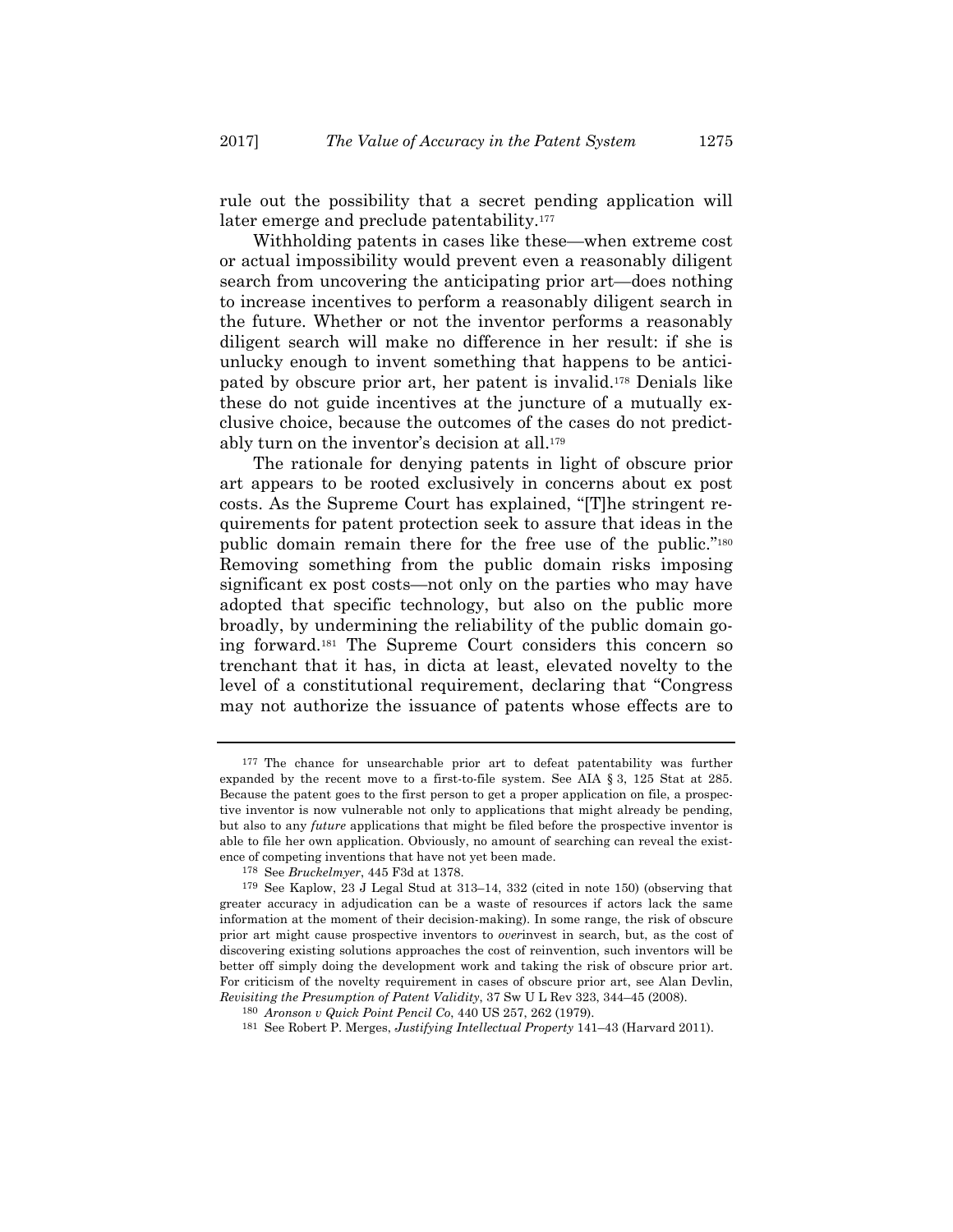remove existent knowledge from the public domain, or to restrict free access to materials already available."182

This concern about ex post costs is not limited to cases of obscure prior art. Indeed, the novelty requirement serves an important role in limiting the costs of the patent in cases of obscure and nonobscure prior art alike.183 The difference is that, in the case of the latter, the novelty requirement *also* plays a role in shaping inventors' incentives to conduct a reasonably diligent search before inventing. As a result, errors in the application of the novelty requirement in cases involving obscure prior art should be balanced under the one-sided incentives model, while the more demanding, two-sided incentives model is the appropriate framework for cases involving prior art the inventor knew or should have known about.184

\* \* \*

As the prior discussion shows, there is no simple answer to the question *do the patentability requirements seek to influence a mutually exclusive choice?* For the disclosure requirements, the answer appears to be a categorical "yes"—disclosure is a choice patent law cares about, and the decision is intended to be a mutually exclusive one for applicants. By contrast, the patentable subject matter exclusions appear *not* to be targeted at a mutually exclusive choice. Patent protection is withheld for inventions

<sup>182</sup> *Graham v John Deere Co of Kansas City*, 383 US 1, 6 (1966). Note, however, that on a number of occasions Congress has granted patent protection after inventions entered the public domain, though its power to do this is questionable after *Graham*. See *Eldred v Ashcroft*, 537 US 186, 233–35 (2003) (Stevens dissenting) (describing private bills to extend patent terms passed between 1790 and 1875).

<sup>183</sup> See *Kimberly-Clark Corp v Johnson & Johnson*, 745 F2d 1437, 1453 (Fed Cir 1984) ("[T]he real reason for the denial of patent rights [in cases lacking novelty] is the basic principle . . . that no patent should be granted which withdraws from the public domain technology already available to the public."). See also Craig Allen Nard, *Legal Fictions and the Role of Information in Patent Law*, 69 Vand L Rev 1517, 1528–29 (2016) (explaining the legal fiction of presumptive knowledge in terms of protecting the public domain and administrability).

<sup>184</sup> To the extent obviousness *ever* implicates a mutually exclusive choice, see Part III.A, it is almost certainly vulnerable to this case-specific complication as well. In some cases, the prior art rendering a solution obvious did not yet exist at the time of invention or would have been extremely expensive for the inventor to uncover. Outcomes like these are difficult to justify on the basis of ex ante incentives, suggesting that at least in some cases the obviousness requirement appears principally concerned with mitigating ex post costs.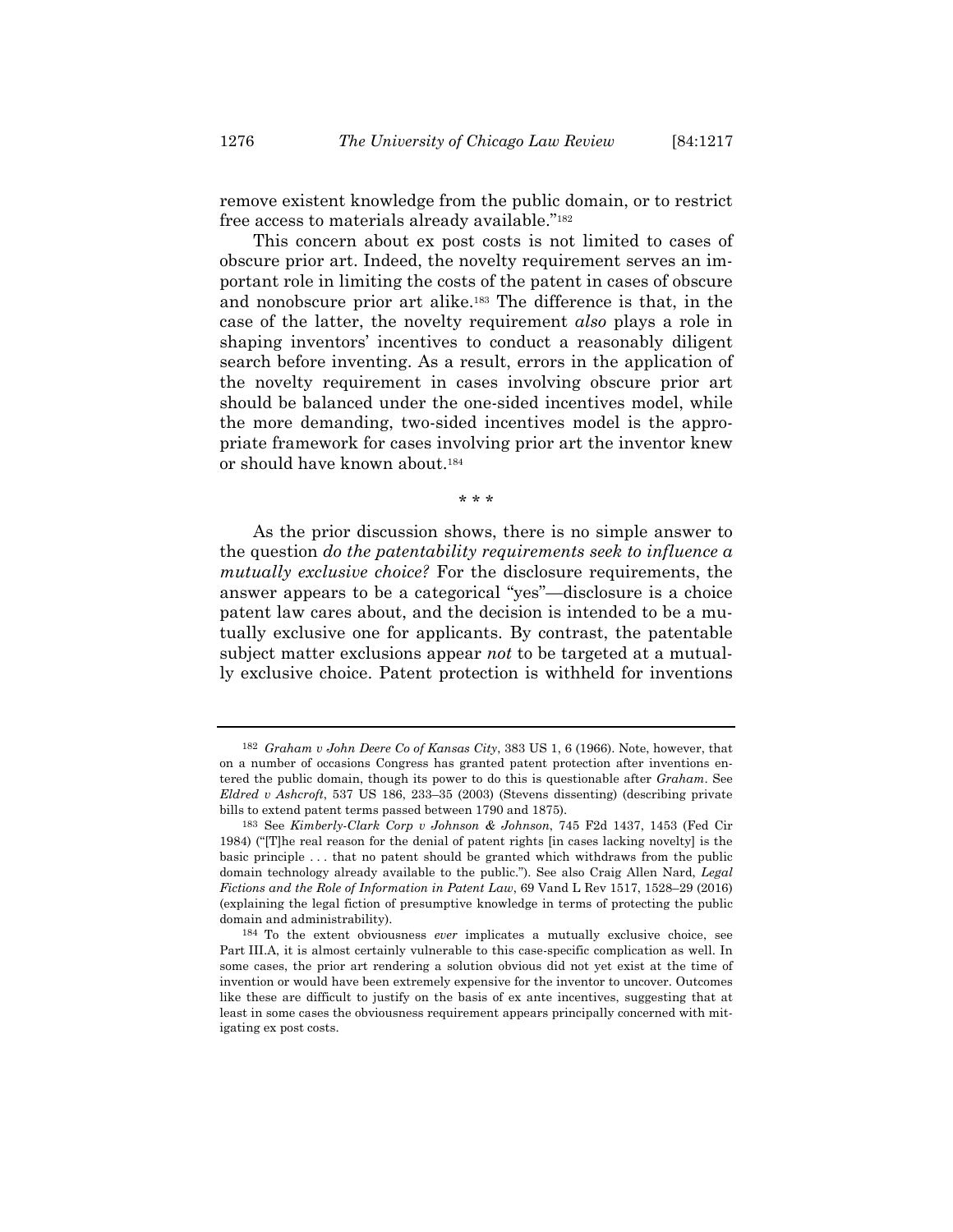in these categories out of concerns of cost, not because these projects are any less valuable.

Other doctrines are harder to categorize. For the novelty requirement, the answer seems to depend on the nature of the prior art at issue. When novelty is precluded by prior art the inventor knew about or could have reasonably found, the doctrine seeks to influence a number of mutually exclusive decisions involving fraudulent patenting, reinvention, and search. But when obscure prior art is at issue, the intent to influence a mutually exclusive choice is absent, suggesting these denials are rooted only in costs. And, when it comes to perhaps the most important choice patent law seeks to influence—the decision to invent—the presence or absence of a mutually exclusive choice is simply unclear.

This analysis is not intended to be conclusive—reasonable minds could disagree about the purposes of these doctrines or suggest *other* mutually exclusive choices that have been overlooked here. But this discussion does illustrate the complexity of the mutually exclusive choice condition. Evaluating that condition requires discerning the purpose of individual patent rules at a granular level and identifying situations in which that purpose may or may not be frustrated as a result of spurious rewards. As the novelty rules illustrate, a doctrine can be rooted in concerns about ex post costs in some cases and rooted in concerns about ex ante incentives in other cases. As the obviousness requirement illustrates, for some doctrines our existing understandings of the patent system and the nature of invention may be inadequate to answer the question.

This distinction might seem a fine one, but it bears great consequence when it comes to the cost of erring in cases of uncertainty. When a doctrine is rooted in concerns about ex post costs, an undeserved patent imposes those ex post costs unnecessarily. But when a doctrine is rooted in concerns about ex ante incentives, an undeserved patent imposes ex post costs *and* reduces ex ante incentives. This is the "double harm" of false positives under the two-sided incentives model. The difference has far-reaching consequences, both for the optimal balance of errors at a systemic level, and for the value of rooting out erroneous patent grants after the fact.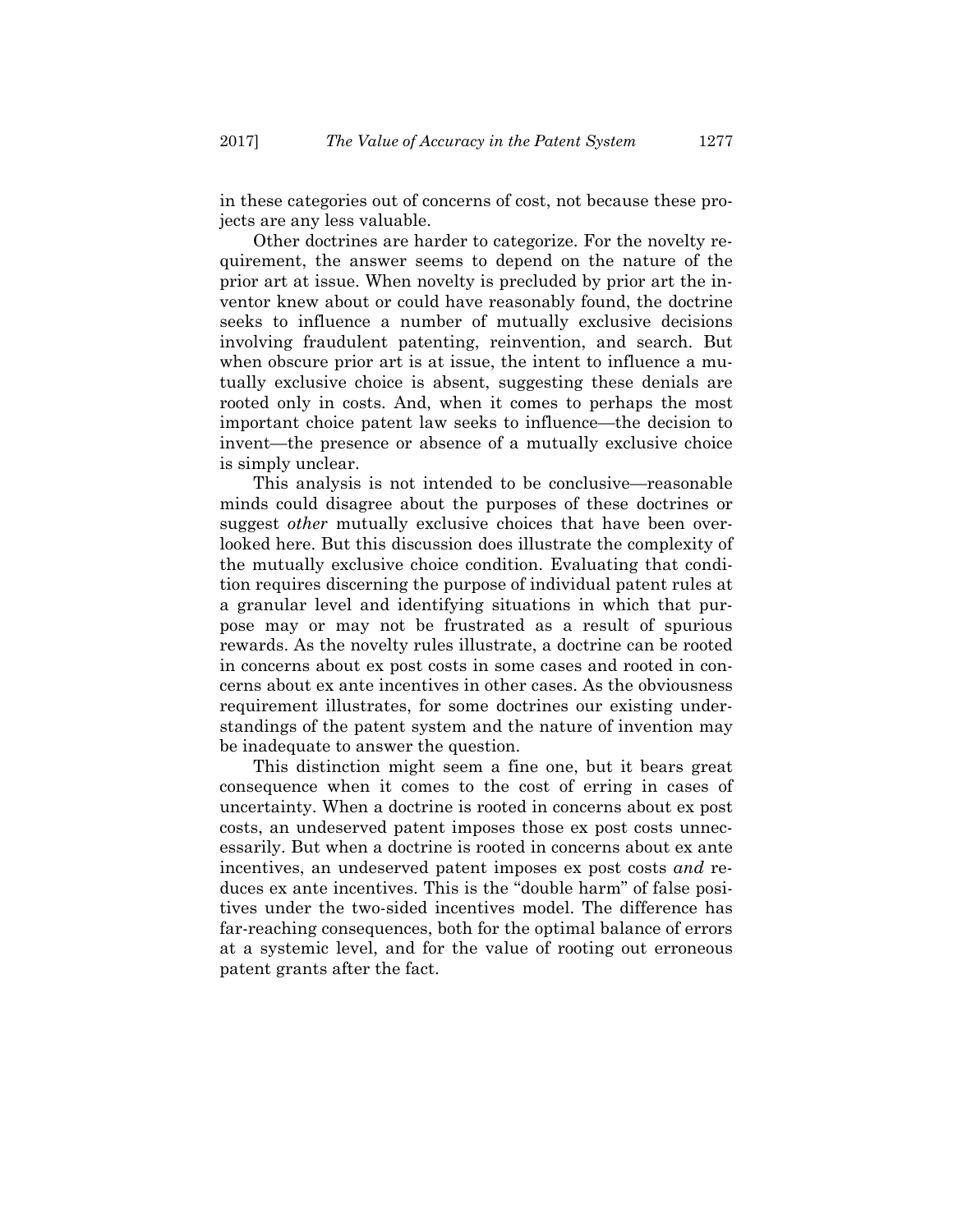#### V. IMPLICATIONS AND FUTURE WORK

#### A. Erring against Patentability

As discussed in Part I, the patent system presently errs in favor of patent rights at nearly every turn. By now, the sources of this bias are well known. Patent applications are reviewed with a presumption of patentability; patent examiners are short on time and lack access to certain categories of prior art; the PTO itself has an institutional interest in favoring allowance; granted patents enjoy a presumption of validity; many such patents are never challenged or litigated to judgment.185 These procedural rules and structural features cause the patent system to err in favor of affording protection in objectively close cases.

A number of scholars have proposed reforms to rebalance the errors of the patent system to be less friendly toward patent rights in cases of uncertainty. For example, Professor Sean Seymore has suggested that, at the application stage, those seeking patents should be charged with the burden of persuasion when it comes to their entitlement to the rights they seek.<sup>186</sup> Under Seymore's proposal, the PTO would still be charged with the burden of production—that is, bringing forth evidence as to why a claim is unpatentable. Once such evidence is presented, the applicant would then be required to carry the burden of persuasion.187 The goal of this reform would be to subject applications to additional scrutiny and reduce the number of "lowquality" (that is, false positive) patents issued by the PTO.188

Others have suggested changes to make it easier to correct false positives at the enforcement stage. A particularly common target is the presumption of validity, which requires a challenger to show a patent's invalidity by "clear and convincing" evidence. For example, Professors Doug Lichtman and Mark Lemley have

<sup>185</sup> See Part I.B.

<sup>186</sup> See Seymore, 97 Minn L Rev at 1023–31 (cited in note 43). See also Lemley, 95 Nw U L Rev at 1524 (cited in note 6).

<sup>187</sup> Seymore, 97 Minn L Rev at 1023–31 (cited in note 43).

<sup>188</sup> Id at 1040–41. Along slightly different lines, Professor Merges has suggested that examiners should be given greater credit for rejecting applications, to correct the proissuance bias that exists at the level of individual examiners. See Merges, 14 Berkeley Tech L J at 607–09 (cited in note 1). And Professor Jonathan Masur has suggested that third-party appeal mechanisms could correct the pro-issuance bias that exists at the level of the agency itself. See Masur, 121 Yale L J at 522 (cited in note 1).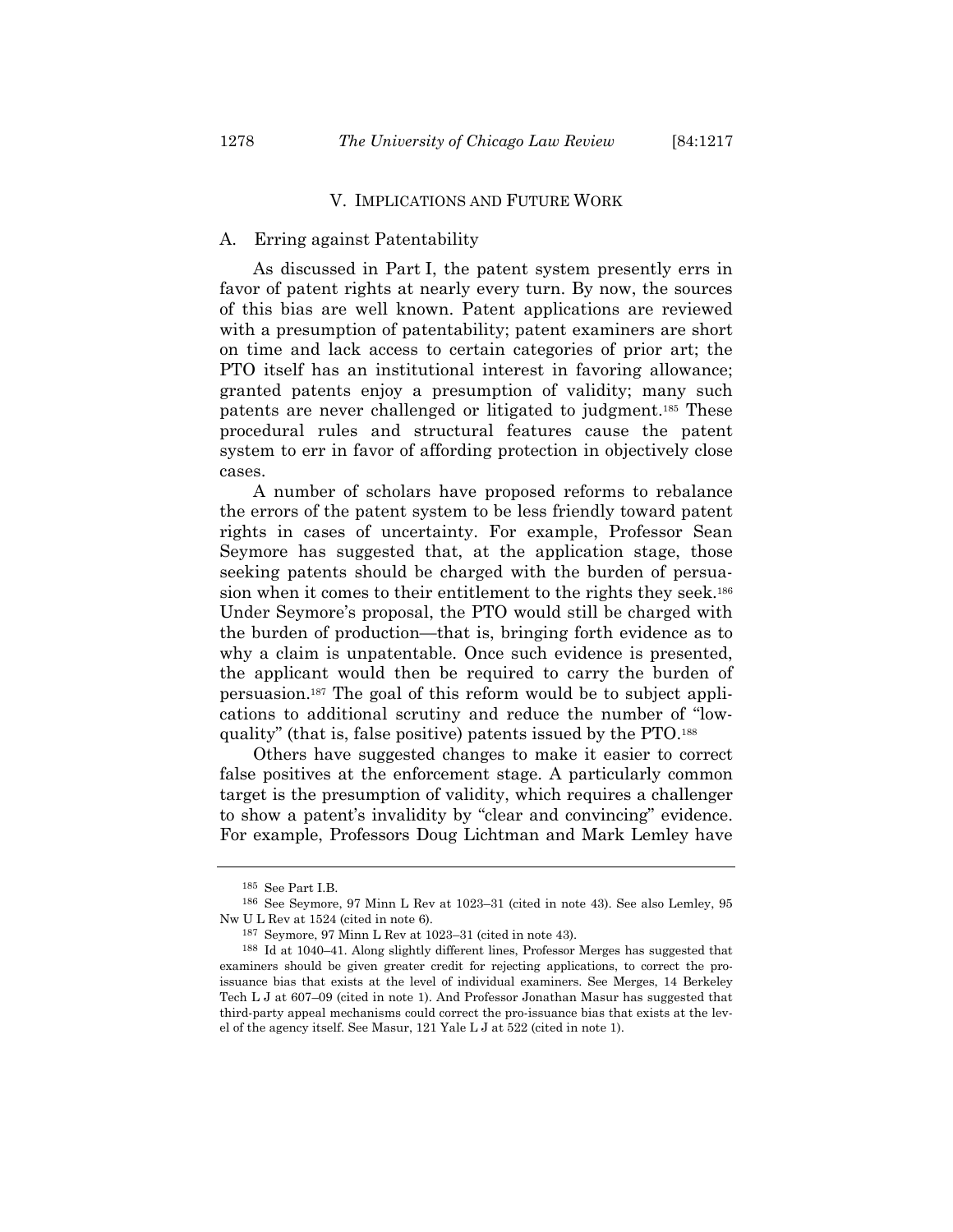suggested that standard be lowered, except in cases in which an applicant previously opted into a more rigorous, "gold-plated" review process in the PTO.189 Judge William Alsup has proposed a statutory reform in which the strength of the presumption would vary depending on whether the examiner had the opportunity to consider the argument for invalidity in the first instance.190 All of these proposals are rooted in the claim that the existing presumption provides too much shelter to weak patents—that is, that the system errs too heavily in favor of tolerating false positives to avoid false negatives.191

The two-sided incentives model developed above has the potential to lend prescriptive weight and increased specificity to these reforms. At a minimum, recognizing an additional, previously unappreciated harm from erroneous patent grants suggests that the probability of patentability necessary to justify a patent should be higher, all else equal.192 But, more specifically, under certain conditions the incentive effects of false positives can narrow the range of plausible probability thresholds, suggesting that the minimum probability of patentability to justify patent rights starts at 50 percent and goes up from there.193 In this way, the incentive harm caused by false positives can provide a theoretical path to showing that the current bias in favor of patent rights is inappropriate, and without relying on any assumptions about the costs and benefits of patent protection in general.

There are, however, several questions that will require future investigation to make these conclusions robust. First, as noted above, the 50 percent minimum probability threshold depends on the assumption that the incentive harm from a false positive is at least as great as the incentive harm from a false negative. There are reasons to think that will often be the case,194 but, ultimately, the question is an empirical one. If, for example, managers of technology firms are acutely aware of

<sup>189</sup> See Lichtman and Lemley, 60 Stan L Rev at 59–62 (cited in note 1). See also Devlin, 37 Sw U L Rev at 352–58 (cited in note 179) (making a similar proposal).

<sup>190</sup> Alsup, 24 Berkeley Tech L J at 1649 (cited in note 33).

<sup>191</sup> See, for example, Lichtman and Lemley, 60 Stan L Rev at 47 (cited in note 1); Alsup, 24 Berkeley Tech L J at 1650 (cited in note 33); Masur, 121 Yale L J at 473 (cited in note 1); Merges, 14 Berkeley Tech L J at 589 (cited in note 1).

<sup>192</sup> See note 92 and accompanying text.

<sup>193</sup> See note 96 and accompanying text.

<sup>194</sup> See notes 98–105 and accompanying text.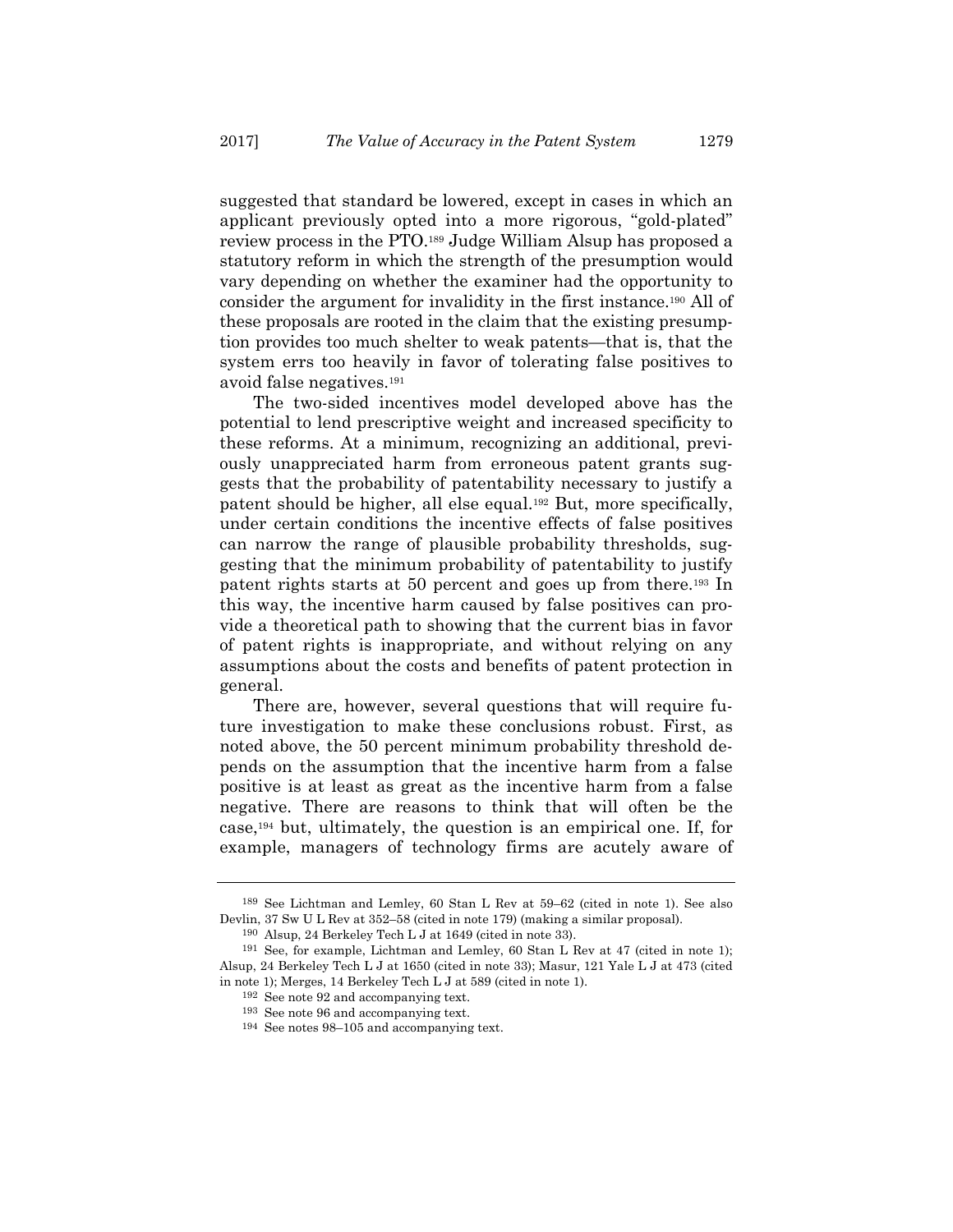improper denials but oblivious to the phenomenon of undeserved grants, that would seriously undermine the claim that false positives affect incentives in this way. Future work will be necessary to better understand how errors affect prospective inventors' perceptions of the marginal rewards offered by the patent system.

A second matter requiring further study is the mutual exclusivity condition. While there are some patentability determinations that appear to be squarely directed at mutually exclusive decisions (such as those involving the disclosure requirements) and some that just as clearly appear not to be (such as those involving the patentable subject matter exclusions), there are others for which the answer is more complicated. As shown in the analysis above, assessing this condition often forces difficult questions about the purposes of the doctrines themselves and the constraints faced by prospective inventors. As the significance of this condition was not previously appreciated, it seems likely that additional analysis (and debate) will be necessary before there is a firm consensus as to which patent doctrines are intended to influence decisions at all and under what conditions those decisions are likely to be mutually exclusive.

Third, there is an additional complication not yet mentioned. It is possible that in some cases requiring multiple patentability determinations, false negatives could be conjunctive, in the sense that an inventor's incentives to do one thing might be affected by a risk that the inventor will be accused of failing to do other things. For example, it is clear than an inventor's incentives to comply with the disclosure requirements will depend on the probability that she will get a patent even if she does not make a complete disclosure (a single potential false positive). But in the other direction, her incentives will also depend on the probability that, even if she does make a complete disclosure, she will nonetheless be denied a patent for failing to satisfy the disclosure requirements (one potential false negative) *or* for failing to satisfy the novelty requirements (another potential false negative) *or* for failing to satisfy the nonobviousness requirements (still another potential false negative), and so on. An error in the application of the patentable subject matter requirements (which, again, are *not* intended to influence a mutually exclusive choice) could inadvertently affect marginal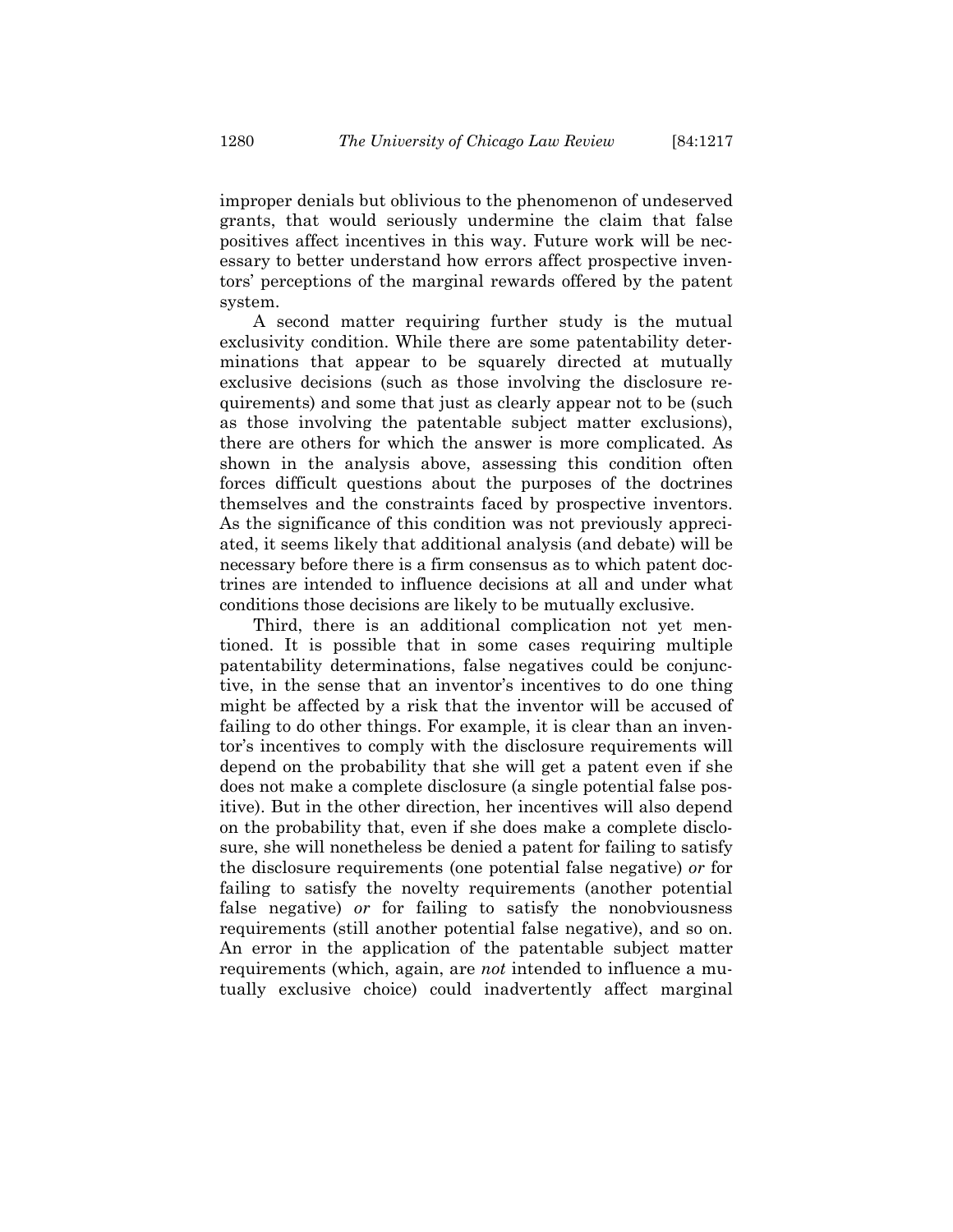rewards to fulfill the disclosure requirements (which, again, *are* intended to influence a mutually exclusive choice).

This complication could be avoided if there were a single, agreed goal of the patent system, or if it were understood that one goal so dominated the others that marginal rewards need be attended along only a single frontier. But so long as the patent system seeks to influence multiple decisions simultaneously, one must confront the fact that balancing the errors in the enforcement of any one rule will affect marginal rewards to comply with other rules. In the end, balancing the errors in the patent system may require a policymaker to confront difficult questions about the comparative importance of the various goals of that system.195

#### B. The Public Benefits of Patent Challenges

Aside from the question of how the patent system should err in cases of uncertainty, these observations also have implications for when and how much scrutiny should be applied to claims of patent rights. This Section briefly explores how the incentives-reducing harm of false positives can affect the value of testing a patent's validity after it has been granted.

Although the discussion above is framed around an abstract "patent system," in practice, decisions about patentability are made at a series of steps across a patent's life. The PTO first examines an application to determine if a patent should be granted at all. This initial examination step is hurried, ex parte, and comparatively cursory.196 *If* a patent is granted, it may then be subjected to adversarial proceedings of a significantly more searching character, including litigation in federal district court and administrative challenges before the Patent Trial and Appeal Board.197 These postgrant challenge mechanisms have the benefits of better information and longer deliberation, but

<sup>195</sup> See Yelderman, 96 BU L Rev at 1598–1614 (cited in note 13). Note, however, that for some patent doctrines, the potential for conflict may be smaller than it first appears. For example, if the disclosure requirements play a role both in creating incentives to disclose and in creating incentives to invent, see note 109, then strictly enforcing the disclosure requirements may advance both goals simultaneously.

<sup>196</sup> See Frakes and Wasserman, 99 Rev Econ & Stat at \*8–9 (cited in note 44); Dreyfuss, 12 Lewis & Clark L Rev at 434 (cited in note 5); Seymore, 49 UC Davis L Rev at 995–96 (cited in note 33). 197 See 35 USC §§ 282, 311–19, 321–29.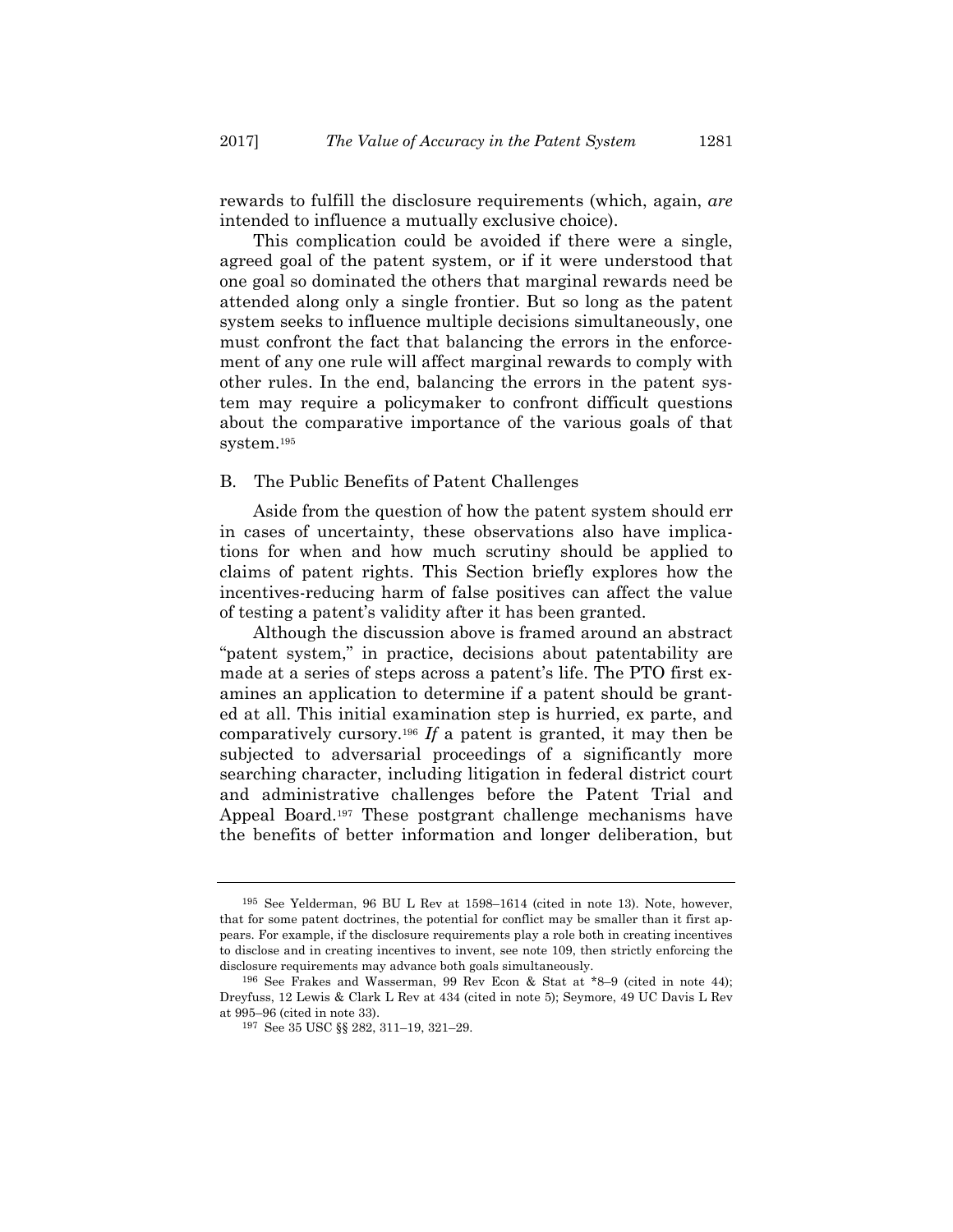they are expensive (litigating a case through trial typically costs \$1 million or more)<sup>198</sup> and are in various ways restrained from correcting certain categories of mistakes that might have been made by the PTO.199

Despite the costs and limitations of patent challenges, courts and commentators have long endorsed policies to encourage more of them. For example, to gin up more patent litigation, courts have voided otherwise-enforceable contract terms,200 overturned long-standing equitable doctrines,<sup>201</sup> and suggested that the act of settling a patent case can itself trigger antitrust liability.202 For their part, commentators have proposed a number of mechanisms to increase the rate at which issued patents are challenged in postgrant proceedings—things like bounties, expanded standing rules, and one-way fee shifting.203

This Article's revised account of error costs in the patent system can potentially provide new support for these prochallenge policies.204 In addition to the traditionally cited benefit

200 See *Lear, Inc v Adkins*, 395 US 653, 674–75 (1969); *Warner-Jenkinson Co v Allied Chemical Corp*, 567 F2d 184, 188 (2d Cir 1977); *Atlas Chemical Industries, Inc v Moraine Products*, 509 F2d 1, 6 (6th Cir 1974); *Panther Pumps & Equipment Co v Hydrocraft, Inc*, 468 F2d 225, 230–32 (7th Cir 1972); *Massillon-Cleveland-Akron Sign Co v Golden State Advertising Co*, 444 F2d 425, 427 (9th Cir 1971).

202 See *Federal Trade Commission v Actavis, Inc*, 133 S Ct 2223, 2234–37 (2013).

203 See, for example, Thomas, 2001 U Ill L Rev at 340–42 (cited in note 1); Farrell and Merges, 19 Berkeley Tech L J at 968–69 (cited in note 1); Lemley and Shapiro, 19 J Econ Persp at 88–89 (cited in note 5); Michael Risch, *Patent Challenges and Royalty Inflation*, 85 Ind L J 1003, 1022 (2010); Malani and Masur, 101 Georgetown L J at 672–73 (cited in note 20); Roger Allan Ford, *Patent Invalidity versus Noninfringement*, 99 Cornell L Rev 71, 123–27 (2013); Burstein, 83 Geo Wash L Rev at 542–48 (cited in note 1).

204 Traditionally, the most common explanation for why patent cases justify a departure from general pro-settlement principles has been that patent litigation has the

<sup>198</sup> See *2015 Report of the Economic Survey* I-110 to -112 (American Intellectual Property Law Association 2015). The administrative challenge proceedings are significantly less expensive—the average reported attorneys' fees through the hearing stage are around \$330,000. Id at I-139.

<sup>199</sup> District-court litigation cannot reverse grants that are objectively close to the line of patentability because of the presumption of validity, which requires "clear and convincing evidence" of a patent's invalidity. See *Microsoft Corp v i4i Limited Partnership*, 564 US 91, 95 (2011). That heightened presumption does not apply in the PTO's inter partes review process, but those proceedings are limited to considering arguments for anticipation and obviousness in light of printed prior art. See 35 USC § 311(b); *Cuozzo Speed Technologies, LLC v Lee*, 136 S Ct 2131, 2144 (2016); Dolin, 56 BC L Rev at 919– 20 (cited in note 50). A third challenge mechanism, postgrant review, permits the challenger to make any invalidity arguments based on any kind of prior art, but these challenges are only available very early in a patent's life. See 35 USC § 321(b)–(c); Dolin, 56 BC L Rev at 914–19 (cited in note 50).

<sup>201</sup> See *Lear*, 395 US at 674–75.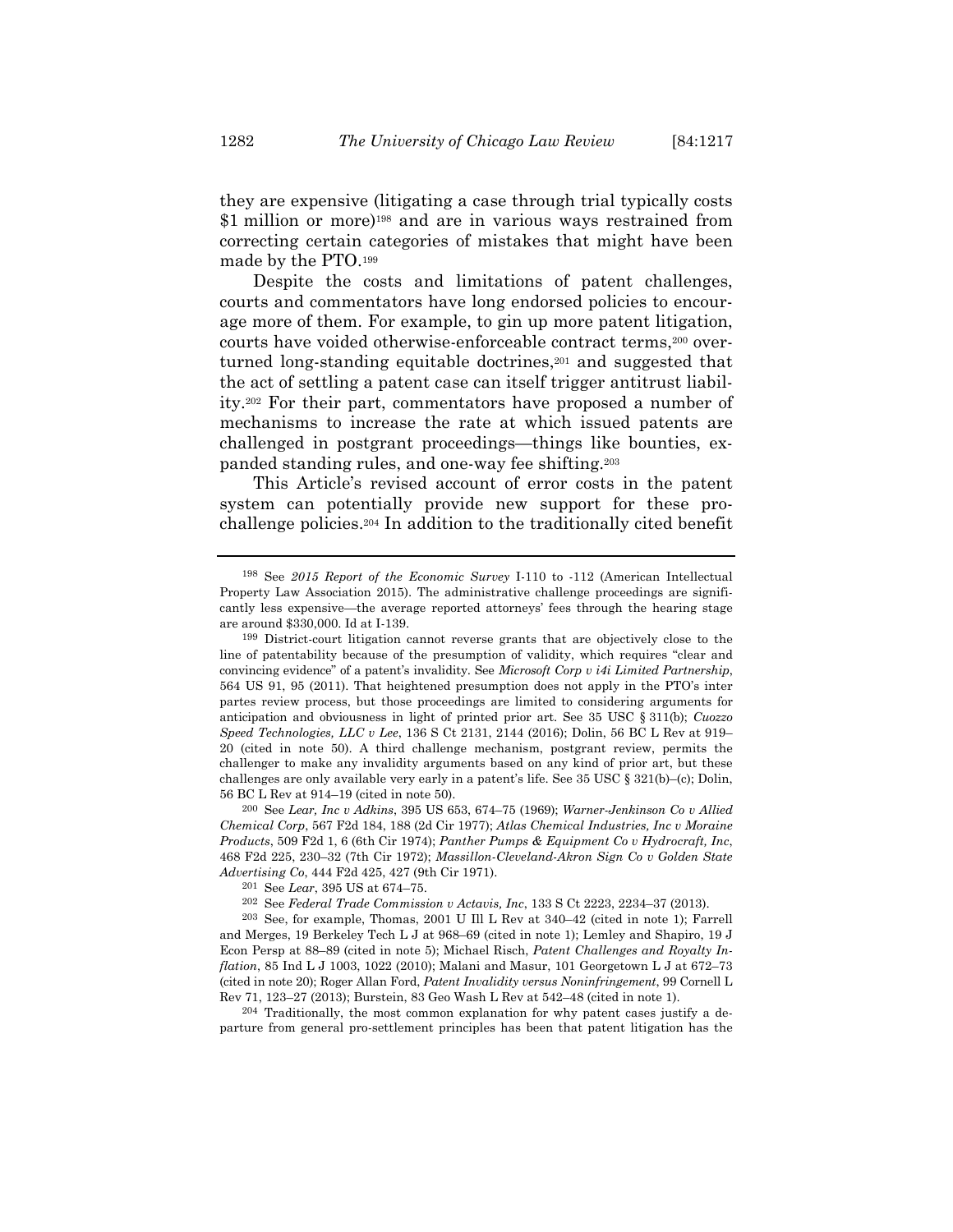of saving ex post costs, patent challenges could yield public benefits by increasing the accuracy of the patent system. Specifically, revoking an undeserved patent through a postgrant process can reduce future prospective inventors' expectations that they will someday receive a patent undeservedly. This reduction in the perceived false-positive rate can in turn increase marginal rewards for inventing and disclosing in the future. The resulting public benefits can exist independently of any benefit obtained by reducing ex post costs—an important feature, given that ex post costs savings are not necessarily available in every patent challenge.205

But specifying this potential benefit also reveals its limits. Just as not every case is a viable candidate to reduce ex post costs, not every erroneous patent grant will have a deleterious effect on ex ante incentives. The reason a grant was erroneous matters significantly. In cases involving a patent doctrine intended to influence a mutually exclusive choice (such as the disclosure requirement), the possibility of obtaining patent protection undeservedly reduces the marginal reward available for doing the things that doctrine seeks to encourage. Revoking patents that were erroneously granted on those grounds might well increase inventors' incentives to comply in the future.<sup>206</sup> But in cases *without* a mutually exclusive choice at stake, this falsepositive effect is missing. Challenges rooted in cost-only doctrines (such as patentable subject matter or anticipation by obscure prior art) can benefit the public only if they indeed save ex post costs.

In sum, the public interest in an accurate patent system might be able to justify policies to encourage certain patent challenges, but it can only go so far. Contrary to long-standing assumption, the benefits of patent challenges are neither universally available nor homogenous. A discrete set of challenges may have the potential to save ex post costs, while another group may hold the potential to improve ex ante incentives. And some

ability to increase competition, such that it can free the public from the demands of a "patent monopolist." See Stephen Yelderman, *Do Patent Challenges Increase Competition?*, 83 U Chi L Rev 1943, 1951–52 (2016). A few commentators have alluded to the benefits of increased accuracy in general terms. See note 13.

<sup>205</sup> See Yelderman, 83 U Chi L Rev at 1994–95 (cited in note 204).

<sup>206</sup> Note that even in cases in which the public benefits of increased accuracy appear to be available, their magnitude may be quite vexing to estimate. See id at 1956–57.